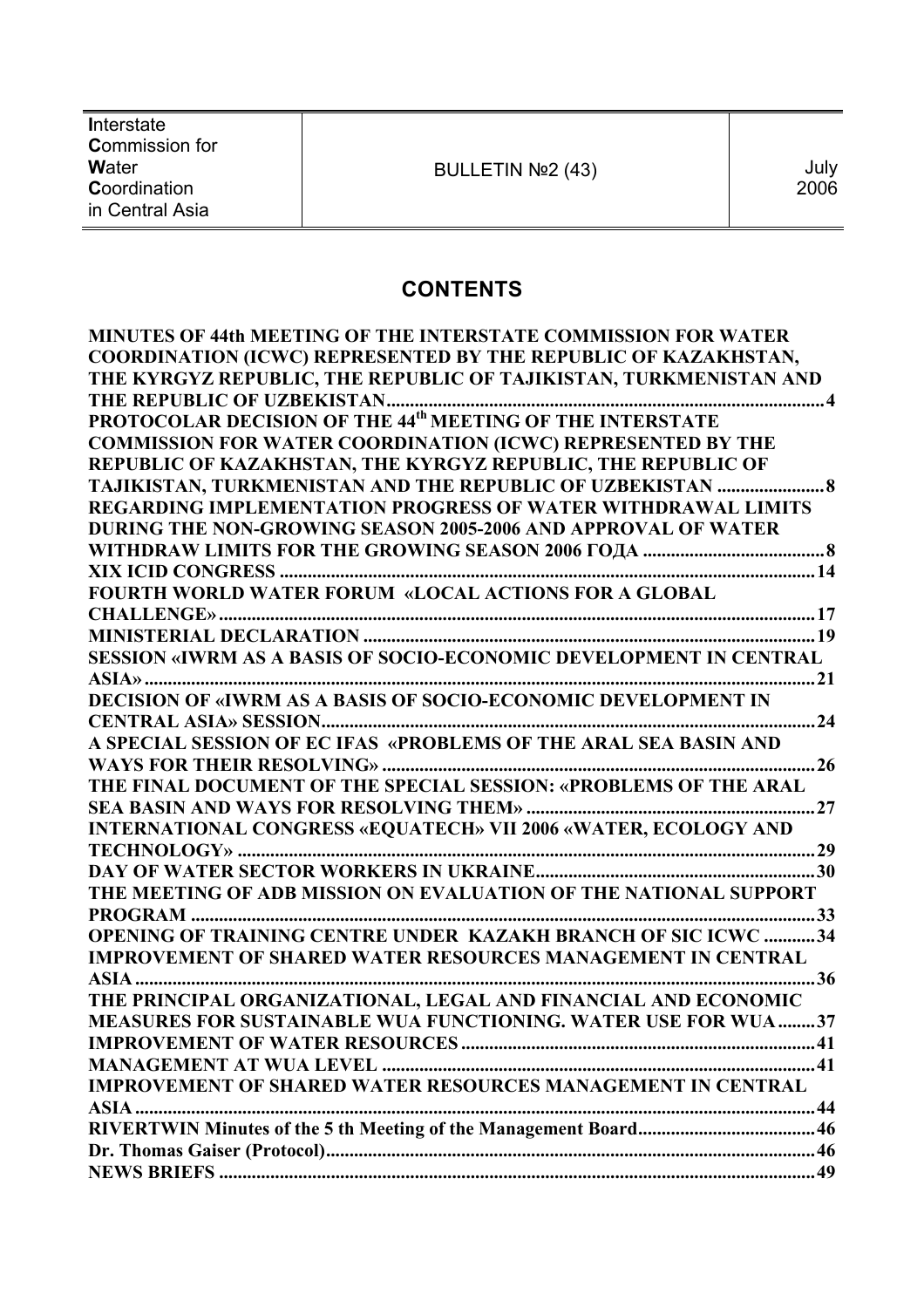

# **MINUTES OF 44th MEETING OF THE INTERSTATE COMMISSION FOR WATER COORDINATION (ICWC) REPRESENTED BY THE REPUBLIC OF KAZAKHSTAN, THE KYRGYZ REPUBLIC, THE REPUBLIC OF TAJIKISTAN, TURKMENISTAN AND THE REPUBLIC OF UZBEKISTAN**

30-31 March 2006 Ashkhabad city

## **Participants**:

|                                |                                                     | <b>ICWC</b> members:                                    |  |  |  |
|--------------------------------|-----------------------------------------------------|---------------------------------------------------------|--|--|--|
| Kenshimov                      | Amirkhan                                            | Deputy Chairman of the Committee for Water Resources,   |  |  |  |
| Kadyrbekovich                  |                                                     | Ministry of Agriculture, the Republic of Kazakhstan     |  |  |  |
| Beishekeyev                    | Kydybek                                             | First Deputy Director General of Water Resources        |  |  |  |
| Kanimetovich                   |                                                     | Department, Ministry of Agriculture, Water Resources    |  |  |  |
|                                |                                                     | and Processing Industry, the Kyrgyz Republic            |  |  |  |
| Eshmirzoev Ismat Eshmirzoevich |                                                     | Deputy Minister of Land Reclamation and Water           |  |  |  |
|                                | Resources, the Republic of Tajikistan               |                                                         |  |  |  |
| Altiyev Tekebay Altiyevich     |                                                     | Minister of Water Resources, Turkmenistan, Honorary     |  |  |  |
|                                |                                                     | member of ICWC                                          |  |  |  |
| Khamrayev Shavkat Rakhimovich  |                                                     | Deputy Minister, Chief of Central Water Administration, |  |  |  |
|                                | Ministry of Agriculture and Water Resources (MAWR), |                                                         |  |  |  |
|                                |                                                     | the Republic of Uzbekistan                              |  |  |  |

## **From ICWC Executive Bodies:**

| Dukhovny Viktor Abramovich |  | Director of SIC ICWC, Professor, Honorary Member of<br><b>ICWC</b>                     |
|----------------------------|--|----------------------------------------------------------------------------------------|
| Khudayberganov             |  | Yuldash Head of BWO "Amudarya"                                                         |
| Khudayberganovich          |  |                                                                                        |
| Khamidov                   |  | Makhmud Head of BWO "Syrdarya"                                                         |
| Khamidovich                |  |                                                                                        |
| Negmatov                   |  | Gayrat Chief of ICWC Secretariat, Honorary Member of ICWC                              |
| Abdusattarovich            |  |                                                                                        |
| Makarov Oleg Stepanovich   |  | Director of CMC ICWC, Director<br><b>PKTI</b><br>0f.<br>"Vodoavtomatika i metrologiya" |

Umarov Pulatkhon Djakhanovich Director of ICWC Training Center

### **Invitees:**

| Kipshakbaev                |                                              | Nariman Director of SIC ICWC Kazakh Office, Professor, |  |  |  |  |  |  |
|----------------------------|----------------------------------------------|--------------------------------------------------------|--|--|--|--|--|--|
| Kipshakbaevich             |                                              | Honorary Member of ICWC                                |  |  |  |  |  |  |
| Shaymordonov               | Subkhonkul Director of SIC ICWC Tajik Office |                                                        |  |  |  |  |  |  |
| Shomakhmadovich            |                                              |                                                        |  |  |  |  |  |  |
| Lysenko Oleg Grigoryevich  |                                              | Division head, BWO "Amudarya"                          |  |  |  |  |  |  |
| Kazakov Mavlon Khakimovich |                                              | Representative of the Republic of Tajikistan, IFAS     |  |  |  |  |  |  |
|                            |                                              | <b>Executive Committee</b>                             |  |  |  |  |  |  |
| Ostanov Razok Marizaevich  |                                              | Chief of Amubukhar water lift canal                    |  |  |  |  |  |  |
| Chairman:                  |                                              | Altiyev Tekebay Altiyevich - Minister of Water         |  |  |  |  |  |  |
|                            |                                              | Resources, Turkmenistan, Honorary member of ICWC       |  |  |  |  |  |  |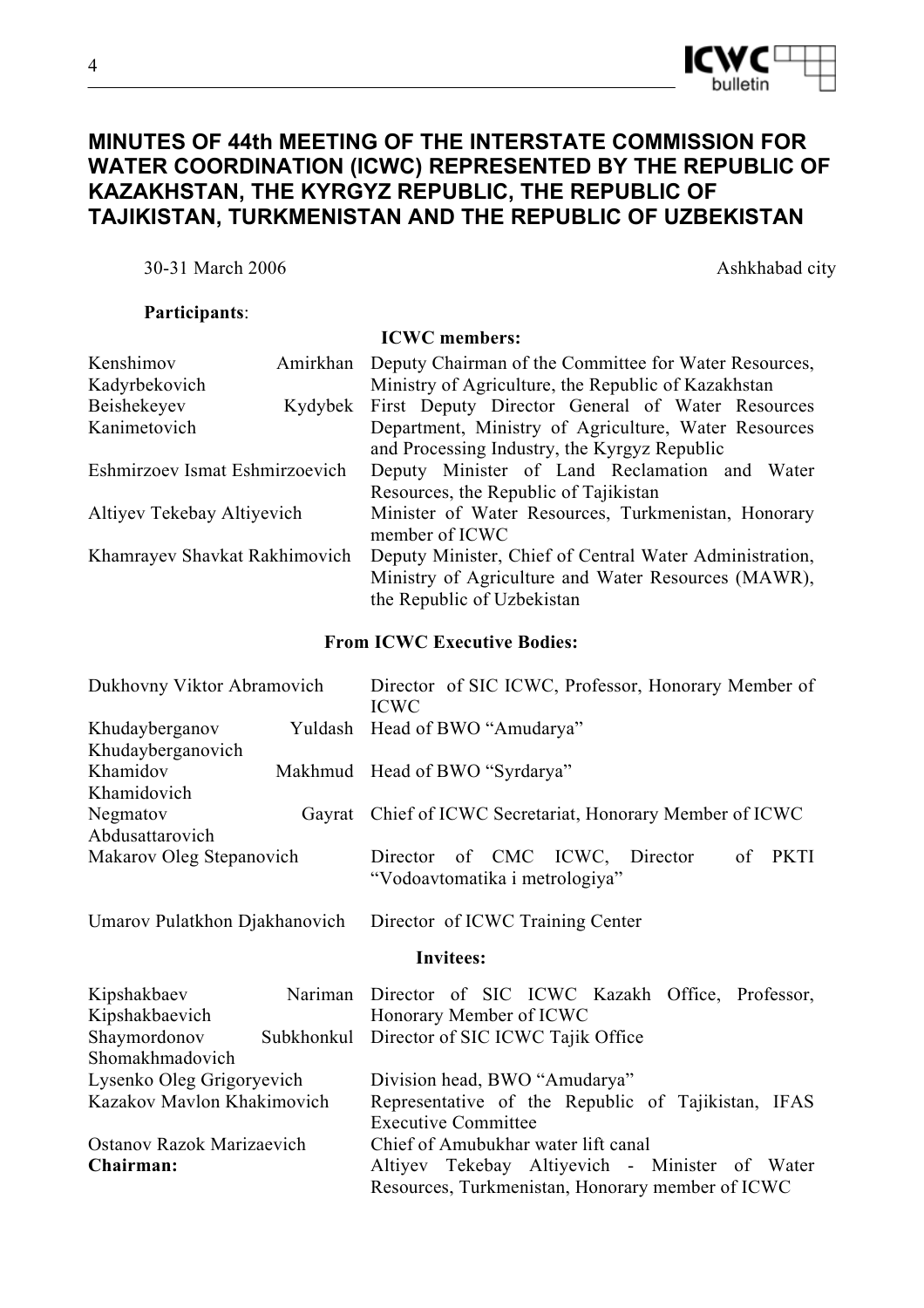

## **AGENDA**

1. Progress in implementation of water withdrawal limits for the non-growing season 2005-2006 and adoption of water withdrawal limits for the growing season 2006 (responsible - BWO "Amudarya" and BWO "Syrdarya").

2. Development of RETA program «Improvement of shared water resources use in Central Asia» and detailed Work Scope and Plan.

3. Comparative data analysis for measuring devices and control facilities as for August 2005 in CAR countries, CIS and far-abroad countries and Proposals to CMC Work Program in the field of metrological provision of water activity of metrological services in CAR countries (responsible CMC ICWC).

4. Consideration of «Provision on ICWC» (responsible SIC ICWC).

5. Agenda and venue of the next 45th ICWC Meeting.

### *Additional items:*

1. Results of participation of ICWC representatives in the 49th ICID Congress in Peking.

2. Annual Scientific-practical Conference in Almaty city.

Having approved the agenda, heard the speeches made by the participants of the meeting, and exchanged views, the members of the Interstate Commission for Water Coordination (ICWC) in Central Asia decided:

### **On the first item:**

1. Take into consideration information of BWO "Amudarya" and BWO "Syrdarya" on implementing water withdrawal limits and ensuring the adopted operation mode of the reservoir cascade on the Syrdarya and the Amudarya for the non-growing season 2005-2006. Recognize effective monitoring and regulatiion of operation mode of Chardarya reservoir and providing nofailure winter flood water routing.

2. Adopt the water withdrawal limits from the Amudarya and the Syrdarya for the growing season 2006 and water supply volume to the Aral Sea. Recommend the operation mode of Naryn-Syrdarya reservoir cascade for making agreement with energy organizations in riparian countries. The operation mode should be specified in April-May 2006.

3. ICWC members should implement a permanent control over progress of signed interstate agreements on multipurpose use of water and energy resources in Naryn-Syrdarya reservoir cascade in 2006.

#### **On the second item:**

1. Approve the program of arrangements and work progress of national work groups (NWG) and regional group on the Project ABD RETA 6163.

2. Approve new staff of regional work group:

SIC ICWC Representative BWO Syrdarya Representative Representative of IFAS Executive Committee UDC (United Dispatcher Center) Energy Representative – Bychikhina S.P. BWO Amudarya Representative CMC Representative as an observer 3. Request Ministry for Agriculture and Water Resources of the Republic of Uzbekistan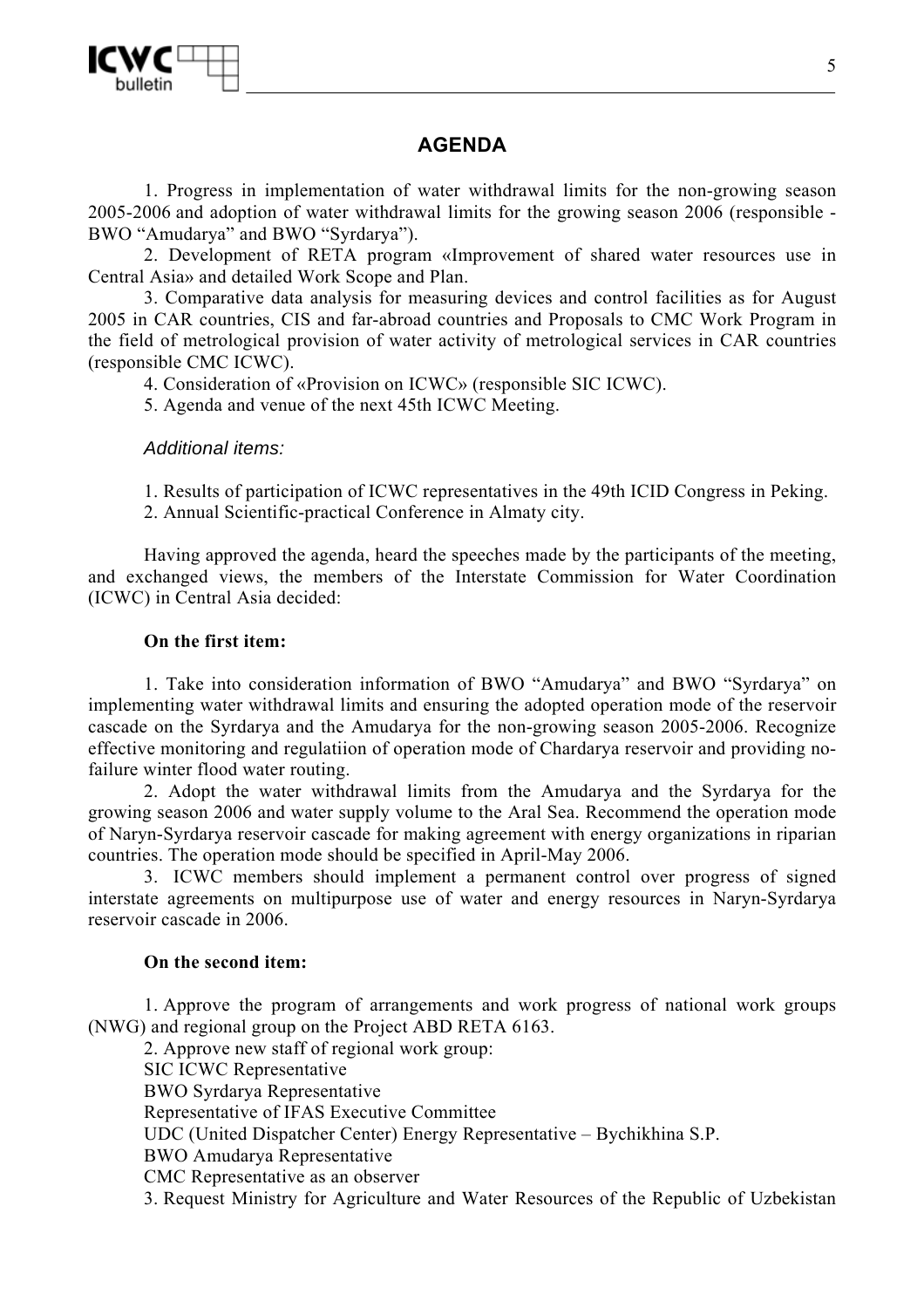

to complete NWG staff according to approved Work Program.

4. Recognize the necessity to strengthen cooperation inside national inter-departmental groups in order to take into consideration the interests of all sectors of economics and environment and discovering balance between them.

5. Approve redeveloped draft Agreement «On forming and functioning of national, basin and regional databases of multipurpose use and protection of the Aral Sea basin water resources» and submit it to EC IFAS and Governments of Central Asia countries for consideration.

6. Take into account general approaches given in draft Agreement «On using water and energy resources of the Aral Sea basin».

7. Request the Asian Development Bank to increase financing for a possibility for all members of National Work Groups (in five representatives) from every country to take part in project arrangements.

### **On the third item:**

SIC ICWC members should prepare proposals on delivering and purchasing hydrometric instruments for water management organizations in Central Asia countries.

## **On the fourth item:**

Draft of new "Provision on ICWC", presented and finalized with account of comments and proposals, should be agreed and submitted to IFAS Direction for approval.

### **On the fifth item:**

- 1. The next 45<sup>th</sup> ICWC Meeting should be held in July 2006 in Kyrgyzstan.
- 2. Approve the following agenda of the next  $45<sup>th</sup>$  ICWC Meeting.

## **AGENDA:**

1. Status report on water withdrawal limits use for the non-growing season 2005-2006 and specification of operation modes of reservoir cascades and water withdrawal limits in the Amudarya and the Syrdarya basins in the growing season 2006 (responsible - BWO "Amudarya" and BWO "Syrdarya").

2. Information on work progress of International Project "IWRM-Fergana", Phase III (responsible – SIC ICWC).

3. Principles and order of rotation of ICWC executive bodies (responsible – ICWC Secretariat).

4. Results of participation of ICWC representatives in World Water Forum IV in Mexico (responsible – SIC ICWC).

5. Agenda and venue of the next  $46<sup>th</sup>$  ICWC meeting.

### **On the first additional item:**

- 1. Strengthen cooperation of NCID with ICID head office.
- 2. NCID Chairmen of Kazakhstan, Tajikistan and Turkmenistan should take measures on payment of annual membership fees of national organizations to ICID.
- 3. NCID Chairmen should appoint representatives in ICID Work Groups on water conservation, technical activity, farmers' involvement as well as in Research Groups of Young People Forum and others.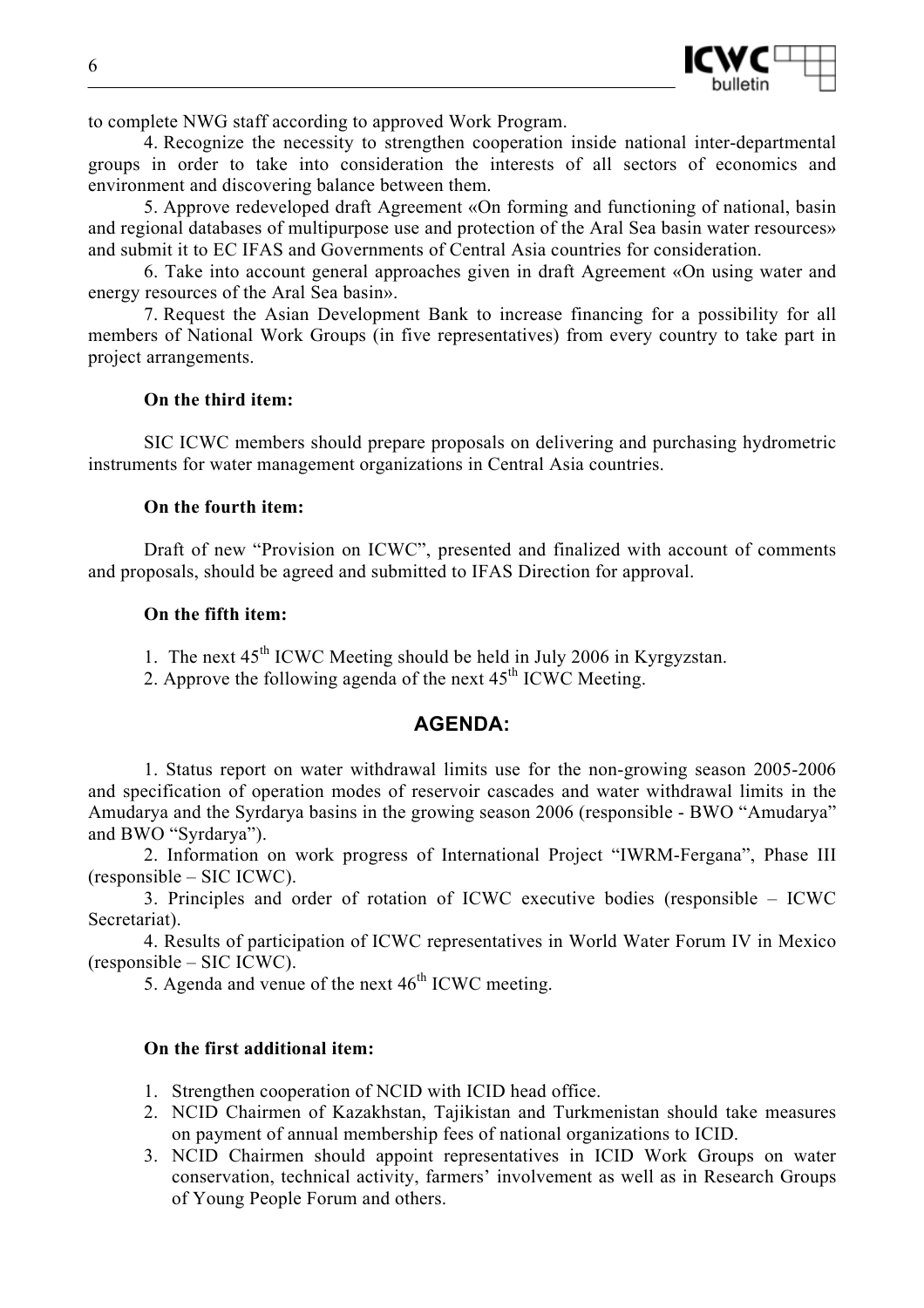

### **On the second additional item:**

Agree with proposals of Work Group of Organizational Committee:

1. In connection with participation of ICWC representatives in World Water Forum IV activity, 17-22 March 2006, Annual Central Asian International Scientific-practical Conference in Almaty city in 2006 should not be held.

2. Beginning from 2007 Central Asian International Scientific-practical Conference in Almaty city should be held once in two years combining with Central Asian International Exhibition «Water» based on International Exhibition Center «Atakent-Expo».

3. Taking into consideration that in 2007 it will be 15th anniversary of ICWC, Jubilee ICWC Meeting, Central Asian International Scientific-practical Conference «Water cooperation for the welfare of sustainable Central Asia development» and Central Asian International Exhibition of water technologies and water sector VII devoted to 15th anniversary of ICWC should be held in April 2007.

4. Entrust SIC ICWC together with BWO «Amudarya», BWO «Syrdarya» and CMC ICWC to prepare the Program on preparation of jubilee arrangements for the next ICWC meeting.

5. ICWC members together with SIC ICWC should make efforts in looking for donors in order to provide sponsor support in carrying out jubilee arrangements.

| For the Republic of Kazakhstan | A.K. Kenshimov   |
|--------------------------------|------------------|
| For the Kyrgyz Republic        | K.K. Beishekeyev |
| For the Republic of Tajikistan | I.E. Eshmirzoev  |
| For Turkmenistan               | T.A. Altiyev     |
| For the Republic of Uzbekistan | Sh.R. Khamrayev  |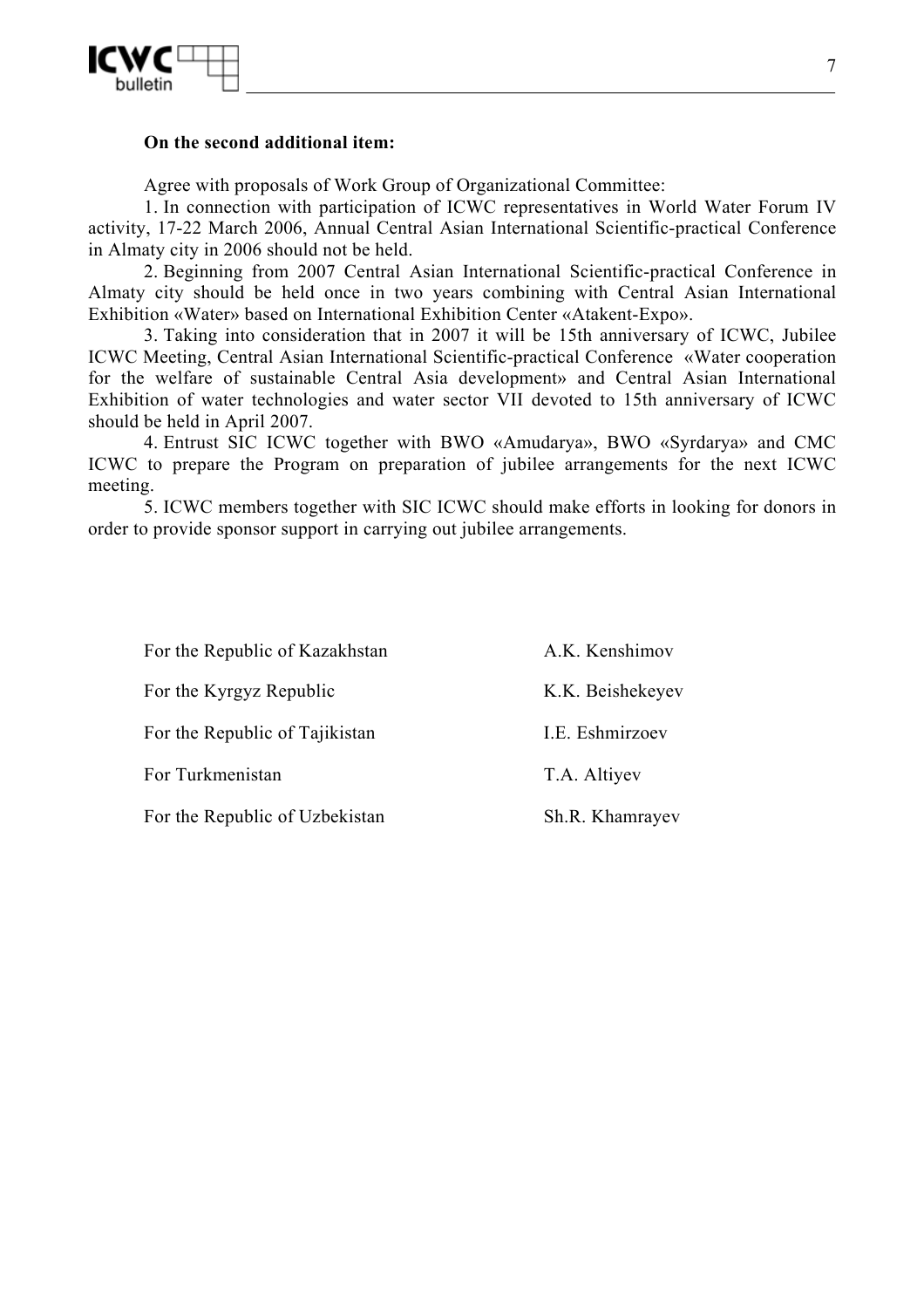

# **PROTOCOLAR DECISION OF THE 44th MEETING OF THE INTERSTATE COMMISSION FOR WATER COORDINATION (ICWC) REPRESENTED BY THE REPUBLIC OF KAZAKHSTAN, THE KYRGYZ REPUBLIC, THE REPUBLIC OF TAJIKISTAN, TURKMENISTAN AND THE REPUBLIC OF UZBEKISTAN**

30-31 March 2006 Ashkhabad city

1. Take into consideration that ICWC members represented by the Republic of Kazakhstan, the Kyrgyz Republic and the Republic of Tajikistan have made a proposal to include the issue on rotation of ICWC executive bodies into the agenda, but ICWC member for the Republic of Uzbekistan has opposed the investigation of this issues at present ICWC meeting.

2. Taking into account available disputes it has been made a decision to include the above mentioned issue into the agenda of the next meeting and charge ICWC Secretariat with preparation of proposals on principles and order of rotation of ICWC executive bodies.

| For the Republic of Kazakhstan | A.K. Kenshimov   |
|--------------------------------|------------------|
| For the Kyrgyz Republic        | K.K. Beishekeyev |
| For the Republic of Tajikistan | I.E. Eshmirzoev  |
| For Turkmenistan               | T.A. Altiyev     |
| For the Republic of Uzbekistan | Sh.R. Khamrayev  |

# **REGARDING IMPLEMENTATION PROGRESS OF WATER WITHDRAWAL LIMITS DURING THE NON-GROWING SEASON 2005-2006 AND APPROVAL OF WATER WITHDRAW LIMITS FOR THE GROWING SEASON 2006 ГОДА**<sup>1</sup>

## **I. The Amudarya river basin**

l

Actual water availability for five months of the non-growing season for the Amudarya river basin in given site Atamurad and upstream of Garagumdarya was 100,8 % of norm. Under the norm 12 billion 716 million  $m<sup>3</sup>$  the actual water availability was 12 billion 808 million  $m<sup>3</sup>$ (last year it was 11 billion 079 million  $m<sup>3</sup>$  or 92,3 % of norm). Expected water availability for the whole growing season will be within the norm.

Fixed water withdrawal limit use for five months of current growing season in the light of states looks in the following way:

-Fixed water withdrawal limit was used in total for the basin by 104,2 % under the limit

<sup>&</sup>lt;sup>1</sup> Materials for the first issue of the agenda of ICWC Meeting 44, 30-31 March 2006, Ashgabat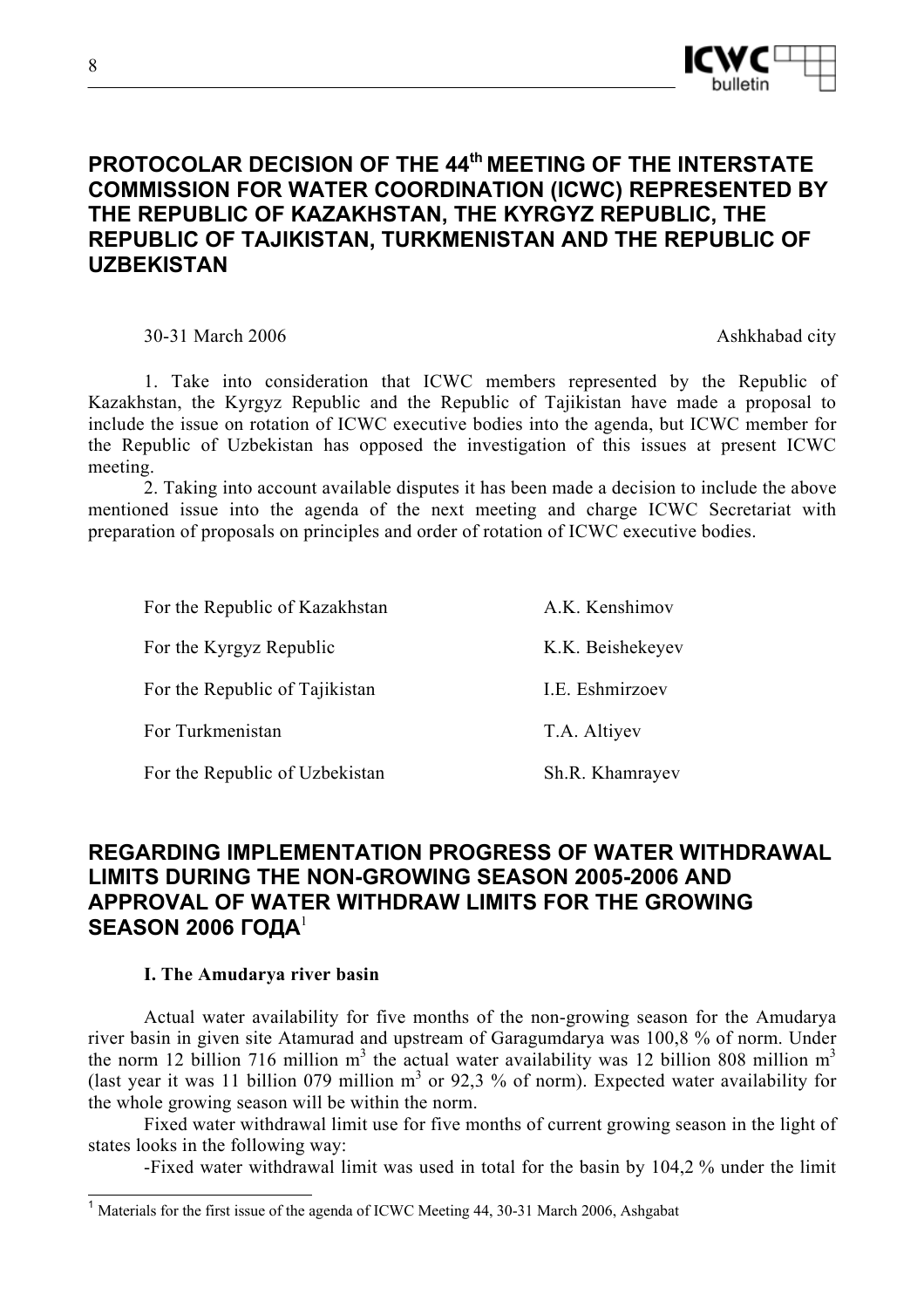

11 billion 539 million  $m^3$ , the actual one was 12 billion 026 million  $m^3$ .

-The Republic of Tajikistan used fixed water withdrawal limit by 68,5 % under the limit 2 billion 249 million  $m^3$ , actually 1 billion 540 million  $m^3$  were used;

-Turkmenistan used water withdrawal limit by 111,8 % under the limit 4 billion 747 million  $m^3$ , actually 5 billion 307 million  $m^3$  were used;

- The Republic of Uzbekistan used water withdrawal limit by 113,6 %, under the limit 4 billion 307 million  $m^3$ , actually 4 billion 895 million  $m^3$  were used.

Fixed water withdrawal limit use in the light of river reaches is the following:

1. Upstream – 73,4 %, including Tajikistan - 68,5 %, Uzbekistan - 120,5 %.

2. Middle stream – 102,4 %, including the Republic of Uzbekistan - 80,2 %, Turkmenistan - 93,9 %.

3. Downstream –  $103,7$  %, including the Republic of Uzbekistan -  $101,5$  %, Turkmenistan - 103,0 %.

Water availability of three water users in downstream for reporting period has been arisen in the following way:

1. Dashoguz province – 156,9 %

2. The Republic of Karakalpakstan - 145,2 %

3. Khoresm province - 112,9 %

Water supply plan in Priaralie and Aral was fulfilled by 185,5 % for five months during the non-growing season; 3 billion 246 million  $m<sup>3</sup>$  were supplied under the plan 1 billion 750 million  $\overline{m}^3$  against last year level - 2 billion 293 million  $m^3$ .

As for the beginning of March 2006 water volume for Nurek reservoir was 6 billion 555 million  $m^3$ , last year at the same time it was 6 billion 427 million  $m^3$ .

Water volume in Tyuyamuyun reservoir as for 01.03.2006 was 5 billion 335 million  $m<sup>3</sup>$ (last year it was 5 billion 380 million  $m<sup>3</sup>$ ).

As a whole the reporting period during the non-growing season was successfully enough in spite of the fact that there were acute ice conditions in Amudarya downstream in January – February, which were successfully ended. BWO carried out tentative adjustment of water withdrawal limits for five months of current growing season according to the results of normative water withdrawal limit use. Expected results show that as a whole, water withdrawal limits fixed by it will be observed.

Water availability in site Atamurad and upstream of Garagumdarya for the growing season 2006 taking into account natural discharge of Vakhsh river according to Uzhydromet forecast is expected about norm  $47,6 \text{ km}^3$ .

Taking into account each basin's state-consume, the non-vegetation results and preexpected water availability, water withdrawal limits for the growing season 2006 were approved, based on which the tentative water intake regimes and preliminary operating mode of cascade of reservoirs in the Amudarya river basin were developed and submitted to ICWC members for consideration.

For information. Concrete applied volume of water withdrawal limits in the light of countries is given below:

- for the Kyrgyz Republic it is planned to fix water withdrawal limit in volume of 450 million  $m^3$ ;

- for the Tajik Republic it is proposed to establish water withdrawal limit in volume of 6 billion 818 million  $m^3$ ;

- for Turkmenistan it is proposed to fix water withdrawal limit in volume of 15 billion 500 million  $m^3$ ;

- for the Uzbek Republic it is planned to fix water withdrawal limit for the growing season 2006 in volume of  $16$  billion 020 million  $m<sup>3</sup>$ .

Total in the Amudarya river basin water withdrawal limit for the growing season 2005 is planned to fix in volume of 38 billion 788 million  $m<sup>3</sup>$ , including downstream of gauging station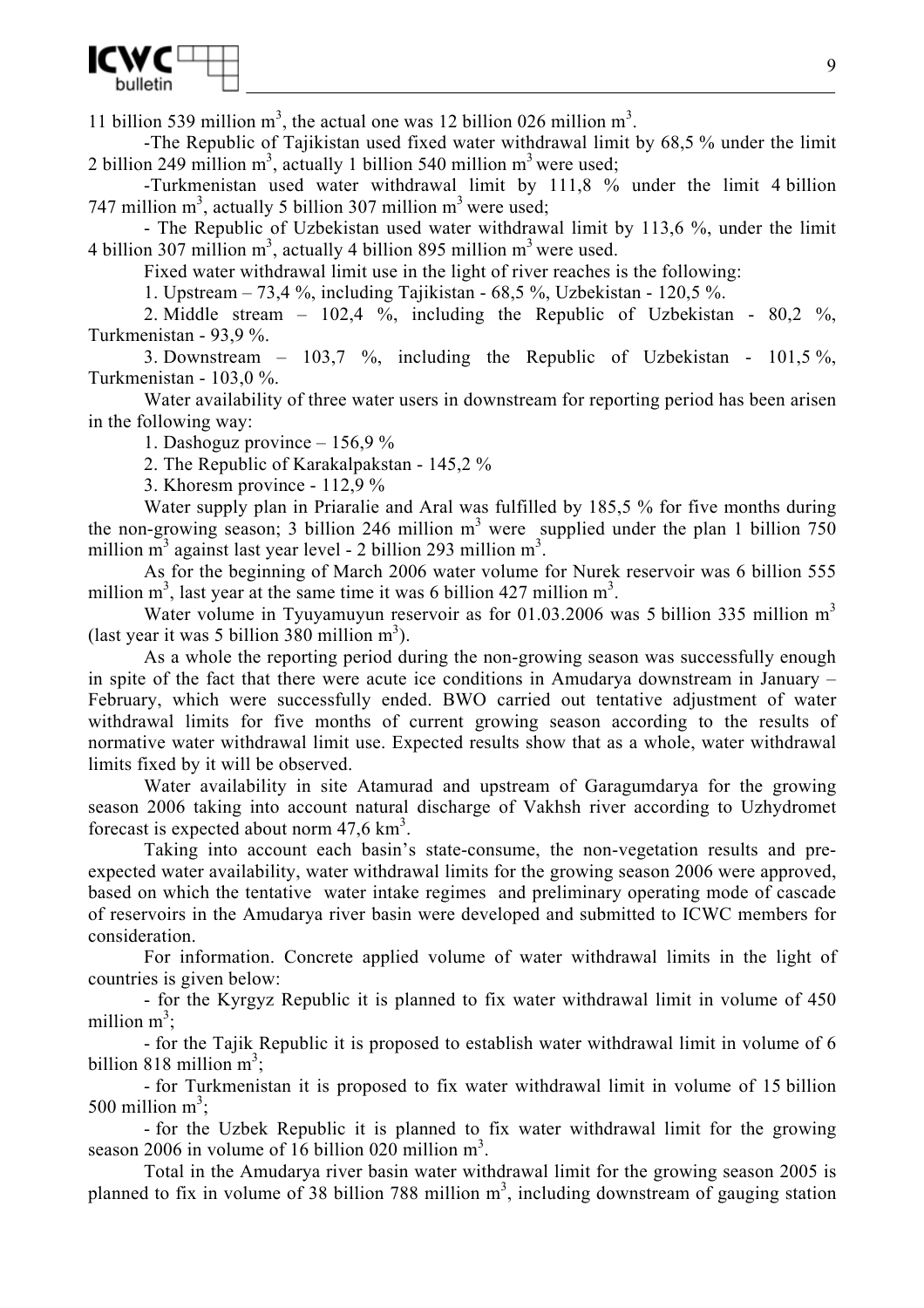

Atamurad and upstream of Garagumdarya – 31 billion 520 million  $m<sup>3</sup>$ .

BWO «Amudarya» developed the option for TM waterworks facility operating mode for the growing season, which planned satisfactory output for the beginning of non-growing season 2006-2007.

Also BWO «Amudarya» together with United Dispatcher Center «Energy» specified operating mode of Nurek reservoir for the vegetation 2006.

Taking into account water availability forecast for vegetation in site Atamurad and upstream of Garagumdarya, water withdrawal volume, existing water reserves in reservoirs, it is proposed to establish water supply plan to Aral and Priaralie for the vegetation period with  $\frac{1}{2}$  account of CDN in volume of – 6 billion 100 million m<sup>3</sup>.

In conclusion BWO «Amudarya» proposes:

1. to approve operating modes of cascade of reservoirs, water withdrawal limits, water supply volume to Aral and the Amudarya river delta for the growing season 2006 submitted to ICWC members for consideration.

### **II. The Syrdarya River Basin**

Water withdrawal limits from the Syrdarya river and operating mode of Naryn-Syrdarya cascade of reservoirs for the non-vegetation period of 2005-2006 water year were approved at ICWC meeting in November 2005 in Almaty.

Operating mode and schedule of Naryn-Syrdarya cascade of reservoirs for October 2005 – March 2006 are given in Table № 2.6 with account of actual and forecasting values of inflows, releases, water withdrawals and other values of hydraulic parameters.

The analysis of some characteristics in Naryn-Syrdarya cascade operation is given below for the last period of the non-growing season.

Initial water resources (expected and actual) for investigated period are given in Table 1.

| Parameter                        | Forecast,     | Actual,       | In percent |
|----------------------------------|---------------|---------------|------------|
| (from 1.10.2005 to $1.03.2006$ ) | million $m^3$ | million $m^3$ |            |
| Inflows to upstream reservoirs:  |               |               |            |
| To Toktogul                      | 2663,19       | 2729,9        | 102,5      |
| To Andijan                       | 726,11        | 799,71        | 110,1      |
| To Charvak (of 4 rivers)         | 1242,5        | 1200,97       | 96,6       |
| Total:                           | 4631,8        | 4730,58       | 103,0      |
| Side inflow                      |               |               |            |
| Toktogul-Uchkurgan               | 360,81        | 371,34        | 102,92     |
| Uchtepe-Kayrakum                 | 1904,17       | 4045,08       | 212,9      |
| Andijan-Uchtepe                  | 2187,13       | 2502,5        | 114,42     |
| Kayrakum-Chardara                | 2235,78       | 1783,99       | 80,0       |
| Gazalkent-Chirchik river mouth   | 732,5         | 937,48        | 127,98     |
| Total                            | 7420,39       | 9640,31       | 129,9      |
| Total                            | 12052,19      | 14370,89      | 119,3      |

Actual inflow to upstream reservoirs for the last period from 1 October 2005 to 1 March 2006 exceeded a little more forecast value and was 103,0 %.

Average side inflow for the same period in Naryn, Karadarya, Syrdarya and Chirchik river channels was -129,9 %.

As a whole actual inflow for Naryn-Syrdarya cascade of reservoirs was higher than forecast one by 19,3 %.

**Table 1**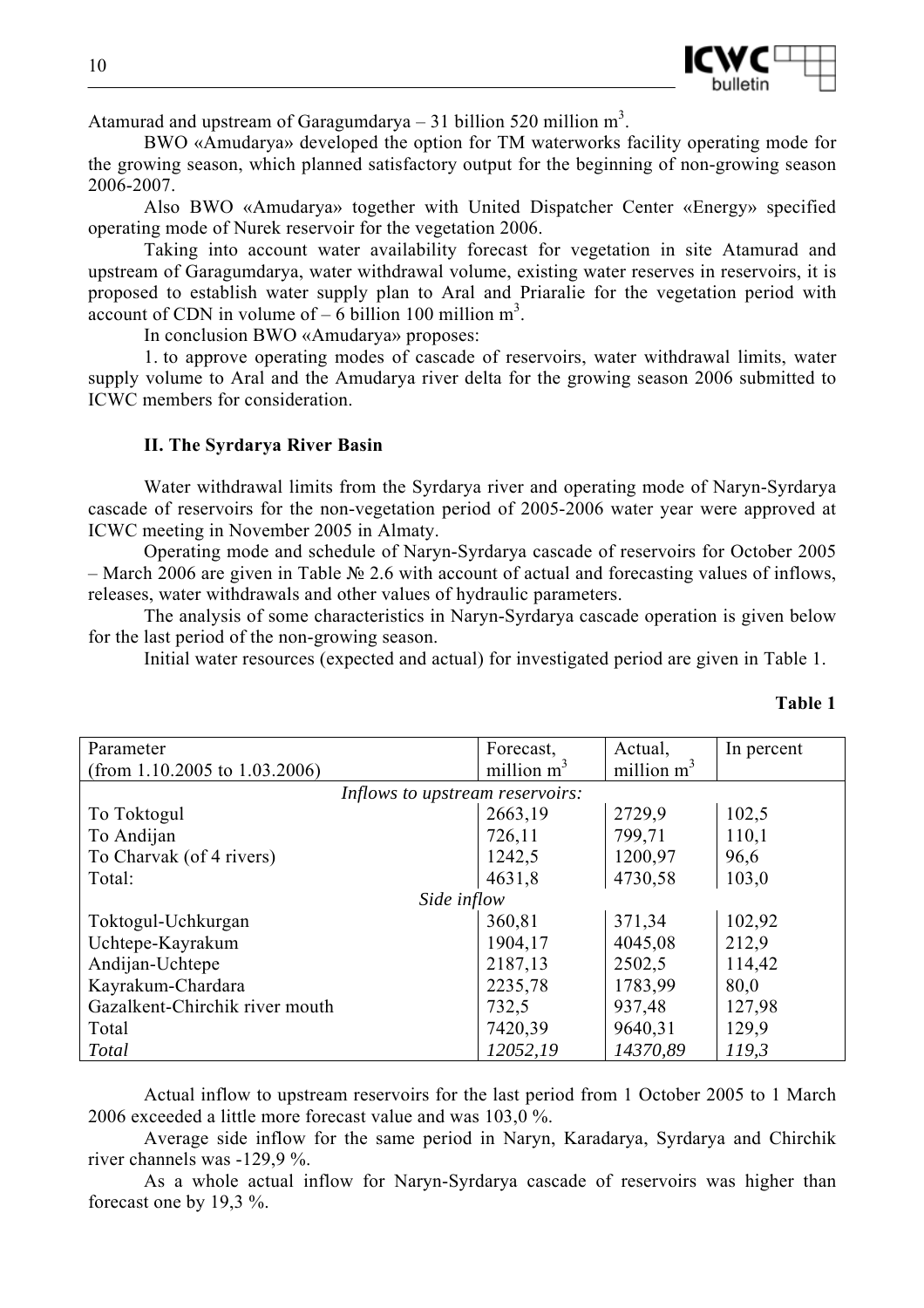

It should be marked out that releases from Toktogul hydropower station reservoir during the non-growing season 2005-2006 were greatly approximate to recommended figures of ICWC, so we managed to avoid practically releases into Arnasai depression, and at the same time releases to the Aral Sea were about 5092,6 million  $m^3$ , under planned values - 4956,46 million  $m^3$ .

Reservoir volume change of Naryn-Syrdarya cascade and dynamics of releases for the non-growing season are shown in Tables 2 and 3.

#### **Table 2**

| Reservoir    | Reservoir volume, million m <sup>3</sup> |                      |         |            |           |  |  |
|--------------|------------------------------------------|----------------------|---------|------------|-----------|--|--|
|              | For                                      | For 1.03.2006<br>For |         |            |           |  |  |
|              | 1.10.2005                                | Forecast             | Actual  | In percent | 1.03.2005 |  |  |
| Toktogul     | 18819,0                                  | 14432,65             | 13780,0 | 95,5       | 14186,0   |  |  |
| Andijan      | 805,7                                    | 1045,97              | 1070,6  | 102,3      | 1392,2    |  |  |
| Charvak      | 1474,20                                  | 827,57               | 638,0   | 77,1       | 659,0     |  |  |
| Kayrakkum    | 1467,0                                   | 3262,57              | 3483,0  | 106,7      | 3414,0    |  |  |
| Chardara     | 818,00                                   | 2762,21              | 4908,0  | 177,7      | 5045,0    |  |  |
| <b>TOTAL</b> | 23383,9                                  | 22330,97             | 23879,6 | 106,9      | 24696,2   |  |  |

### **Table 3**

|           | Releases, million $m3$ | Disparity |          |
|-----------|------------------------|-----------|----------|
| Name      | According to the       | Actual    | $+/-$    |
|           | schedule               |           |          |
| Toktogul  | 7037,28                | 7721,75   | 684,47   |
| Andijan   | 484,02                 | 543,98    | 59,96    |
| Charvak   | 1747,01                | 1842,73   | 95,72    |
| Kayrakkum | 8328,96                | 12409,4   | 4080,44  |
| Chardara  | 9266,4                 | 8709,1    | $-557,3$ |

The greatest deviations from operating mode of Naryn-Syrdarya cascade approved by ICWC have a place in Kayrakkum reservoir, which have released 12409,4 million m<sup>3</sup> instead of scheduled and forecasted 8328,96 million  $m^3$  (Table 3)., or 149,0 % for the last period. It is explained by the fact that side inflow in Syrdarya river channel is 129,9 % of forecast values.

### *Implementation of water withdrawal limits*

Water withdrawals for the non-growing season 2005-2006 approved by ICWC are given in Table 2.4. as for 1 March 2006. Implementation of water withdrawal limits and applications from republics-water users were not taken into account based on water situation.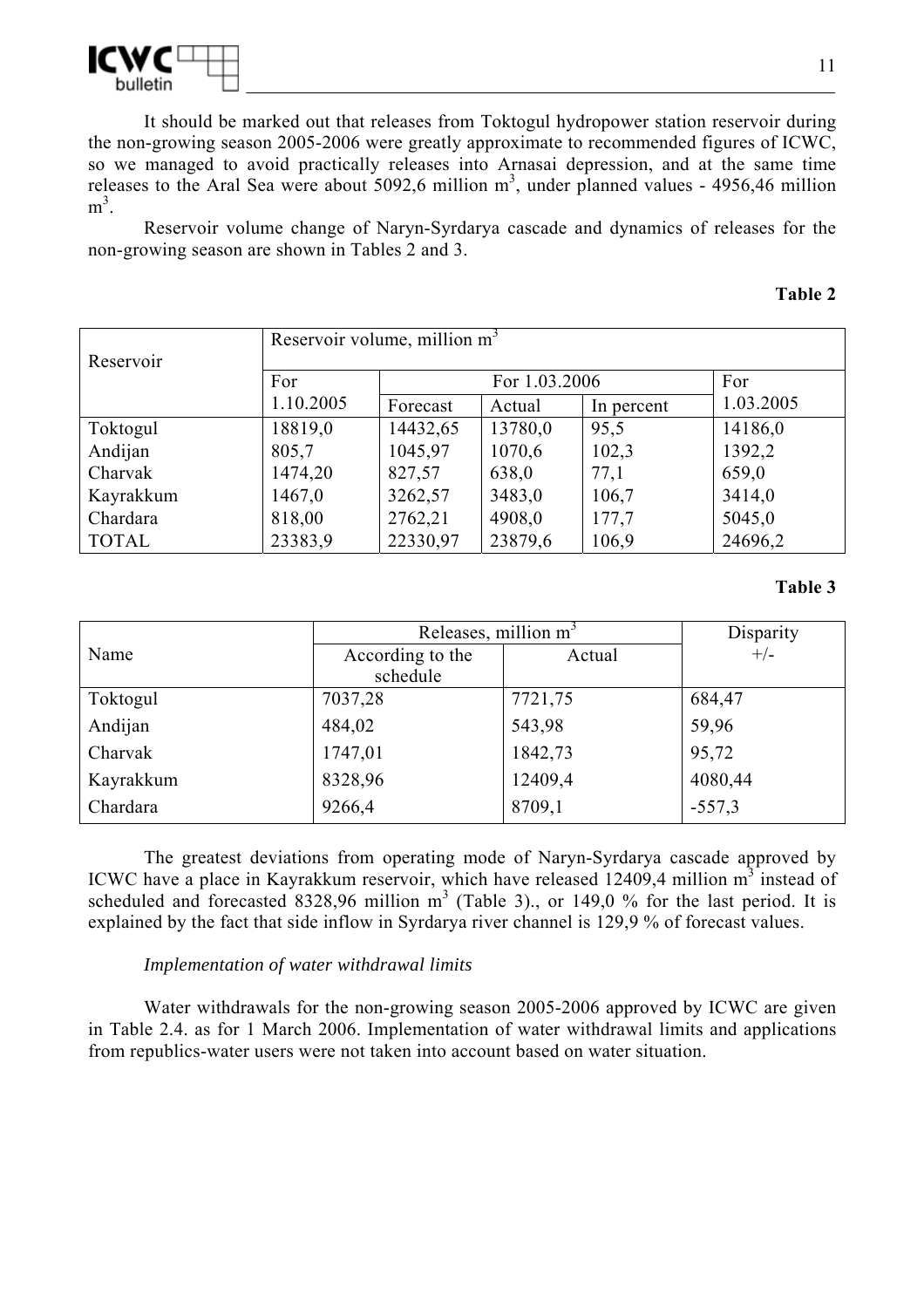

| Republic,           | <b>ICWC</b>   | limit, | Actual,      | In percent |
|---------------------|---------------|--------|--------------|------------|
| Water region        | million $m^3$ |        | million $m3$ |            |
| The Kyrgyz Republic | 23,34         |        | 12,46        | 53,3       |
| The Uzbek Republic  | 1724,53       |        | 1820,75      | 105,5      |

The Tajik Republic 109,45 110,45 100,9 The Kazakh Republic (Dustlik) 400,1 285,21 72,0

**Table 4** 

On average, actual water withdraw for the last non-growing season 2005–2006 was 82,93 % and at the same time transit to the Syrdarya river exceeded 2,0 billion  $m<sup>3</sup>$ .

Actual inflows to Chardara reservoir and water supply to the Aral Sea are given in Table 5.

#### **Table 5**

| Parameters                    | In million $m^3$ |
|-------------------------------|------------------|
| Inflows to Chardara reservoir | 11845,6          |
| Supply to the Aral Sea        | 5092,6           |

According to the results of the last non-vegetation period 2005-2006 it can be noted the following.

The last non-vegetation period is caused by high water availability and due to good monitoring over operating mode of Naryn-Syrdarya cascade and operating mode of Chardara reservoir, trouble-free by-pass of flood discharge was provided.

On 3 March 2006 in Tashkent members of Interstate Working Group signed the Protocol on accident-free water pass for autumn and winter period 2005-2006 through Chardara reservoir, where concern over the situation arisen in the Syrdarya river downstream was marked out.

The parties agreed upon water withdrawal increase in the Syrdarya river channel.

At the same time the participants of technical meeting requested water management organizations in Tajikistan to observe transit operating mode of Kayrakkum reservoir and at that the Kazakh party would increase releases from Chardara reservoir and bring to 900-950  $m^3/s$ , when fast ice disappeared in the district of Kzylorda city.

On 9 March 2006 Uzhydromet of the Republic of Uzbekistan gave the tentative precipitation forecast in the Syrdarya river basin for October 2005 – February 2006.

According to the forecast, accumulation of precipitation in basins of Naryn, Karadarya and rivers in the south of Fergana Valley was 100-150 %; in Karadarya, Chirchik and Akhangaran basins - 100–120 % and the north of Fergana Valley - 100–110 % of norm.

Snow reserves in Chirchik basin were 120–150 %; in Kashkadarya and Shakhimardan basins - 120–150 %. Snow depth in Naryn basin was 100–120 %; in Karadarya basin - 90– 120 %; Akhangaran - 90–120 %.

At the same time the preliminary forecast of water discharge for the growing season (April–September) 2006 was given for rivers in the Syrdarya basin, according to which water resources availability was determined for the vegetation 2006 under arising water situation (Table 7). Water withdrawal limits from the Syrdarya river were revealed (Table 8), which were recommended for consideration and approval at ICWC Meeting.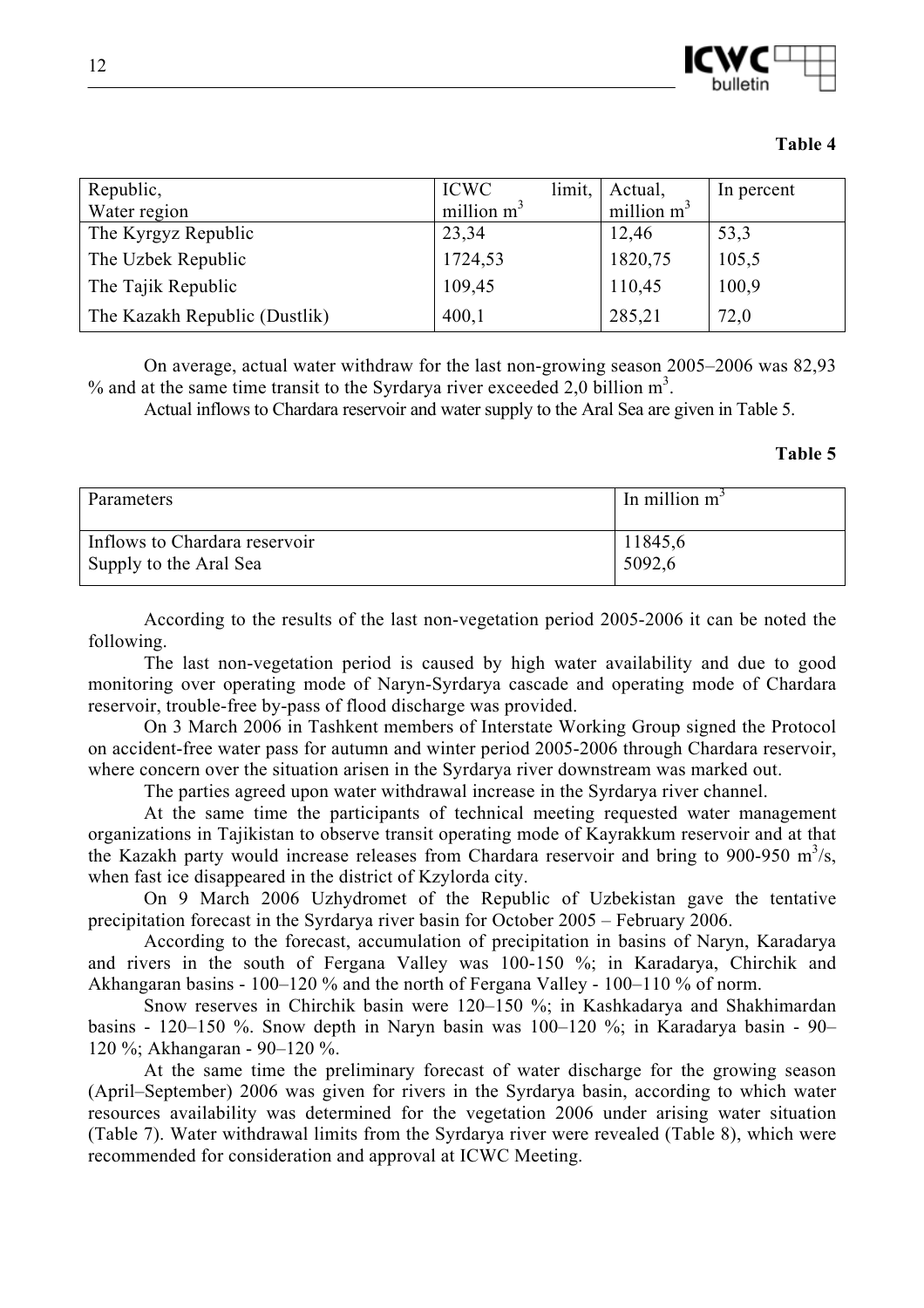

| וחו<br>Я<br>п |  |
|---------------|--|
|---------------|--|

| Balance constituent                       | Volume,       |
|-------------------------------------------|---------------|
|                                           | Million $m^3$ |
| <i>Inflow</i>                             |               |
| Releases from Toktogul reservoir          | 3500          |
| Total side inflow                         | 11305,82      |
| Gauging station Chinaz-Chirchik           | 1500,33       |
| Gauging station Uchtepe                   | 2174,6        |
| Drawdown of in-stream reservoirs,         |               |
| including:                                |               |
| Kayrakkum                                 | 1500          |
| Chardara                                  | 4200          |
| Total                                     | 24180,75      |
| Outflow                                   |               |
| Losses from in-stream reservoirs          | 1181,19       |
| Channel losses and environmental releases |               |
| in downstream                             | 1200,06       |
| Supply to the Aral Sea                    | 4519,15       |
| Total                                     | 6900,4        |
| Total, available water resources          | 17280,35      |
| Required water resources                  |               |
| Water withdrawal limit                    | 18712,85      |
| Approved by ICWC                          |               |
|                                           | $K = 0.92$    |

## **Table 8**

| River basin, state                  | Water withdrawal limit for   |
|-------------------------------------|------------------------------|
|                                     | the vegetation 2006, million |
|                                     | m <sup>3</sup>               |
| Total from the Syrdarya river       | 18712,85                     |
| Including:                          |                              |
| The Republic of Kazakhstan          | 7761,18                      |
| The Republic of Kyrgyzstan          | 246,49                       |
| The Republic of Tajikistan          | 905,02                       |
| The Republic of Uzbekistan          | 8800,16                      |
| Including:                          |                              |
| -water supply to Chardara reservoir | 7126,83                      |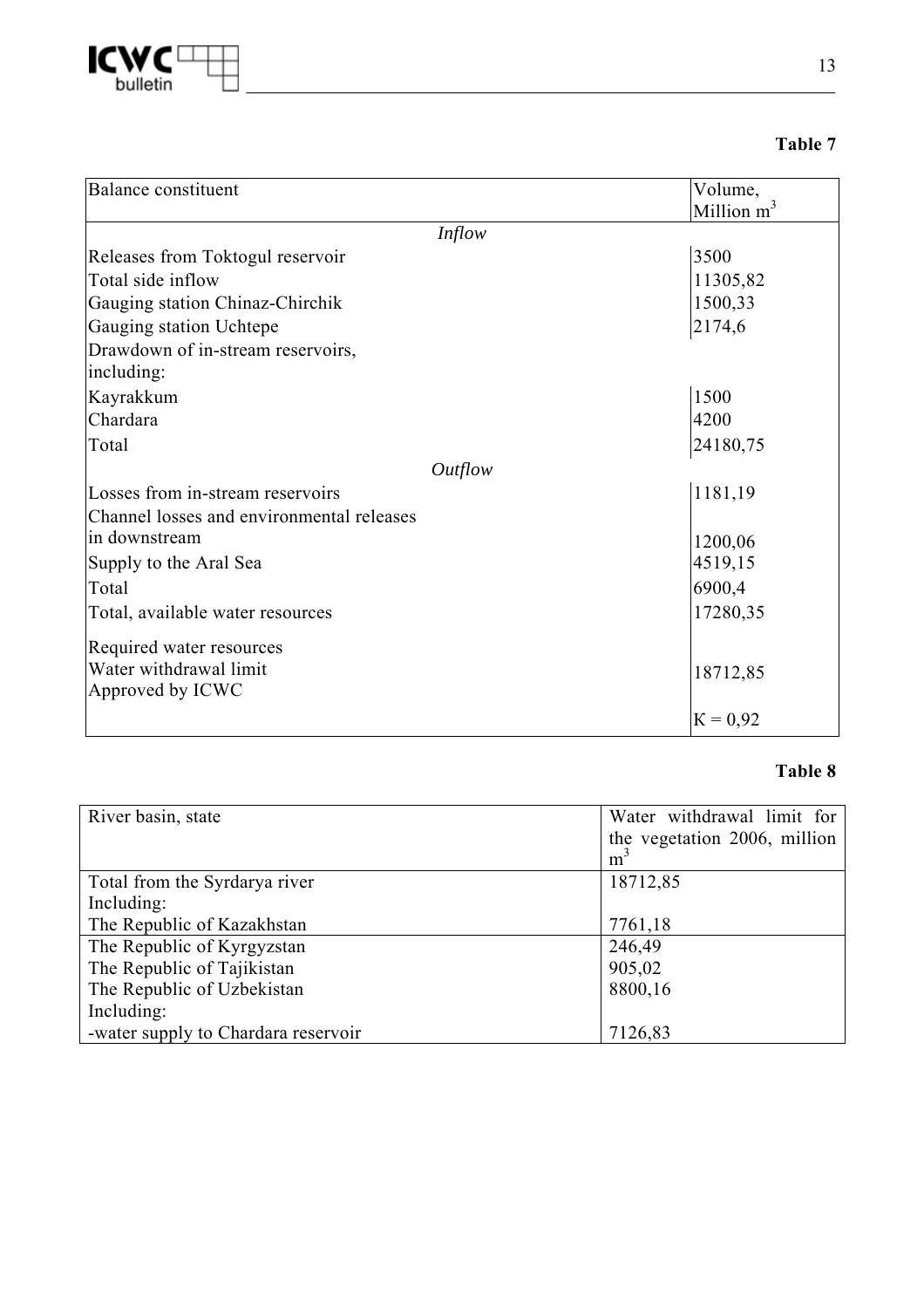

The analysis from Tables 7 and 8 showed that available water resources in volume of 17 billion 280 million 350 thousand  $m<sup>3</sup>$  did not cover required water quantity for irrigation in volume of 18 billion 712 million 850 thousand  $m<sup>3</sup>$ .

In this context, the Ministry for Agriculture and Water Resources of the Republic of Uzbekistan and the Committee on Water Resources under the Ministry for Agriculture of the Republic of Kazakhstan should make the proposal to the Government regarding signing the Agreement on power purchase in volume of 1,12 billion kilowatt with the Kyrgyz Government in order to cover water deficit for irrigation in volume of 1 billion 432 million 500 thousand  $m<sup>3</sup>$ .

# **XIX ICID CONGRESS (Beijing, 10-18th September, 2005)**

19<sup>th</sup> ICID Congress was a very representative and interesting event well-organized by ICID Chinese National Committee under support of the Government of China, the Ministry of Water Resources, the Ministry of Finance, and the Ministry of Science and Technology. His Excellency Vice Premier Hui Liangyu in his welcome and Minister of Water Resources Wang Shucheng in his report demonstrated great and really impressive results of water and land reclamation sector development in their country.

By the end of 2004, 277 thousand km of river dams, 85 thousand reservoirs, with the total regulation volume of  $600 \text{ km}^3$  were constructed in China. The irrigated area extended to  $56,25$ Mha, and 21,2 Mha of waterlogged land and 920 thousand  $km<sup>2</sup>$  of eroded land were under control of the Government.

By this time, the country had entered into historical transformation from the long-term shortage of agricultural production, particularly grain, into the abundant yields and continuous growth of grain production. The amusing fact is that China has only one third of the world mean cultivated area per capita and less than one third of the world mean water volume per capita. Moreover, a third of all lands is located in arid zone, and during 51 year since 1950 to 2000, the mean cultivated area subjected to flooding and water-logging increased from 9,37 Mha to 15,9 Mha in 1990-2000. Over last 20 years since 1980 to 2000, Chinese economic growth exceeded 300 %, whereas the total water consumption raised only by 25 %. This achievement was ensured by well-directed, long-term government policy oriented at building water-conservation society through institutional and technological reformation of water and irrigation sectors. This huge program consists of scientifically grounded regional and local water-use technologies, which are based on a network of representative polygons and demonstration plots; certain system of management involving both public participation and scientific achievements; introduction and support of water right subject to "macro-climatic horizons" and "near-term horizons"; establishment of water quotas differentiated according to yearly water availability and technological progress. Re-use of wastewater increased by 7% in the country in the recent 5 years. Agricultural water-conservation technologies have been already implemented on 20,35 Mha or 36 % of normal effectively used area. Water user associations have been developing.

Large-scale hydraulic construction (Three Gorges; flow transfers from the south to the north; etc.) together with shore protection along major rivers made it possible to avoid the catastrophic hazard of floods, create a long-term source of renewable hydropower and achieve good co-existence of human, river and the nature. Annually, 50 thousand square kilometers of eroded soil area is taken over the control.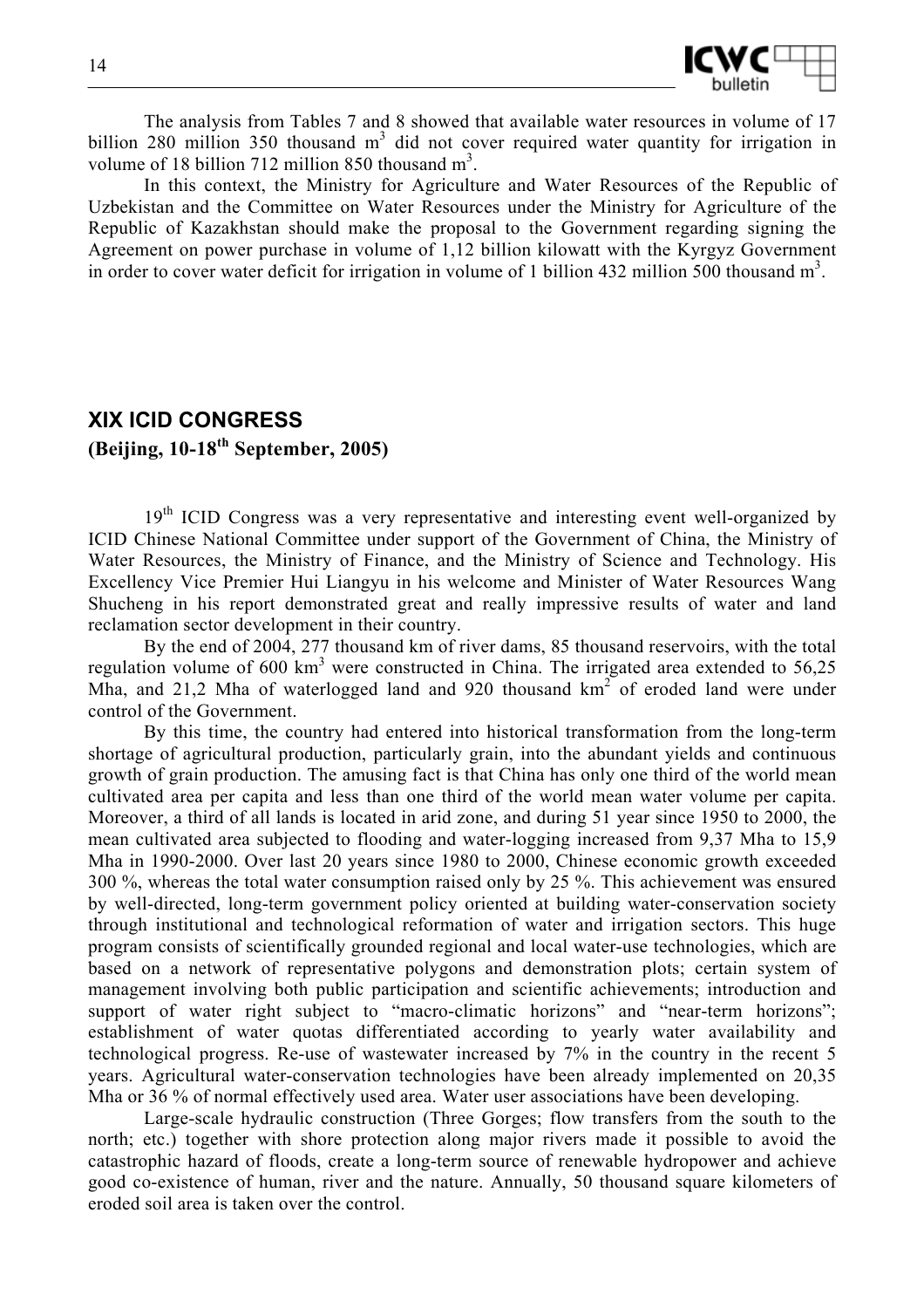

Chinese scientists and professionals were very active in all events and meeting during the Congress and demonstrated scientific expertise and innovation in all areas of water management and land reclamation.

Major issues were addressed at two plenary meetings:

- item 52 «Improvement of water and soil management for higher effectiveness of irrigated land», and

- item 53 «Harmonizing co-existence with floods» and at a number of symposiums and sessions, such as: «Water quality and salinization management», «Legal and institutional findings», «Irrigation history», «Forum of young professionals», «On-farm irrigation technology», «Specific law on preparation to the 4<sup>th</sup> World Water Forum».

Over the last 50 years, irrigation made a valuable contribution to fighting against hunger and food shortage all over the world. As a result, only in decade number of starving men decreased from 840 million, including 200 million children, to 700 people. Nevertheless, population growth from 6,45 billion at present to 7,85 billion in 2025 and almost 9 billion in 2050 has complicated very much to achieve the MDG regarding hunger and poverty eradication. Under development conditions, improvement of irrigation is a first-priority task in developing countries. China and India give typical examples – the two countries, with the largest population in the world, have practically coped with hunger and become the largest exporters of grain and other agricultural products. Bangladesh, which in 1970 could not feed 70 million people, has being approaching to the state of self-sufficiency and supplying food to almost 130 million, mainly at the expense of irrigated agriculture. The ICID President Keizrul bin Abdullah in his report underlined a few essential ways to feed the world:

- further increase crop yields through institutional measures and scientific achievements; try to keep such growth of yield that was achieved in the recent 40 years (grain, for instance, from 1,4 t/ha to 2,8 t/ha). Chinese geneticists show good examples in this direction by raising recently production of drought-tolerant and disease-resistant varieties of cotton and rice; thus, cotton production is expected to increase by 25% as compared to last years;

- develop, where possible in terms of water and land, new irrigation schemes;

- improve water use productivity;

- involve farmers in management and rational use of water, reduce interference of the government by creating favorable (financial, technological, institutional) conditions for farmers;

- draw more attention to positive experience in improving efficiency of dry land use;
- implement IWRM in water sector, particularly in irrigation.

Current situation in the world has caused some revaluation of attitude of international funding institutions to investments in water sector and irrigation. Earlier, amount of annual investments in this sector had exceeded 1,5 billion US\$ but then it decreased to 300 million US\$ a year. Currently, the limit has been increasing constantly and equals 1,0 billion US\$ (this analysis was shown by Salah Darghouti, senior advisor of the World Bank in his key report). «Let me share with you 3 interesting recent developments of our work in agricultural water management under the aegis of the World Bank.

First of all, lending for irrigation and drainage promoted their rehabilitation in the recent years. Besides, it exceeded 1 billion US\$ in fiscal year 2005 (as show in the Figure below).

Actually, the exact figure of financial lending in the fiscal year 2005 is 1,069 million US\$ (note: WB's fiscal years ends on  $30<sup>th</sup>$  June).

Second, it is more important that our activities in agricultural water management are in the process of dynamic development. We are advancing to new line that agricultural water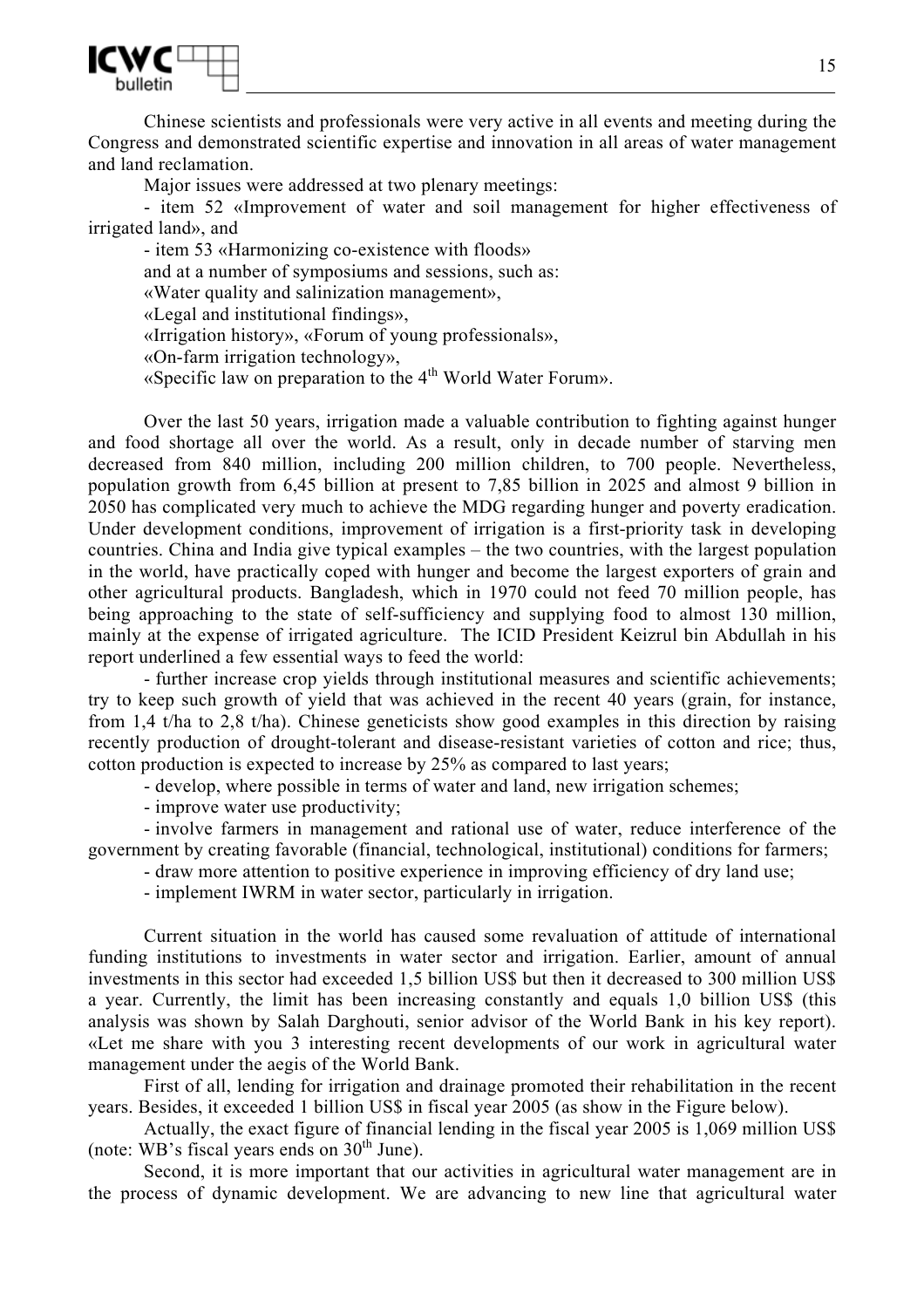

management per se is not an end point but rather a process of resource management to provide one of essential materials for food production, rural development, and the environment. Indeed, in context of lending portfolio for the fiscal year 2005, irrigation and drainage were a critical entry point for future activities:



Water resources management and reforms in irrigation sector (for example, in India projects for water sector reformation in Madhia Pradesh and water management improvement in Maharashtra).

Watersheds and land and water management (for example, project in Iran on integrated water and land resources management in Al'borze).

Agricultural strengthening (almost all projects)»

For the first time, at the meetings dedicated to improvement of irrigated agriculture at onfarm level, Prof. L.S.Pereira and A.Klementa in their reports addressed a need to focus on available potential for improvement of irrigation productivity by increasing the uniformity of soil fertility background and, at the same time, the interaction between irrigation and drainage. On the other hand, timely water delivery to farms should be ensured by coordinating all water hierarchical levels and farmers' demand for water. One can train farmers how to use water rationally, but, first, stable, adequate and timely delivery of water should be ensured for farmers. Research results of Prof. Pereira in China and of SIC ICWC in Fergana Valley were cited as examples.

ICID Work Team for the Aral Sea was convened under the chairmanship of Honorable President Aly Shady. New membership of Central Asian countries in ICID was underlined; however, a number of critical notes were made:

- inactive participation of NCIDs representatives in work teams, in particular, on water conservation, technical activities, farmer involvement, research teams, Youth Forum. Even Bakhodyr Usmanov, who was elected to membership of the Asian Work Team, did not take part in its work;

- non-payment of membership fees by Tajikistan, Kazakhstan, and Turkmenistan.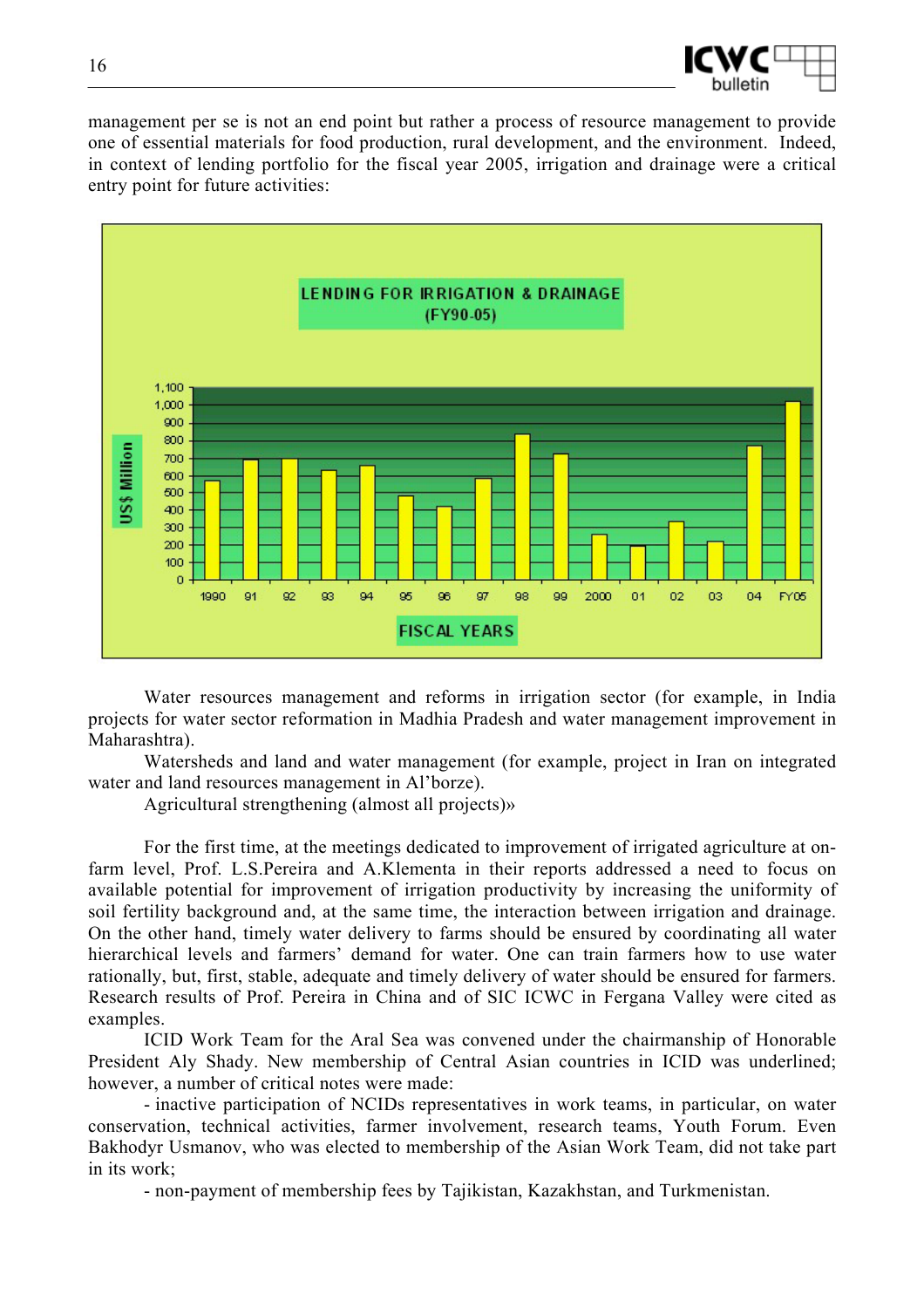

A protocol on cooperation was signed with the Team on Lake Chad, which had similar grave consequences of water level decrease as in the Aral Sea.

Russian delegation (Prof. L.Kirichev) presented report on prospects and importance for Russia of a possibility to divert a portion of runoff from Siberian rivers to Central Asia. It was underlined that under conditions of increased runoff in Siberian rivers due to climate change, the northern zones in Russia were more interested in water transfer so that to avoid potential floods and flooding of the richest oil fields in north Siberia.

Work Team on the Aral Sea requested ICID Leadership to support inclusion of Central Asian countries in CPSP Program.

Based on Congress' materials, a set of slides will be developed and disseminated among ICWC members.

# **FOURTH WORLD WATER FORUM «LOCAL ACTIONS FOR A GLOBAL CHALLENGE»**

**Mexico city, 16-22th March, 2006** 

The World Water Forums have been initiated by the World Water Council since 1997. The first Forum in Morocco had the aim of attracting attention of the world community to water crisis at the global scale, the second Forum in Hague in 2000 formed water vision of the world as a whole and of continents and regions, while the third one in Kyoto was dedicated to transformation of the vision into the world action plan. Eventually, the Forum, which took in the Mexico City on 16–22th March, 2006 in the Banamex Center brought together the participants under the slogan of developing local actions in order to overcome global tendencies.

The Forum was comprised of several directions: technical session program, Ministerial conference, Children's platform – intergenerational dialogue, mass media and film contests and great exhibition. The scientific sessions were organized in thematic and continental categories, i.e. every day was dedicated to one of the continents and the following themes. 25–33 sessions in three temporal stages were held in each of the directions every day. More than 20 thousand participants from 116 countries were brought together at the Forum.

The Forum was a democratic platform for exchange of opinions and decisions made in area of water and water relations for various organizations and stakeholders from different countries and regions. The Forum was open for all – from water-rich Canada and Brazil, which nevertheless demonstrated their actions for achievement of MDGs and rational water use to extremely water-scarce countries, such as those in Middle East, where less that 300 m<sup>3</sup>/capita/year were available. Small Holland demonstrated their experience and achievements in centuries-old fighting against and victory over floods and the ocean despite half of the country was located far below the sea-level. The world leader USA repented errors that caused 100 billion losses from Katrina storm and flooding of Mississippi delta. The world is full of contrast, and lessons learnt allow countries and regions to find right solutions in their relations with water.

The main results of the last Forum were reflected in summaries of thematic sessions and final continental documents making review and evaluation of local actions:

- water should be considered as critically important for all aspects on sustainable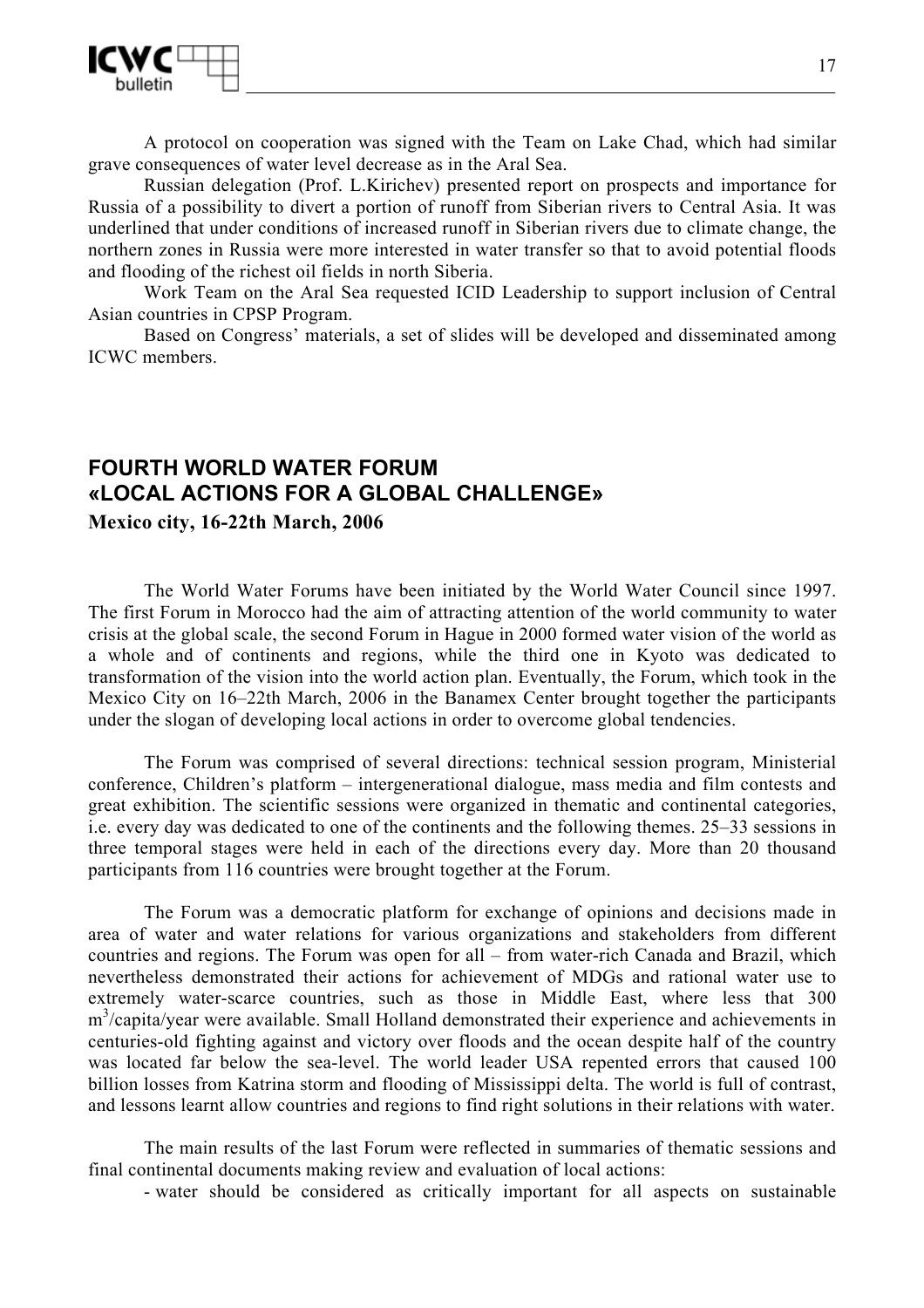

development, including hunger eradication, natural disaster reduction, agricultural and rural development, access to safe drinking water and basic sanitation; water policy should be included in national priorities;

- IWRM is a principle way for water survival by ensuring wider involvement of stakeholders and establishment of public-private partnerships in water supply, sanitation, and food security;

- building and developing local capacities for future development, including training, information technologies and systems, knowledge base establishment, and women participation are the key factors of the long-term sustainability of aquatic environment and water-supply systems;

- a need for substantial increase of investments and financing in operation makes search for new funding sources and forms critical in order to remove a gap between the required and the actual resources and calls for wider use of water user's initiatives for reduction of unit water inputs;

- lessons from recent water-related disasters, as well as successful experiences in their prevention in some countries show that costs of forecasting, prevention, preparation, risk assessment, public warning, and training, in fighting disasters, are much less than those of eliminating effects;

- the climate change becomes increasingly apparent through more frequent and scaled emergence situations; this should be taken into account in planning water-management programs and measures.

During the Asia's Day the former Japanese Prime-Minister Hashimoto announced the Asia-Pacific Water Forum to be established. This was supported by a number of Ministers in this region. In particular, the Tajik Minister of Water Resources A.A.Nazirov thanked UN for supporting an initiative of the President E.Rakhmonov to announce the current decade as one of water for life and underlined a role of cooperation between Central Asian countries for achievement of MDGs.

The Ministerial platform has discussed a number of key positions in water policy: financing water projects; establishing and supporting capacities for development; water guidance and its decentralization; technology transfer and improving water productivity; water monitoring and its mechanisms; water and the environment. Results of the discussion were summarized in the Ministerial Declaration.

NIS countries had poor representation at the Forum: delegation of the Interstate Commission for Water Coordination (ICWC) for Central Asia consisting of 19 people, slightly smaller delegation of the International Fund for Saving the Aral Sea (IFAS), two representatives from Azerbaijan, three from the Russian Federation under the leadership of R.Z.Khamitov, and one representative from Byelorussia. Among more than 100 sessions, only two sessions were dedicated to water problems in Central Asia. Separate issues on current state of affairs in NIS region were addressed at the water infrastructure development and maintenance session, where the participants stressed the catastrophic decrease in irrigated land capacities in the Eastern Europe and NIS due to both lower investments and maintenance costs reduced 6-8 times, with following effect on operability of all water-supply and irrigation systems. At the same time, several achievements in Central Asia regarding implementation of IWRM (Kazakhstan, pilot project in Fergana Valley within the boundaries of Kyrgyzstan, Tajikistan, Uzbekistan), infrastructure development (Turkmenistan) and others were underlined. It was good that water leaders of Russia, Kazakhstan, Tajikistan, Turkmenistan, and Uzbekistan took part at the Forum; however, our basic and sectoral science and practice, rich experience, knowledge, unique approaches and achievements had minor presentation at the Forum.

On the eve of this landmark event, the General Assembly of the World Water Council was convened in Mexico. The Assembly outlined a new work strategy of WWC and elected new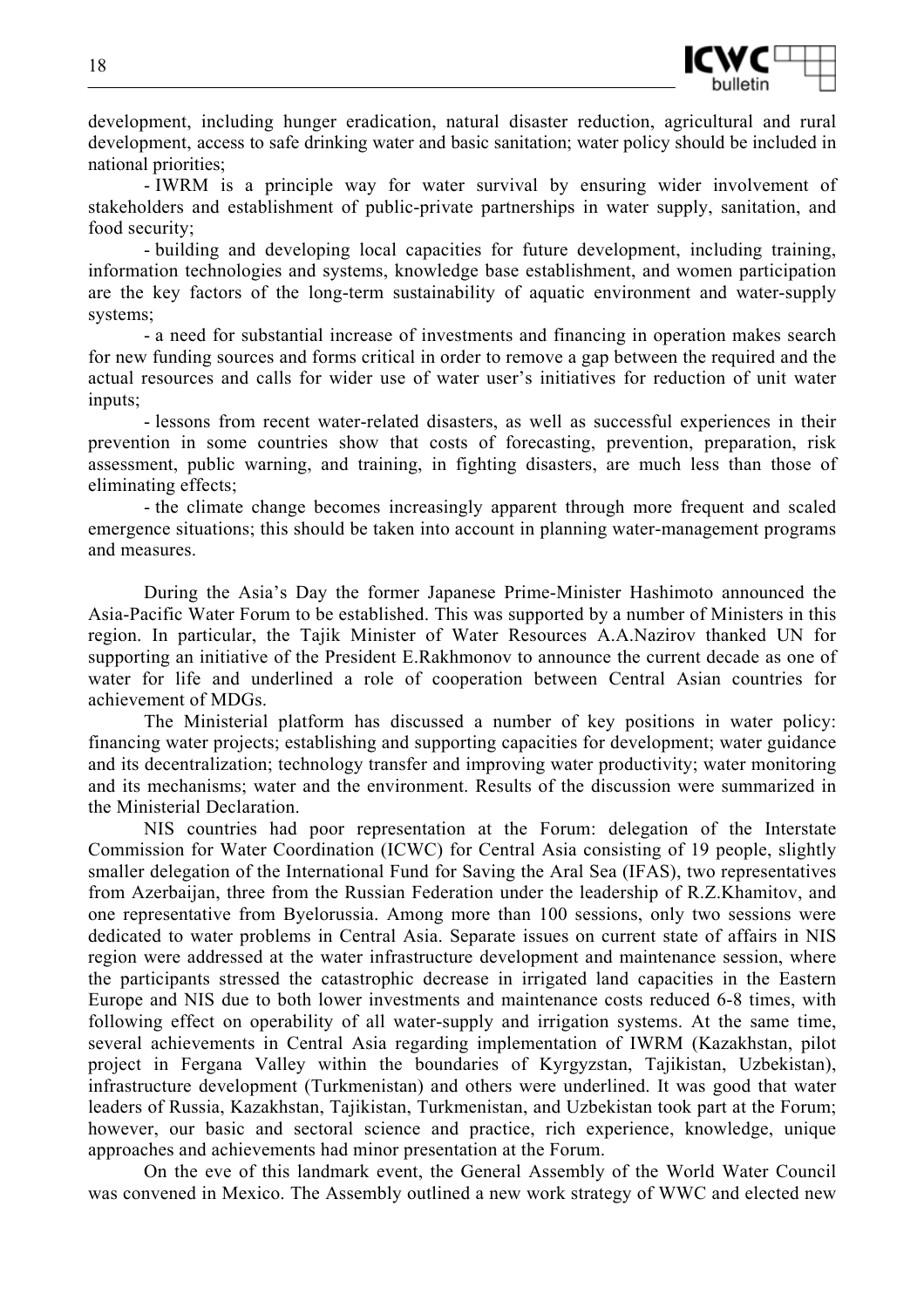

Board of Governors. Loic Fauchon has become the President of the Council. Besides, Turkey was selected as a venue for the 5<sup>th</sup> World Water Forum in 2009.

During the Forum, the International Network of Basin Organizations (INBO) held its meeting and announced the establishment of INBO's Russian-speaking Center in Moscow.

Detail report about the Forum can be found on portal: www.cawater-info.net/4wwf/

## **MINISTERIAL DECLARATION**

We, the Ministers assembled in Mexico City on the occasion of the Fourth World Water Forum (4th WWF), "Local Actions for a Global Challenge" on March 21st and 22nd, 2006,

1. Reaffirm the critical importance of water, in particular freshwater, for all aspects on sustainable development, including poverty and hunger eradication, water-related disaster reduction, health, agricultural and rural development, hydropower, food security, gender equality as well as the achievement of environmental sustainability and protection. We underline the need to include water and sanitation as priorities in national processes, in particular national sustainable development and poverty reduction strategies.

2. Reaffirm our commitment to achieve the internationally agreed goals on integrated water resources management (IWRM), access to safe drinking water and basic sanitation, agreed upon in Agenda 21, the Millennium Declaration and the Johannesburg Plan of Implementation (JPOI). We reiterate the continued and urgent need to achieve these goals and to keep track of progress towards their implementation, including the goal to reduce by half, by the year 2015, the proportion of people unable to reach or afford safe drinking water.

3. Reaffirm, in particular, our commitment to the decisions adopted by the 13th session of the United Nations Commission on Sustainable Development (CSD-13), in April 2005, on policy options and practical measures to expedite implementation in water, sanitation and human settlements. We note with interest the importance of enhancing the sustainability of ecosystems and acknowledge the implementation and importance in some regions of innovative practices such as rain water management and the development of hydropower projects. Further reaffirm the importance of the involvement of relevant stakeholders, particularly women and youth, in the planning and management of water services and, as appropriate, decision-making processes.

4. Take note of the Ministerial Declaration of the Third World Water Forum and recognize the work done within the UN System in support of member States, in order to reach the aforementioned goals. In this regard, we support the coordinating role of UN Water and highlight the need to strengthen its work within its mandate among the relevant UN organizations, funds and programs. We appreciate the inputs from the UN Secretary General's Advisory Board on Water and Sanitation to reinforce ongoing implementation efforts towards reaching water and sanitation targets. We express our continued support to initiatives like the Water for Life Decade and our interest in the United Nations Secretary General's WEHAB Initiative.

5. Recognize the contributions of the 4th WWF and its preparatory regional process to building capacity at international, regional and national levels and promoting the exchange of best practices and lessons learned on international water and sanitation issues.

6. Acknowledge the input of the Forum for the follow up segment on water and sanitation of the 16th Session of the CSD, to be held in 2008 which will play an important role to monitor and follow-up decisions on water and sanitation and their inter-linkages taken at CSD-13, and as an example of coordinated participation and involvement of governments at all levels, civil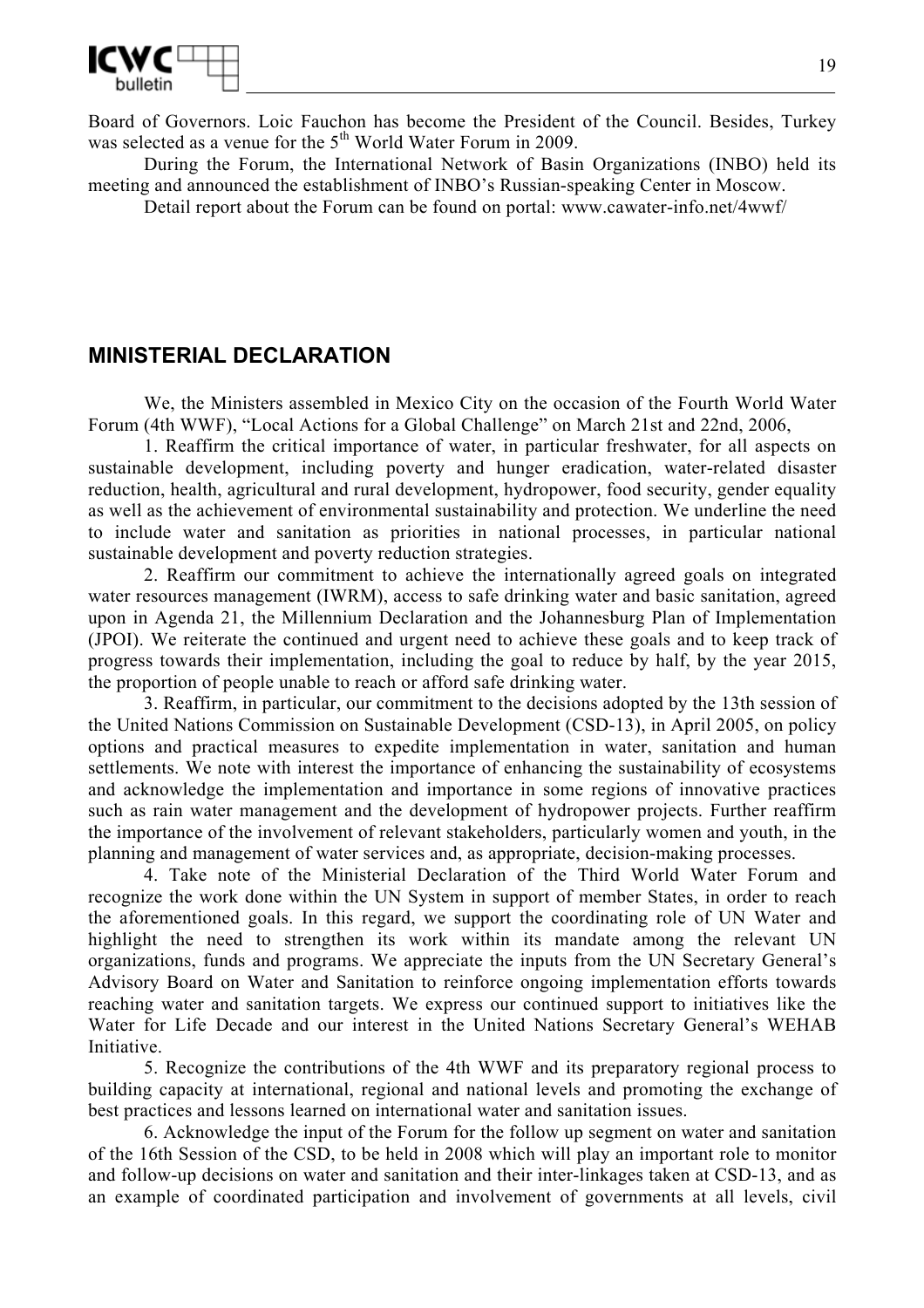

society, intergovernmental organizations, non-governmental organizations, private sector, scientific institutions, partnerships, and international financial institutions regarding water issues and other relevant stakeholders.

7. Reaffirm also the decision of the 13th Session of the Commission of Sustainable Development regarding, inter alia:

a) that a substantial increase of resources from all sources, including domestic resources, official development assistance and other resources will be required if developing countries are to achieve the internationally agreed development goals and targets, including those contained in the Millennium Declaration and the JPOI, and

b) that Governments have the primary role in promoting improved access to safe drinking water, basic sanitation, sustainable and secure tenure, and adequate shelter, through improved governance at all levels and appropriate enabling environments and regulatory frameworks, adopting a pro-poor approach and with the active involvement of all stakeholders;

8. Recognize the importance of domestic and international policies that foster and assist building capacities and cooperation at all levels to mitigate water-related disasters including prevention, preparedness, risk assessment, community awareness, resilience and response.

9. Recognize the important role that parliamentarians and local authorities are playing in various countries to increase sustainable access to water and sanitation services as well as to support integrated water resource management. An efficient collaboration with and between these actors is a key factor to meet our water related challenges and goals.

10. Note with appreciation the work of stakeholders at the regional preparatory process towards the 4th WWF as well as during the Forum itself, and take note of the documental output of the said regional preparatory stakeholder process, included as annex to this declaration. As appropriate, this output can be used as source of information for our tasks. We also thank participating parliamentarians and local authorities for their valuable views and opinions expressed during our joint working session at the Fourth World Water Forum, and take note of their statements included as annex to this declaration.

11. Welcome the launch at the 4th WWF of the CSD Water Action and Networking Database (CSD WAND), as a means of implementing the decision from CSD-13 to develop "web-based tools to disseminate information on implementation and best practices" on water and sanitation. The CSDWAND will serve as a platform for exchanging information and best practices, lessons learned and relevant international agreements and policy recommendations. We note that the CSD WAND has been built upon information collected during the 2003-2005 CSD Cycle, in the Portfolio of Water Actions – as an output of the Ministerial Conference of the Third World Water Forum--, and in the database of local actions of the 4th WWF.

12. Encourage all stakeholders, including national and international agencies, and other international and regional fora, such as World Water Week in Stockholm and the water weeks of the regional development banks, to contribute to and exchange information through the WAND.

13. Thank the Government of Mexico and the World Water Council for the organization of the 4th WWF and for their determination to promote better water management through dynamic local actions for a global change.

Mexico City, March 22, 2006.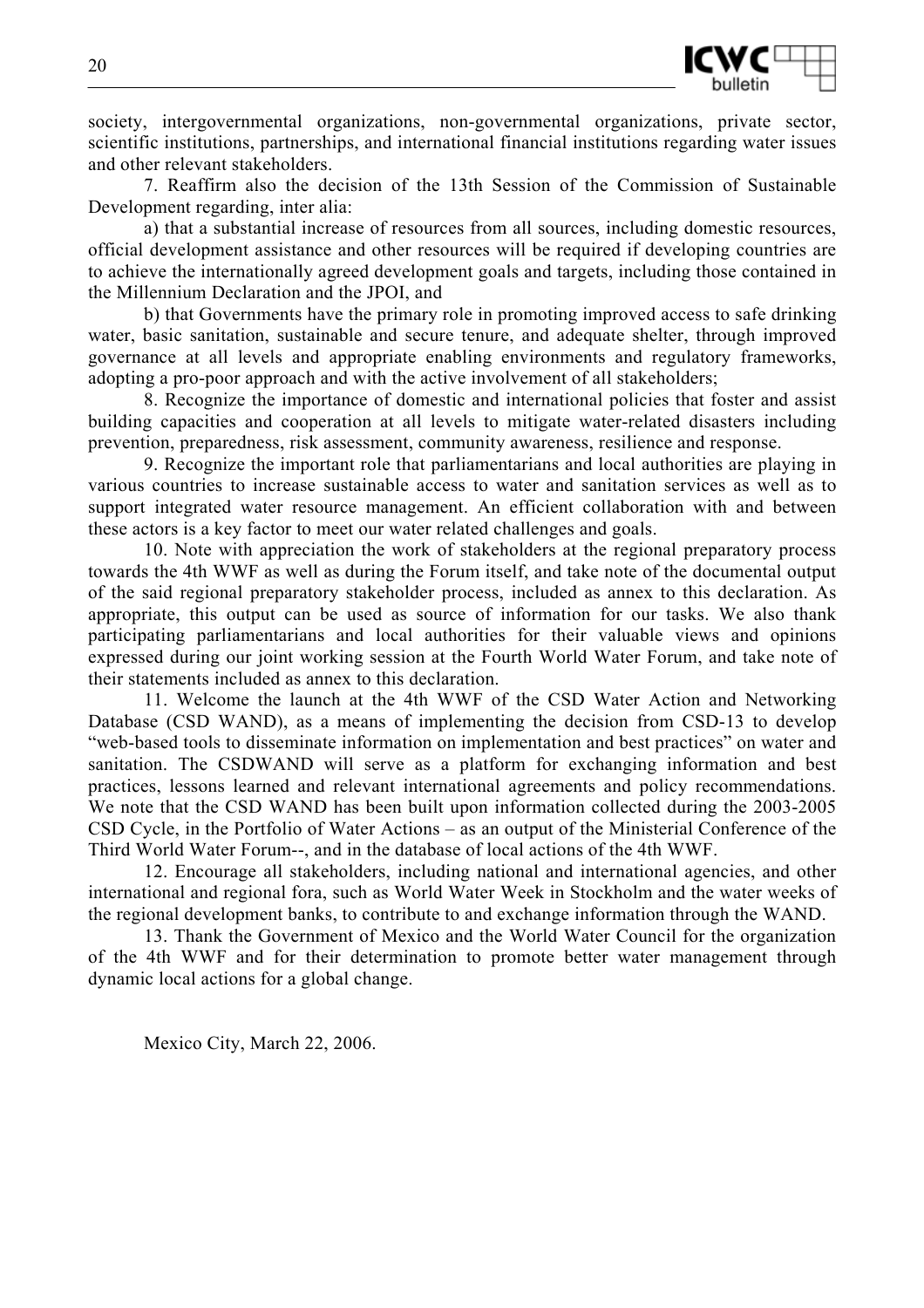

# **SESSION «IWRM AS A BASIS OF SOCIO-ECONOMIC DEVELOPMENT IN CENTRAL ASIA»**

More than 90 persons including about 35 participants from the region took part in the session. ICID Secretary General, Mr. M. Gopalakrishnan opened the session and marked out IWRM importance as one of the key tools for developing countries and regions in the whole world.

The Chairman of the session, prof. Dukhovny V.A., SIC ICWC Director, ICID Vice-President set out for participants the aim of this session – open discussion of local actions' results on IWRM implementation and its impact on social and economic development in Central Asia countries. Demonstration of lessons, have drawn in the region, and which can be useful for dissemination on global scale. Paying a special attention to advantages, drawbacks and peculiarities of Central Asia region regarding IWRM implementation (unique organizational mechanism, legal regulations, management tools and etc.). Possible new ideas about how to resolve existing political and ecological problems in the region within strategic planning for future social and economic development.

The results of two local actions towards Mexico were given to participants' attention:

*Panel 1: Testing practical methods for introducing IWRM concept in Central Asia in pilot projects* 

The Chairman – Doctor Vadim Sokolov, GWP CACENA Chairman

Members of the group:

Dr. Anatoliy Ryabtsev, Chairman, the Committee on Water Resources under the Ministry for Agriculture of the Republic of Kazakhstan

Mr. Salimzhan Dusmatov, Deputy Minister for Agriculture and Water Resources of the Republic of Uzbekistan

Prof. Yarash Pulatov, «Water» NGO Director, the Republic of Tajikistan

Ms. Eline Boelee, International Water Management Institute (IWMI), Addis-Ababa, Ethiopia

The speakers showed that IWRM implementation could be achieved during the respective transference:

- from administrative management principle to hydrographical one (inside basin or a system);

- from branch management to inter-branch management (inter-departmental coordination);

- from authoritarian management principle «up-bottom» to more democratic double management principle «bottom-up» (water needs and participation) and «up-bottom» (constraints and support);

- from administrative-command management method to corporate one with participation of water users and other stakeholders at all hierarchy levels;

- from resources management to demand management;

- from closed professional systems managing water to open and transparence systems with involvement of water users and stakeholders.

A number of pilot projects, being implemented in the region, are a good basis for testing practical measures in water reforms. The following projects are meant:

- «IWRM in Fergana Valley» Project financed by Swiss Agency for Development and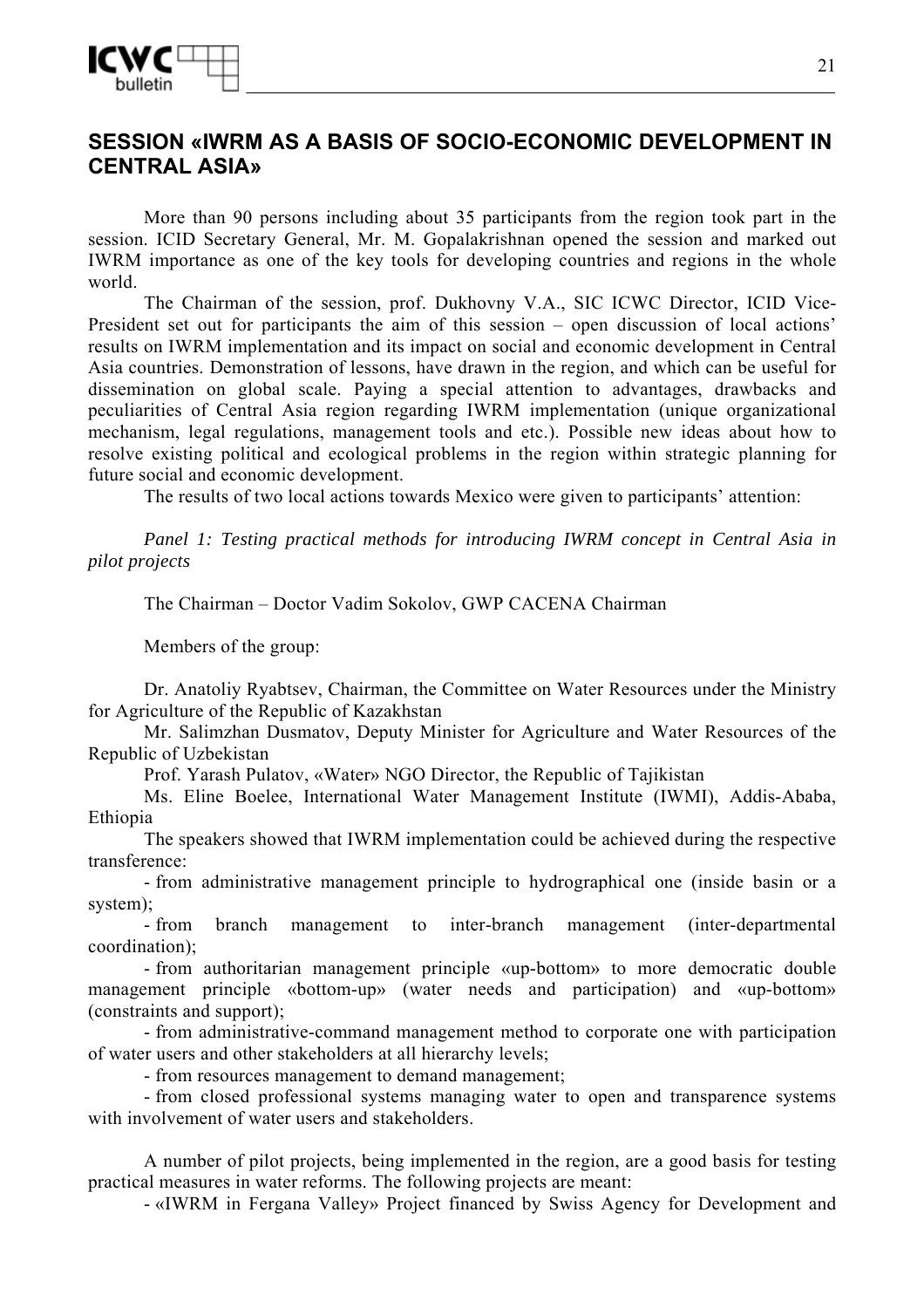

Cooperation (SDC) and implemented by Kyrgyzstan, Tajikistan and Uzbekistan;

- «IWRM technical justification in Amudarya and Syrdarya lower reaches» Project financed by the State Department of USA and implemented by Kazakhstan, Turkmenistan and Uzbekistan;

- «National IWRM plan and effective water use in Kazakhstan» financed by Norway and promoted by UNDP and GWP CACENA.

Based on the results of the above mentioned pilot projects, including organizational, institutional, technical and other measures, under the condition of sufficient financing and capacity building, a real progress can be achieved in reforming water resources management in Central Asia:

- achieving sustainable water supply; equitable and uniform water distribution between sub-basins along with a significant reduction of non-productive losses;

- introducing democratic water management principles with involvement of all stakeholders;

- partial resolution of social problems connected with water supply to people, especially safe drinking water supply;

- resolving ecological problems related to human activity;

- improving water and land productivity as a final goal.

During the discussion participants marked out the necessity of long-term obligation in order to support current processes and to undertake the following measures:

- national IWRM plans should be developed for all countries of the region; allocation of financial resources from Norway through GWP and UNDP will allow Kazakhstan to start this activity, that will be a good example for other countries of the region. The main objective of national plan is to create a clear concept on IWRM implementation, its aims, consequences, phases and scope of works;

- providing political support for resolving water problems and IWRM;

- public participation at all hierarchy levels;

- capacity building and training;

- legal and financial support;

- technical measures (management tools).

*Panel 2: Dialogue of stakeholders on directions of future water resources development in Central Asia* 

Chairman – Mr. Abdukokhir Nazirov, the Minister for Reclamation and Water Resources of the Republic of Tajikistan

Team members:

Mr. Begench Mommadov, Deputy Minister for Water Resources of Turkmenistan

Dr. Malika Ikramova, Central Asian Scientific-Research Institute of Irrigation (SANIIRI), the Republic of Uzbekistan

Dr. Galina Stulina, leading specialist on climate fluctuation, «Resolution of water deficit and drought problems in Central Asia aroused by climate fluctuation» Project, the Republic of Uzbekistan

Prof. Nariman Kipshakbaev, Director, Kazakh branch, SIC ICWC

Mr. Valeriy Syundyukov, President, "Kazakhstan Su Arnasy" Association, the Republic of Kazakhstan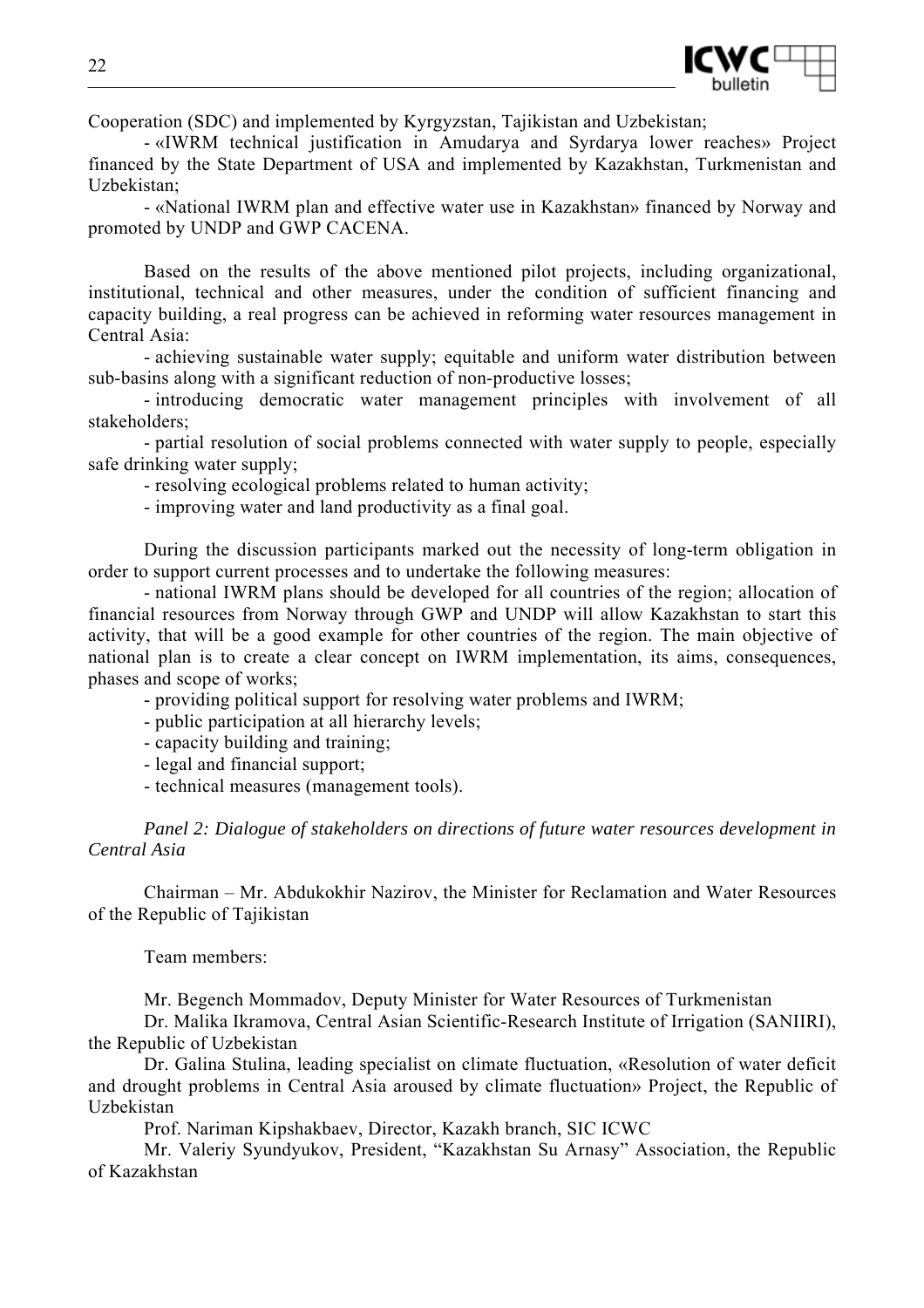

Speakers were shown that as a whole the current economic status of Central Asia countries and, in particular, water sector made worse and determined breakdown of previous command management system, structure change and water use character, market relations between suppliers and consumers and globalization processes. Also it was marked out increase in number of water users, weak financial basis for water management organizations, monitoring systems, development and management in water sector. Besides, many destabilizing factors are existed, which impact on water and social and economic situation:

- high tempo of population development (2,5-3,2% a year) under unchanged rural population;

- low national income per capita;

- water deficit increase as a result of increase in needs and bad demand management;

- existing ecological damage as a result of lack of attention to ecosystems' requirements (deltas, the Aral sea, etc.).

Under the conditions of independence all these destabilizing factors were intensified by financial instability of water management organizations as well as water users. It was marked out that due to ESCAP «Capacity building on strategic water resources planning and management in Asia and Pacific region» Project was implemented within which SIC ICWC jointly with water bodies started «Strategic water resources planning and management in Central Asia» activity (SPM) from August 2002. The aim of SPM system is to implement IWRM principles for achieving sustainable functioning of water sector, resolving priority objectives of social and economic development.

Initiative on applying SPM methods for developing IWRM strategy is a very important for mutual understanding between decision-makers and using many years' experience in order to develop survival strategy under the conditions of increasing water deficit. It is supposed that participation of technical experts from ministries for agriculture and water resources of five countries will promote in preparing materials on certain organizational, technical and legal measures and legislative initiative, public campaigns for assisting in raising funds.

During the discussion the participants showed that significant results could be achieved with the help of: scenarios of future development for every country and the region in whole with orienting on stable water availability, uniform and equitable water resources distribution in sub-basins under a significant reduction of non-productive losses; introducing principles of democratic water resources management through involvement of all stakeholders; resolving social problems related to equitable water distribution especially drinking water supply; resolving ecological problems concerned with economic activity; and, at last, improving water and land resources productivity.

Setting objectives in water, land, labor and other resources management provides further stable multiple using as a component part of socio-economic development. Also tools especially as improved models and databases are very important for planning and analyzing processes. In order to show what can be expected in case of certain options dictated by policy will, it has been supposed to analyze scenarios. Scenarios are convenient for comparing different options «what if». With the help of them, the most probable results of selections made by decision-makers can be forecasted for the near and long-term future. Scenarios' analysis is based on close professional supervision, and conclusions are sent back to decision-makers, who can make decisions on further national and regional water, salt and hydropower engineering management. As a great number of uncertainties are existed, there is no sense to create many scenarios, if there is a small difference between them. Taking the present situation as a starting point (taking into account possible climate fluctuations), three scenarios can be proposed to the countries for analyzing: optimistic, real and pessimistic.

In conclusion Mr. Oda Hideaki – the Executive Secretary, Japan Water Forum, thanked representatives of Central Asia for their contribution to resolving general water problems in Asia and Pacific region as well as at global level.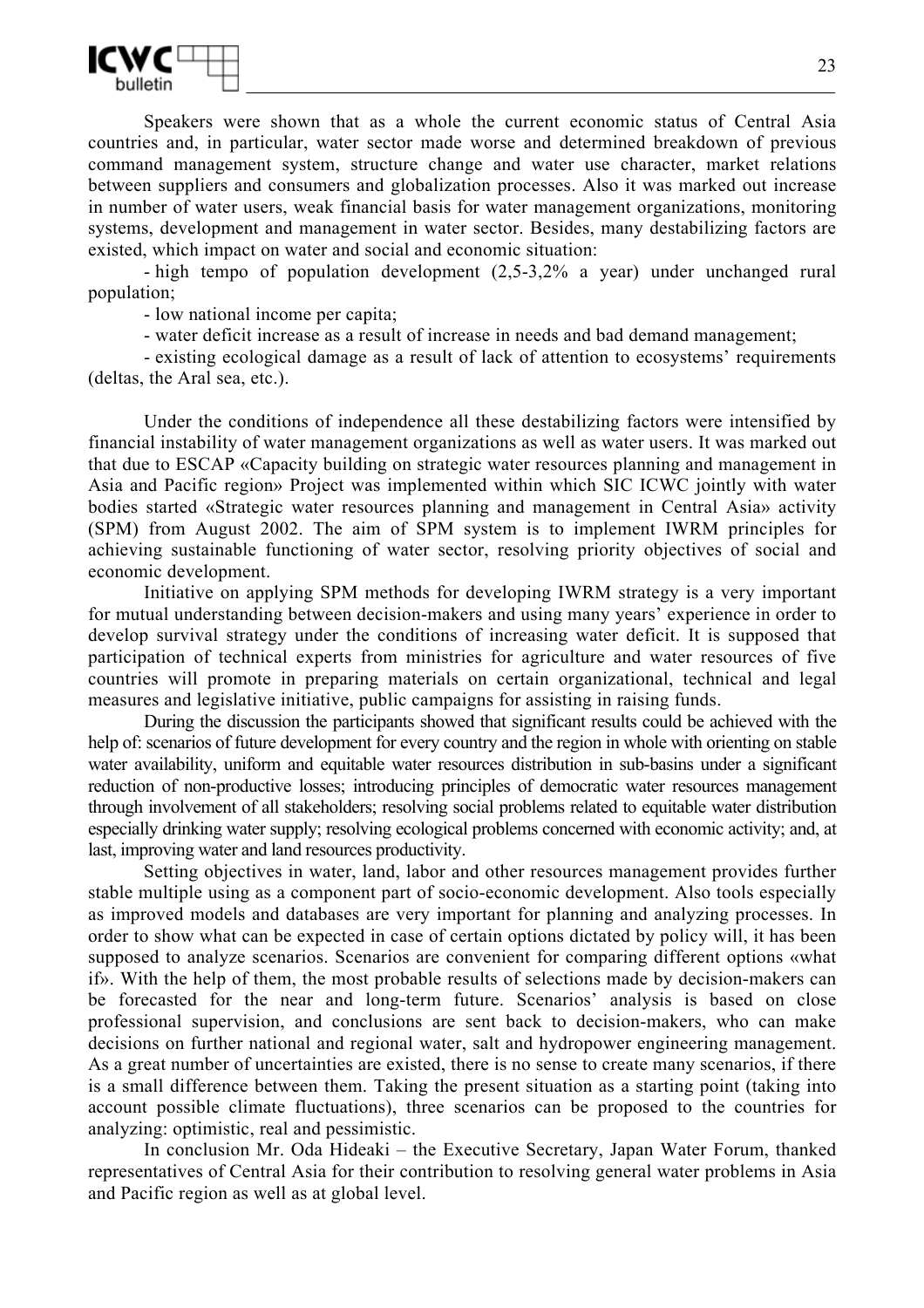

# **DECISION OF «IWRM AS A BASIS OF SOCIO-ECONOMIC DEVELOPMENT IN CENTRAL ASIA» SESSION**

Session participants marked out that the time from the moment of World Water Forum III (Kyoto 2003) was a milestone in a sense on the path to introduction of IWRM principles in Central Asia countries water sector for achieving Millennium Development Goals. Now it is a moment when it should be transferred from discussing and formulating approaches to more practical actions. Besides, not only state officials and water managers but also other stakeholders and the public should be involved into this process.

The key regional water issues, problems and obligations were discussed by session participants within two group discussions:

Group 1: Testing practical methods for introducing IWRM concept in Central Asia pilot sites

Group 2: Stakeholders' dialogue regarding directions of future water resources development in Central Asia

As a result of discussions the following conclusions were made:

The Interstate Commission on Water Coordination (ICWC) was accepted by the countries of the region and its outside as the main guide of started water resources reforming in the direction of practical application of IWRM principles. The cooperation of this Commission with Interstate Commission on Sustainable Development in Central Asia as well as participation of key stakeholders (including CAREC, GWP CACENA) are decisive for achieving Millennium Development Goals on water.

There is a full understanding of IWRM concept between stakeholders of all five countries in the region, and this understanding is disseminated in civil society through public propaganda under the aegis of ICWC and GWP CACENA and virtual dialogue on web-site: www.forum.cawater-info.net.

Almost in all countries of Central Asia IWRM concept has been accepted as a basis of public policy in the field of water resources development. Governments of all countries expressed their policy support to IWRM concept, and Kazakhstan even accepted the full obligation on IWRM introduction.

A number of current pilot projects in the region are a good basis for grounding practical measures of water management reforms. Pioneer experience of preparing National IWRM Plan in Kazakhstan (with support of UNDP, Committee on Water Resources of Kazakhstan and GWP) shows that concept should be developed by national coordination committees, which should include stakeholders from all sectors related to water resources and all territorial entities of river basins but not foreign specialists hired by donors.

A special attention should be given to legal and financial IWRM grounding and creating its legal framework, improving mechanisms on pricing of water, legal and financial coordinating aspects of effective water use at all hierarchy levels; determining the role of the Government in case with Water Users Association and other forms of public participation; creating water conservation funds; developing ecological water requirements and guaranteed providing nature priority during water allocation.

Project experience with participation of stakeholders «IWRM in Fergana valley» (SDC-IWMI-ICWC) showed the importance of integrated approach to IWRM introduction, which included the following works: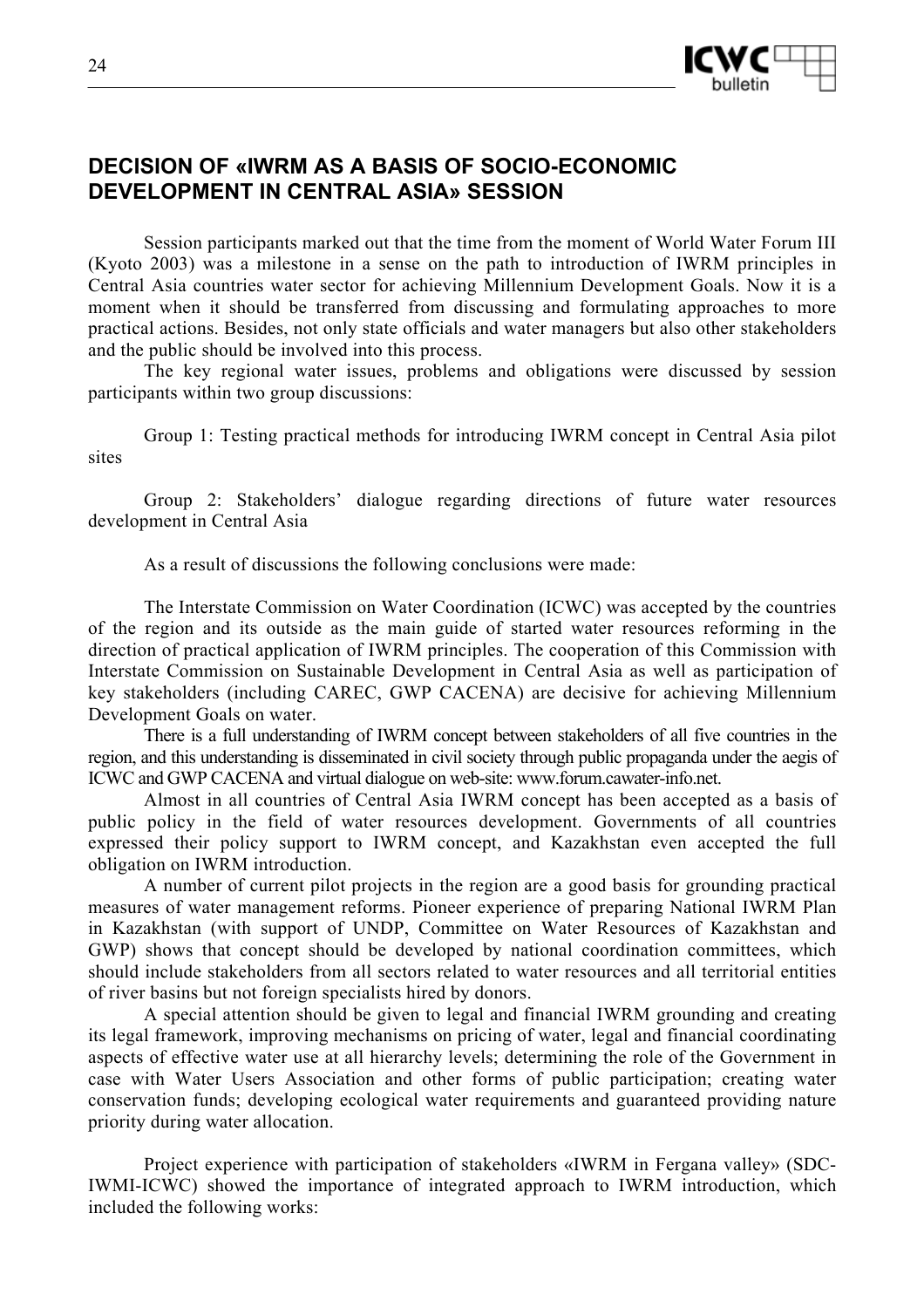

A wide public participation in water governance and management at all hierarchy levels. Legal registration of Public Water Councils, Canal Committees' Management Organizations and Water Users Associations, financial mechanisms of their participation, training and wide popularization of IWRM principles and achievements with participation of all stakeholders.

Application of information management systems in combination with measurement of water discharge and SCADA.

Capacity building for IWRM introduction is one of the priority works in the region. At the present time ICWC training system (including Training Center and its four branches) has become a permanent «round-table», where representatives of water management organizations and water users and other stakeholders have a possibility to exchange opinions regarding vital water problems and to come to consensus during interactive training. The results of training sessions, workshops and round-tables are presented as protocols and submitted to decisionmaking authorities of five countries in the region.

The future region development is characterized by increasing water deficit and should be oriented on long-term vision with analysis and selection of optimal and economically effective, ecologically favorable options through the development. At the same time interests of all countries (including Afghanistan) and all branches of economics as well as nature should be taken into account. In this context the following works were determined as necessary ones within the dialogue:

Clear formulation of regional and national water policy.

Planning perspective objectives in water, land, labor and other resources management for sustainable multipurpose use as a component part of socio-economic development and achievement of Millennium Development Goals in the region. Tools in the form of specially developed models and databases for planning and analyzing processes.

A number of technical measures should be supported and executed, in particular: (i) introduction of water account; (ii) participation of hydro meteorological services in IWRM; (iii) creation of extension service for improving water productivity; (iv) computerization and automation of irrigation systems management; (v) works on water conservation.

Mechanism of interstate consultations and complex of interstate agreements and rules on coordination of water allocation, water use regime along transboundary rivers.

Risk management and account of possible climate fluctuations.

The session assessed highly the role of international donors who supported Central Asia countries on their path to the direction of achieving MDG as a whole and in particular on the path to IWRM introduction. A special thankfulness is expressed to CIDA, SDC, ADB, UNDP, Japan Water Forum, the Governments of Norway and Finland, GWP and many others for fruitful organizational and financial support of interstate cooperation in the field of water resources.

The session participants expressed their gratitude to the Government of Mexico and organizers of World Water Forum IV for hospitality and creating excellent conditions for productive activity.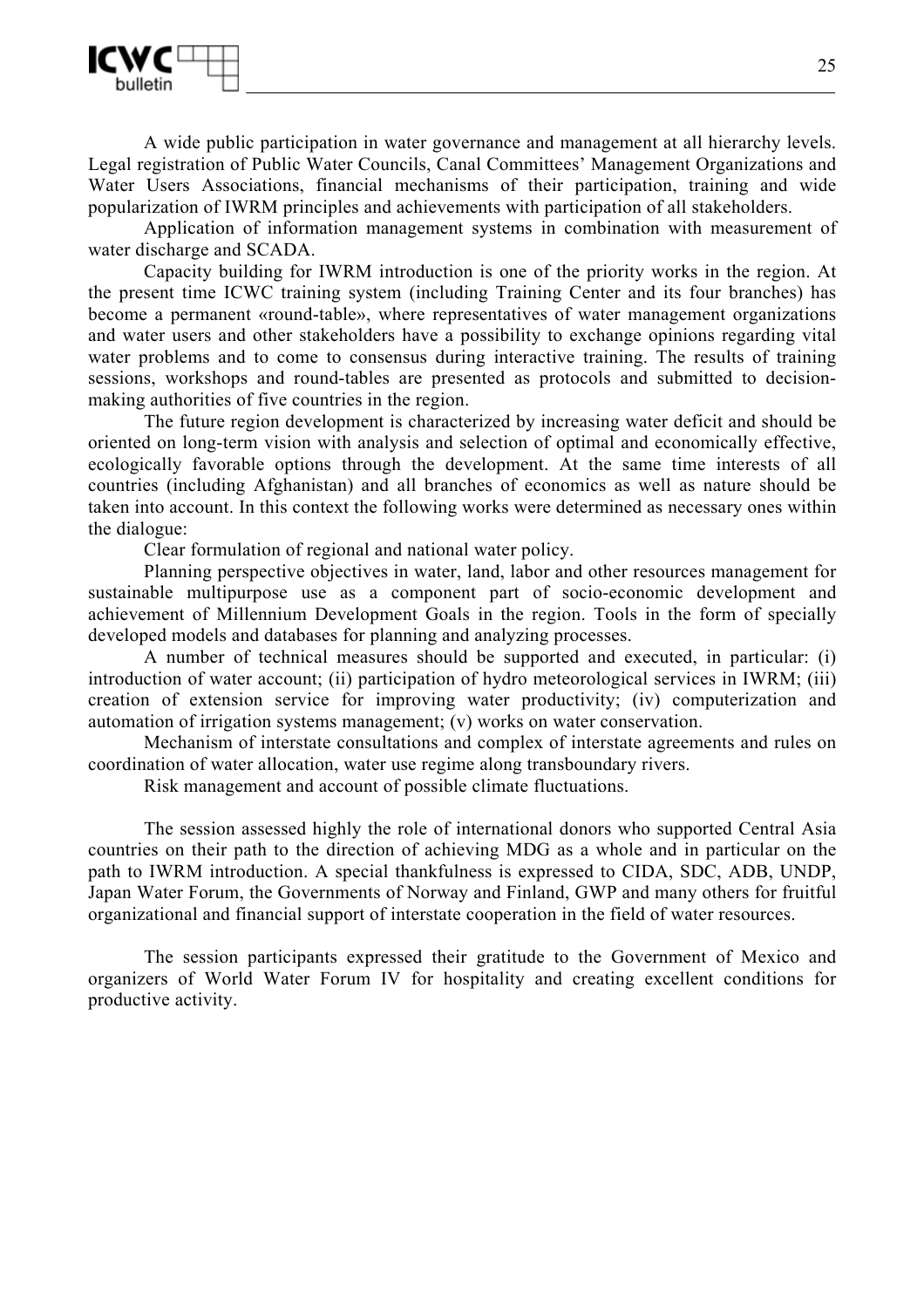

# **A SPECIAL SESSION OF EC IFAS «PROBLEMS OF THE ARAL SEA BASIN AND WAYS FOR THEIR RESOLVING»**

The main aim of the session was to attract attention of world community, international organizations and donors to resolving the Aral Sea basin problems and finalizing the results of International Conference on regional cooperation in transboundary river basins, held in May 2005 in Dushanbe by the initiative of IFAS President, the President of the Republic of Tajikistan Е. P. Emomali Rakhmonov.

The session was held under the chairmanship of UNESCO Deputy Director General, Director of World Hydrological Program, Mr. А. Szollosy Nagy with participation of representatives of all structure organizations IFAS, CAREC and international organizations. Specialists in the field of water resources use: Mr. H. Oda – Executive Secretary, Japan Water Forum, Mr. Aslov S.M. – Resident Representative of the Republic of Tajikistan under UN, Mr. O. James – Deputy Secretary General WWF IV, Mr. T. Hannan – Coordinator, Project on joint water resources management, UNDP, Ms. Sh. de Frayche – Head, department on global changes, health and environment, International Water Management Institute and others took part in its activity.

Within this session there were presented:

Consolidated vision prepared by IFAS Executive Committee and agreed with all structural bodies of the Fund and published in the Russian and English languages as separate brochure under the name «Problems of the Aral Seas basin and ways for resolving them;

Review and analysis of the Aral Sea basin Program-2;

Activity of Regional Centre of Hydrology;

ICWC role in regional cooperation in the Aral Sea basin;

Regional cooperation in the field of sustainable development of Central Asia and others.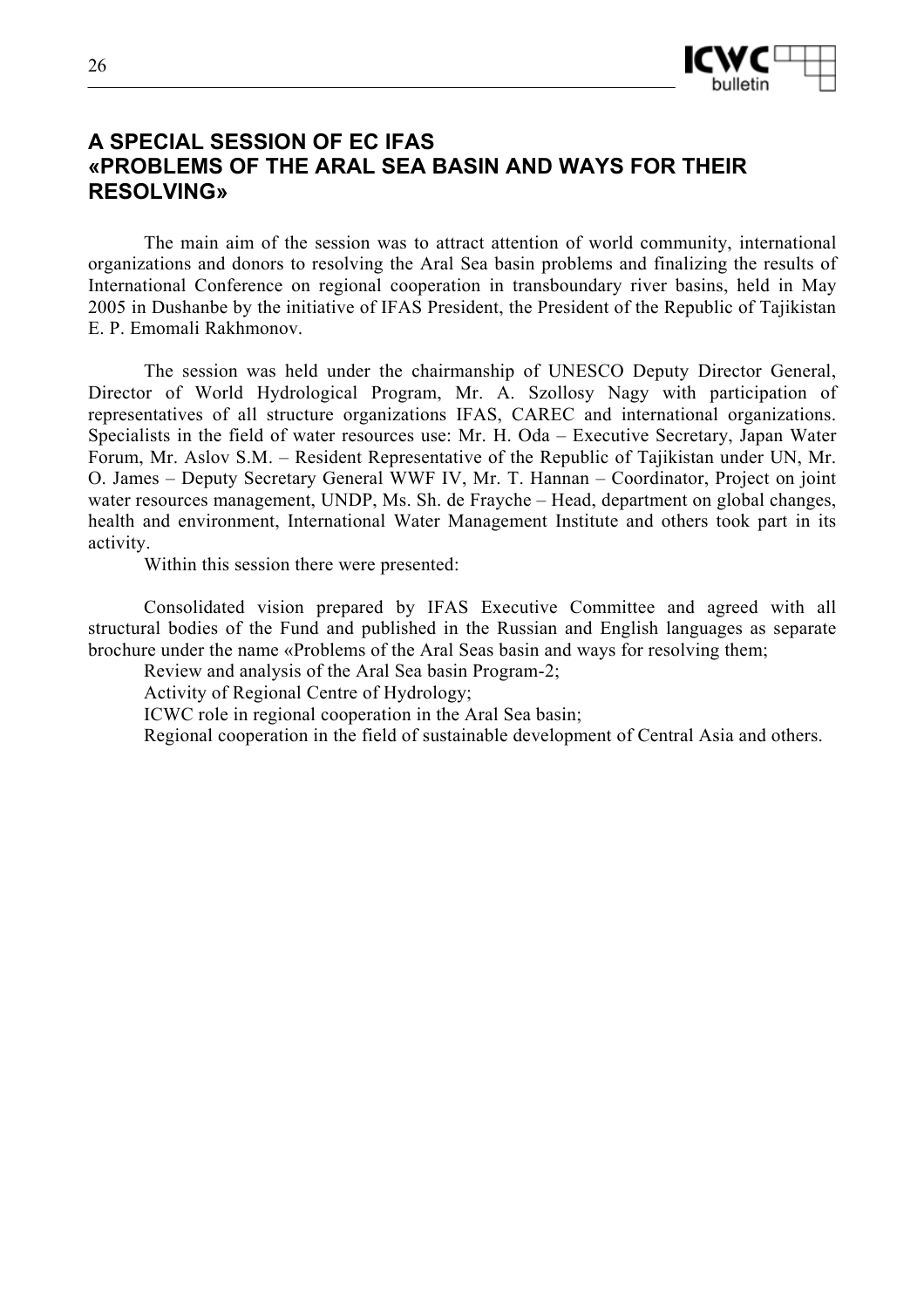

## **THE FINAL DOCUMENT OF THE SPECIAL SESSION: «PROBLEMS OF THE ARAL SEA BASIN AND WAYS FOR RESOLVING THEM»**

International year of Fresh Water, 2003, and International Tenth Anniversary of «Water for Life» Actions, 2005-2015, declared by UN General Assembly by the initiative of Tajikistan promoted to raise awareness among world public regarding water resources problems and particular the Aral Sea basin problems and to transfer from discussing them, expressing purposes and declaring obligations to executing concrete projects and programs.

Problems of the Aral ecological catastrophe on planet scale and a necessity of resolving them gradually also were raised at:

UN International Conference on sustainable development of the countries in this basin (1995, Nukus);

UN General Assembly Sessions under discussing and decision-making on International Year of Fresh Water, 2003 and International Tenth Anniversary of «Water for life» actions, 2005-2015;

World Summit on sustainable development (Johannesburg, 2002);

International Water Forum III (Japan, Kioto, 2003);

Paneuropian Conference of Ministers for environment protection (Kiev, 2003);

International Forum on Fresh Water (Tajikistan, Dushanbe, 2003);

International Conference on Regional Cooperation in transboundary river basins (Tajikistan, Dushanbe, 2005) and other regional arrangements.

The Heads of Central Asia countries initiated the new Program of concrete actions on improving environmental and socio-economic situation in the Aral Sea basin for 2003-2010 (the Aral Sea basin Program -2).

Central Asia region countries implement certain works, international organizations, countriesdonors also provide financial, technical, advisory and other support regarding meeting the Aral crisis. But consequences of the catastrophe are disproportionate to scope of implemented works, thus until it is succeed to stop degradation processes, it is continued the Aral sea drying and a new desert «Aralkum» increasing, glaciers' decreasing, there is clear drinking water deficit, socio-economic issues have not been fully resolved and mainly the reason is water crisis.

We, participants of special session devoted to the Aral Sea basin problems and held within World Water Forum IV:

marking out the significance of local actions in the perspective of global challenges,

supporting Millennium Development Goals and Johannesburg implementation plan as well as Central-Asian initiative on sustainable development,

wishing make a concrete contribution to implementation of UN General Assemble Resolution 58/217 of 23 December 2003 regarding declaring International Tenth Anniversary of «Water for life» actions, 2005-2015,

marking out availability of the Program of concrete actions on improving environmental and socio-economic situation in the Aral Sea basin for 2003-2010 (the Aral Sea basin Program -2), initiated by the Heads of Central Asia countries and corresponding to Millennium Development Goals as well as availability of regional institutional structure – International Fund for the Aral Sea saving,

supposing that World Water Forum IV can be a turning moment in the Aral history directed at its saving,

devoted to regional cooperation in the field of transboundary water resources management,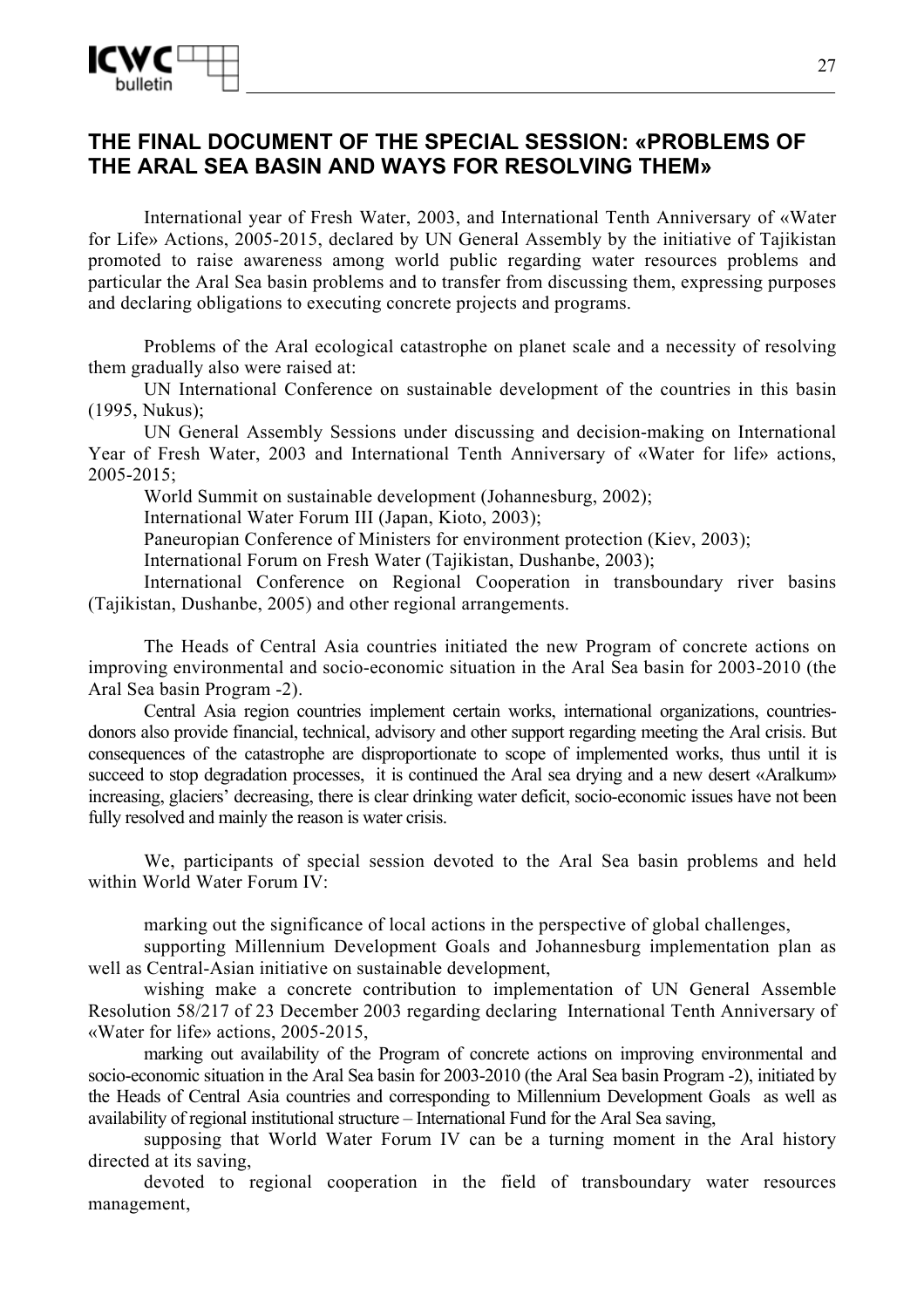

taking into account real, effective institutional infrastructure proposed by International Tenth Anniversary of «Water for life» actions for ensuring progress in implementation of the agenda on water resources adopted by international community due to combining efforts of all stakeholders - governments, organizations and institutions of UN system, international financial institutes, civil society,

supporting the appeal of the President of the International Fund for the Aral Sea saving, the President of the Republic of Tajikistan Emomali Rakhmonov regarding providing Central Asia countries with effective assistance in decreasing the Aral global ecological catastrophe,

We call:

Governments and international organizations to accept Recommendations and Appeal on regional cooperation in transboundary river basins of International conference participants and to use them in further activity (Dushanbe, Tajikistan, 2005. Site www.transwaterconference2005.org);

to support the initiative of the Republic of Tajikistan regarding preparation of the agreement on partnership of all stakeholders for achieving Millennium Development Goals and finalizing the Aral Sea basin Program for 2003-2010 with undertaking concrete obligations and creating favorable conditions for investments and

to ask UNDP to provide respective technical assistance in it as well as in working out national Strategies on water sectors' development;

to ask Organizational Committee of World Water Forum IV to include the clause on appeal to United Nations Organization with recommendations to consider a possibility on implementing Dushanbe Declaration regulations between the Heads of Central Asia countries of 6 October 2002 regarding creating the mechanism on coordinating international organizations and donors' activities under the aegis of UN for resolving the Aral Sea basin problems into the final Forum document with declaring it as priority pilot region on implementing Millennium Development Goals as well as establishing Advisory Council on water and sanitation under UN General Secretary and appointing its representatives in CA countries – IFAS participants.

to address to International Financial Institutes, International Water Management Institute (IWMI) and other international organizations on providing support in:

joint investigation of the Aral ecological catastrophe impact on climate fluctuation and Central Asia glaciers;

integrated water resources management introduction based on eco-system approach and hydrographical units taking into account water supply to the population, economics sectors and eco-system needs;

implementation of the program on inventorying national water and environment legislations, their mutual adaptation with considering experience of European conventions and other transboundary water basins with further outlet to certain projects of interstate agreements, regional conventions and other possible acts.

widening works on rehabilitating irrigation and collector-drainage systems, establishing Water Users Associations, initiating legal processes on approximation of laws, their adaptation to international water and environment conventions, water conservation stimulation, development of renewable water and energy sources;

for works on improving drinking water supply, sanitation, flood protection, community health protection with paying priority attention to children and future generation;

developing technical and economic assessment of Water and Power Consortium in Central Asia, economic mechanism on water use in the countries and the region as a whole.

We thank Mexico Government, World Water Council, Organizational Committee on preparing and holding World Water Forum IV for excellent its organization and a possibility of taking part in it.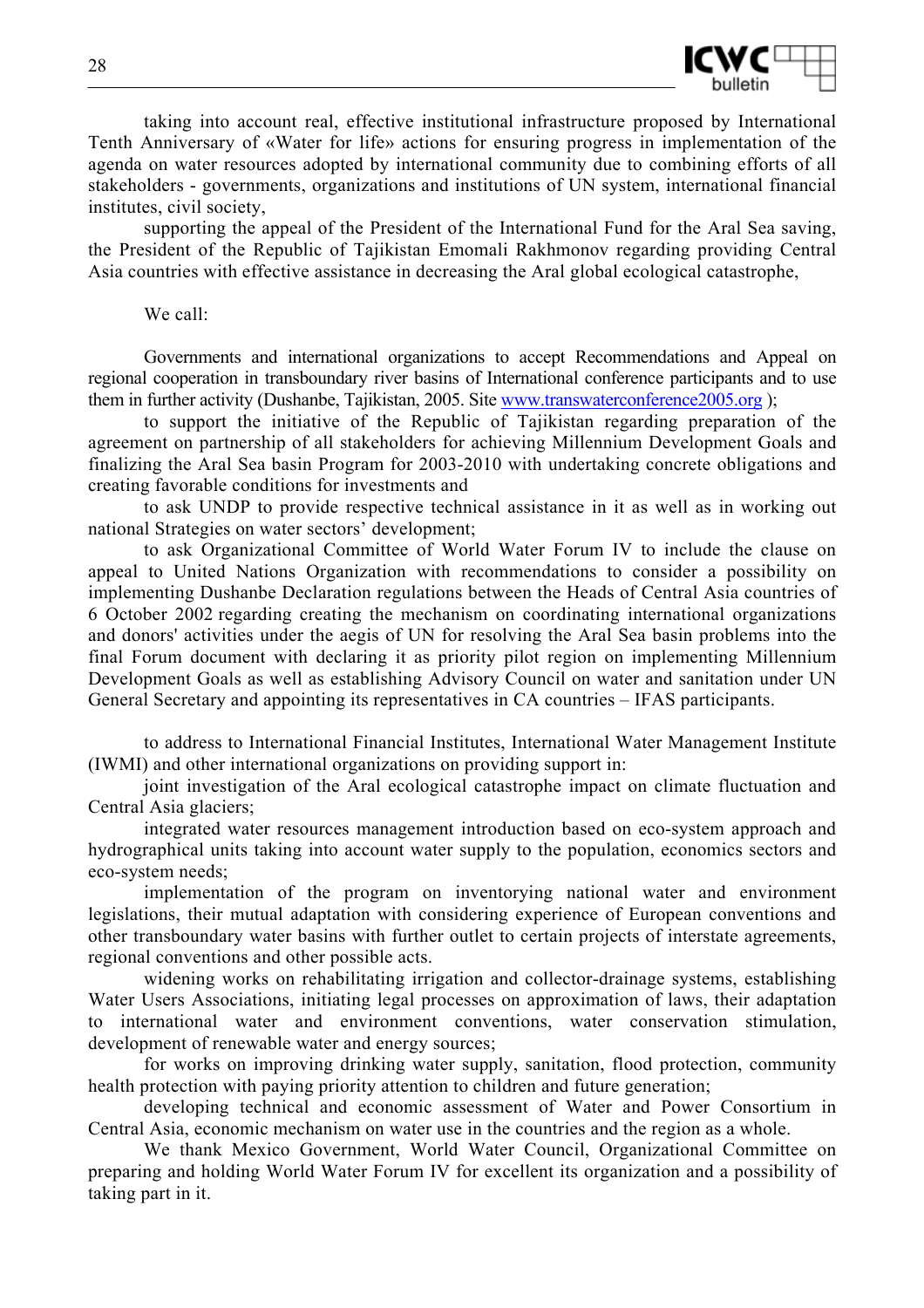

# **INTERNATIONAL CONGRESS «EQUATECH» VII 2006 «WATER, ECOLOGY AND TECHNOLOGY»**

Federal Agency on water resources of the Russian Federation, Federal Agency on construction and housing and utilities of the Russian Federation as well as International Water Association (IWA) organized «EQUATECH» Congress VII on 29 May – 2 June 2006 in Moscow devoted to problems on improving water resources use and management technology in the interests of improving environment situation.

1350 participants from the Commonwealth of Independent States, Europe, China and India came to the Congress. The Congress was accompanied by the exhibition where more than 850 organizations demonstrated their achievements in the field of new technologies.

Central Asia was represented by a large delegation from Kazakhstan at the head of the Chairman of the Committee for Water Resources Ryabtsev A.D., which demonstrated a special show-stand devoted to successes in water supply development in Kazakhstan. Kazakh delegation also made several reports at section meetings of the Congress. The Chief of Water Resources Administration, Ministry of Agriculture and Water Resources, the Republic of Uzbekistan, Tashev R.Kh., Deputy Director of SANIIRI, the candidate of agriculture science, Shirokova Yu.I. represented the Republic of Uzbekistan. For SIC ICWC there were made reports of Dukhovny V.A. during the session on surface water, Dukhovny V.A., Sorokin A.G. and Ziganshina D.R. during the session on water planning and law as well as the report of Rysbekov Yu.Kh.

Dukhovny V.A. as a member of World Water Council Directory read the greeting of WWC President, Mr. Loic Fauchon, at the Congress opening, also Head of Federal Agency on Water Resources, R.Z. Khamitov, the President of Russian Water Supply Association Council, S.V. Khromenko also made a greeting speech. The Congress arrangements were divided into sections:

resources, quality, water use and protection; monitoring over water sites; preventing and liquidating emergency ecological situations related to water sites; economics, law and management; water supply; water removal, waste water treatment and utilization; water preparation for industry and power engineering; pipeline system of utility infrastructure; water and health; methods for water quality control and analysis; bottling; energy conservation.

Big debates were held during the Congress almost in all sections about Water Code of the Russian Federation accepted just now. The major of speakers regarded this legislative document critically, thinking that it opened the way for loss of government water resources management and for over-privatization of water structures including reservoirs.

Several reports were devoted to Central Asia problems including perspectives of redistributing a part of Siberian river flows in Central Asia (the report of the academician of Russian Academy of Agriculture Science Kizyaev B.M.). This arrangement was marked as a very significant in future not only for Central Asia but for Russia itself from the point of view of involvement of its water capacity into more effective use and at the same time resolution of the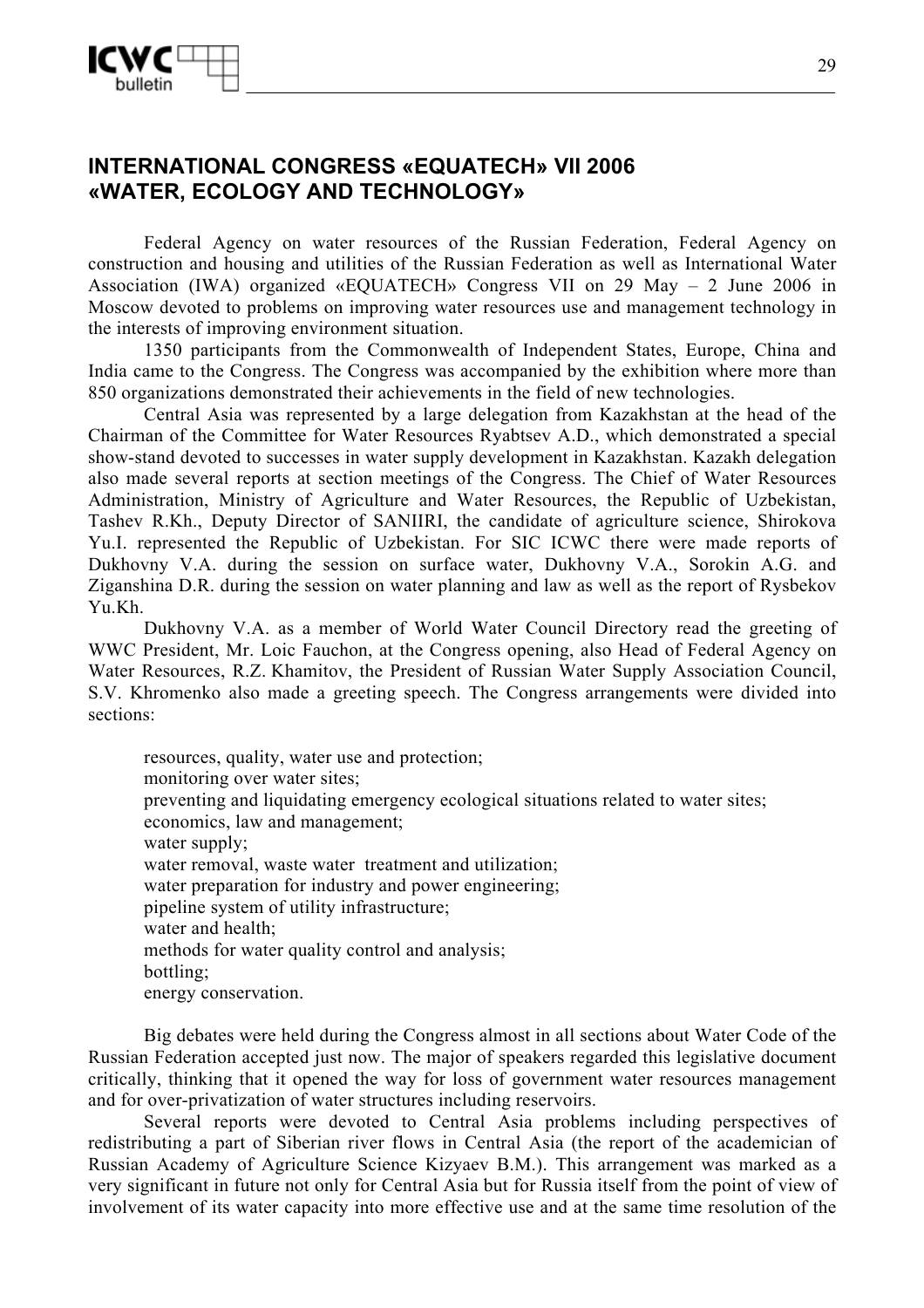

issue on redudant water diversion of siberian rivers from flooded territories of oil fields in Russia because of increased moisture in formation zone of siberian rivers in connection with climate fluctuation.

The Conference, organized by Ministry of Agriculture, the Russian Federation and devoted to land-reclamation development in the country and timed to the 40 anniversary of May Plenum, was held in the last Forum day. The former First Deputies Minister of USSR Water Sector Polad-zade P.A. and Aleksankin A.V., the Deputy of State Duma, Deputy Chairman of Committee on Finances, Sukhoy N.I., the Academician, Kizyaev B.M., the Director of Land-Reclamation Department, a member of Ministry Collegium, Gulyuk G.G. as well as SIC ICWC Director Dukhovny V.A. made speech at the Conference.

Speakers – specialists on water resources in Russia marked out the necessity of rehabilitating and developing that capacity of irrigated and dried lands which was in Russia earlier taking into account new economic and political conditions. They noted that during last years the attention to agriculture and land-reclamation was considerably increased and increase of agriculture and water resources financing in the country was evidence of it. At the present time the statute «Agriculture Development» is being prepared.

The Conference participants made the decision to organize the Union of water and landreclamation specialists of the Russian Federation.

More than twenty participants of the Conference were awarded memorable medals in honor of centenary of the First Minister for Water Resources and Land-Reclamation in USSR E.E. Alekseevskiy. This medal was awarded to Dukhovny V.A. and Tashev R.Kh.

## **DAY OF WATER SECTOR WORKERS IN UKRAINE**

SIC ICWC Director, prof. V.A. Dukhovny visited the Committee and met with the Committee Direction, Chairman - Vasiliy Andreevich Stashur, his Deputies - Nikolay Mikhaylovich Babich and Vitaliy Vladimirovich Lelevskiy by the invitation of the Chairman of State Committee on water sector of Ukraine.

The Direction of State Committee shared its successes and problems which were reflected at two attached interviews of Vasiliy Andreevich Stashuk to Government and Parliament newspaper.

«Special authorized State Committee on water sector in Ukraine implements activity on improving rational water resources use and conservation. Ukraine has water-reclamation complex of high capacity and a very developed river network. 63119 rivers and sources are flown on the country territory. North-Crimean canal is one of the largest in the composition of water sites in Europe. It was constructed in 1961-90 with the length 400 km and flow capacity  $294 \text{ km}$ 3\s.

The main Kakhov canal has no analogues in Europe with flow capacity - 530 km3/s. It irrigates 326 thousand ha in two provinces of Ukraine. 6 Basin Water Resources Administrations are functioning in the republic.

Water resources state, their forming and quality depend undoubtedly on regime of their use. In this context special inter-departmental commissions have been organized under State Water Resources Administration composed of representatives of public bodies, water users and ecologists. Scientists and leading specialists of respective economics branches are invited for taking part in the meetings of these commissions.

Catastrophic floods for last years in Transcarpathia caused the necessity to create single flood control complex. State Water Resources Administration, based on generalizing world experience in resolving similar problems, implements consultations on joint actions with neighboring countries, which are united by Tisy river catchment. The practice proves that in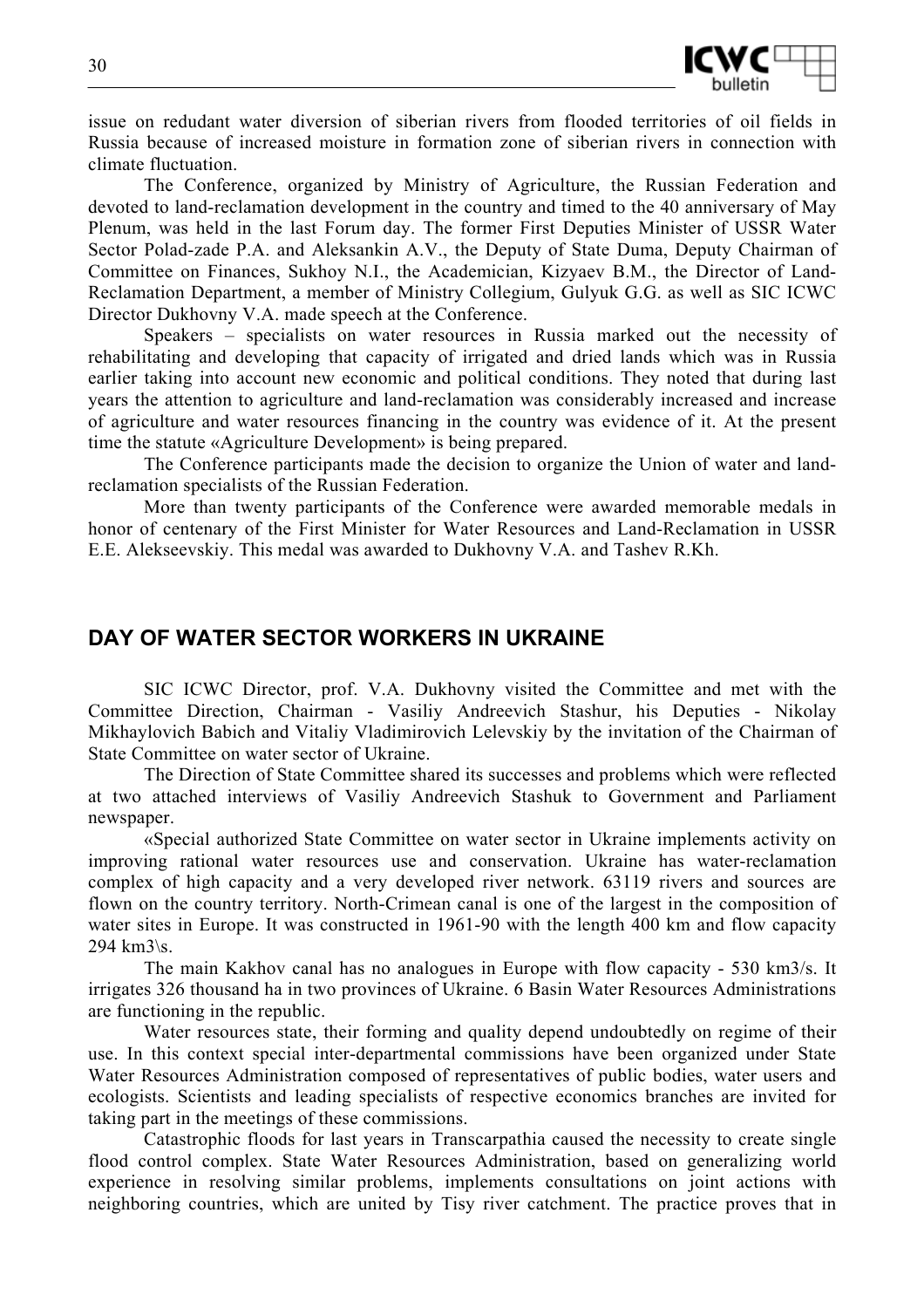

spite of significant achievements, problems on flood control could be resolved not only through engineering methods, since frequency of great floods is increasing as a result of anthropogenic load pickup on catchments as well as because of irregularity of water use regime.

Legislation enables water management organizations to control rational water resources use, protection and renewal, which are executed together with nature conservation bodies, representatives of Office of Public Prosecutor and State Tax Administrations.

Unfortunately, as results of surveys prove, there are mush violations of legislation on conservation.

During last years dimensions of floodplains have been significantly increased for suburban construction, gardening and truck farming. Constructions of different structures increased on a large scale on the river banks in neighborhoods of Kiev and other big cities. In order to prevent negative consequences of these violations, State Water Resources Administration developed methods on river protection and renewal. But none of the water management organizations, Committee or even Ministry can resolve river problems without wide public participation. Therefore propaganda of environment knowledge, environment education of population should become one of the priority objectives for government and public organizations. State Water Resources Administration has supported and takes part permanently in Annual Ukraine action «For clear sources». All-Ukraine action «Green sprout of future» has been developed by the President Decree of 1 April 2005, active participants of which are the whole staff of 35 thousand persons as well as millions of people united by the idea to improve neighborhoods that is the most important condition of Ukraine rebirth. They improve water sources, plant forests and herbage on rivers and ponds' banks, establish order in cities and villages.

However water-environment situation in Ukraine remains difficult enough and requires complex resolution at qualitatively new level. It is especially marked out the necessity to create IWRM system, which assists in improving legal framework in Ukraine. Now State Water Resources Administration works on improving water legislation, creating methodical bases for basin system of water resources management. In 2006 Supreme Soviet of Ukraine accepted draft Act of Ukraine on changing «Water Code of Ukraine» in its first reading.

The principal position of the Committee is the position that basin management system development should be implemented using maximum and widening significantly functions of water management organizations. State Water Resources Administration specialists are sure that only such approach is the most perspective one and can serve as a basis for state water resources system. International public organization «Global Water Partnership» has supported the Committee aspirations in this direction.

Ukraine has ratified 22 of 23 international environment conventions and agreements. All of them have force of national laws and meet legal environment legislation of Ukraine. According to provisions of International Conventions and within National Water Legislation, bilateral water cooperation is being implemented at the level of inter-state agreements on joint transboundary waterways and international lakes use and protection. Ukraine has signed such agreements with the Russian Federation, the Slovak Republic, the Republic of Moldova, the Republic of Poland, Romania, Hungary and Byelorussia.

The projects on water resources management and flood control in Dnepr, Dniestr, Danube, Tisa, Western Bug and Northern Donts basins are being developed and improved under the financial support of EU as well as with assistance of neighboring countries in Europe. In these directions the Committee cooperates actively with UN UNO, International Commission on Danube protection, the Swedish Agency on International Development, the Swiss Confederacy and others countries. Such cooperation speeds up resolving water problems and assists really in rapprochement of Ukraine and EU countries policy. Harmonization between Ukraine and EU legislations is one of the priorities of Ukraine environmental policy.

Recently State Direction pays a significant attention to supporting and developing water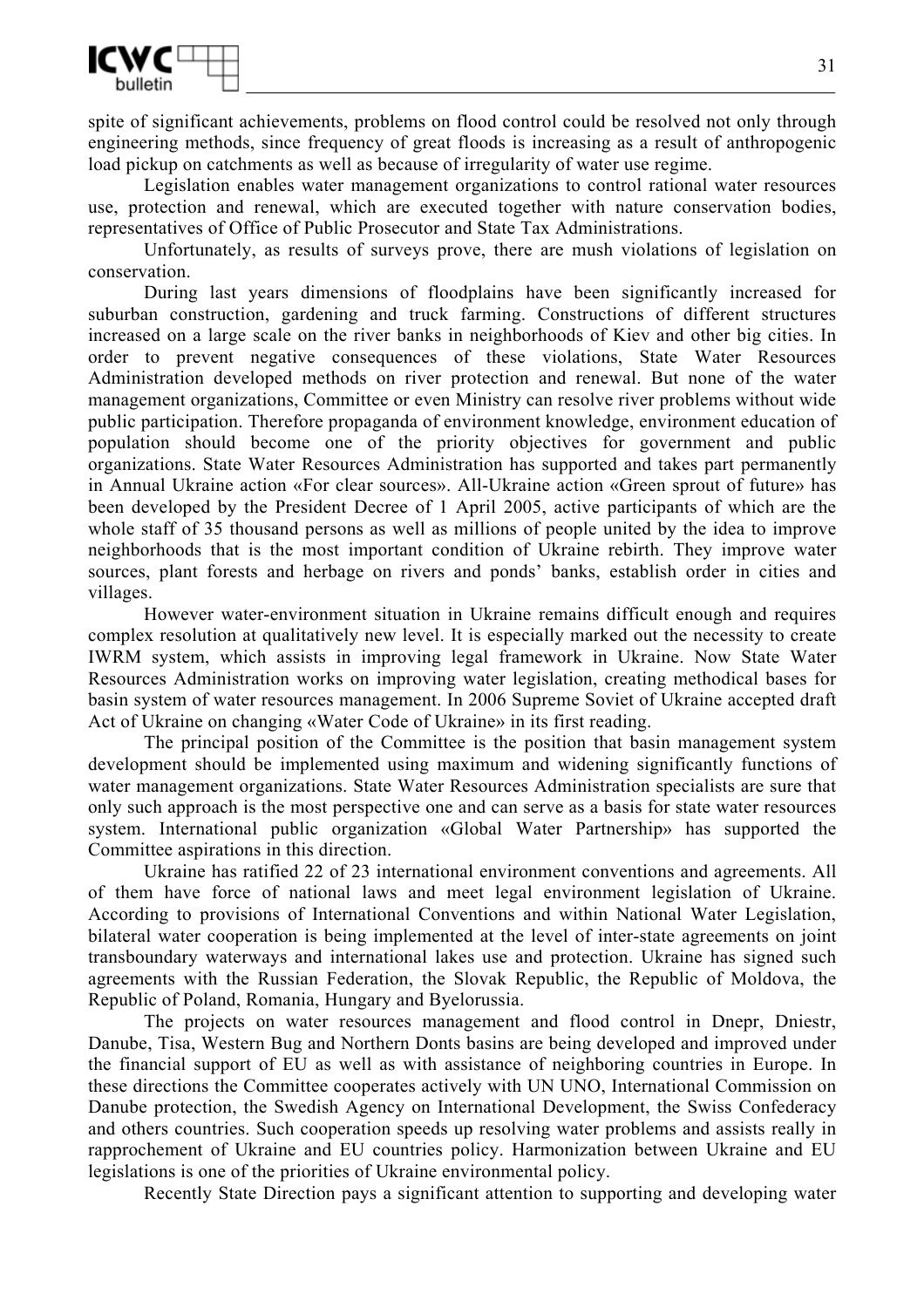

complex. Parliamentary hearings of water complex problems of current importance were held, based on which the decree of Supreme Soviet «On recommendations of parliamentary hearings, problems of current importance, irrigation, underflooding and floods in Ukraine» was adopted. The President Decree on «Measures on developing irrigated agriculture in Ukraine» has been signed in March this year. The Government is planning to submit a number of draft legislations, directed at renewing effective water and land-reclamation complex functioning to the Verkhovna Rada for consideration in order to enforce such laws.

Workers of water branch received welcome from the President and the Prime-Minister of Ukraine as well as the Head of the Verkhovna Rada.

The agreement on exchange of information and delegations was achieved between BWO «Amudarya» and BWO «Syrdarya» as well as between two Basin Water Administrations of Ukraine.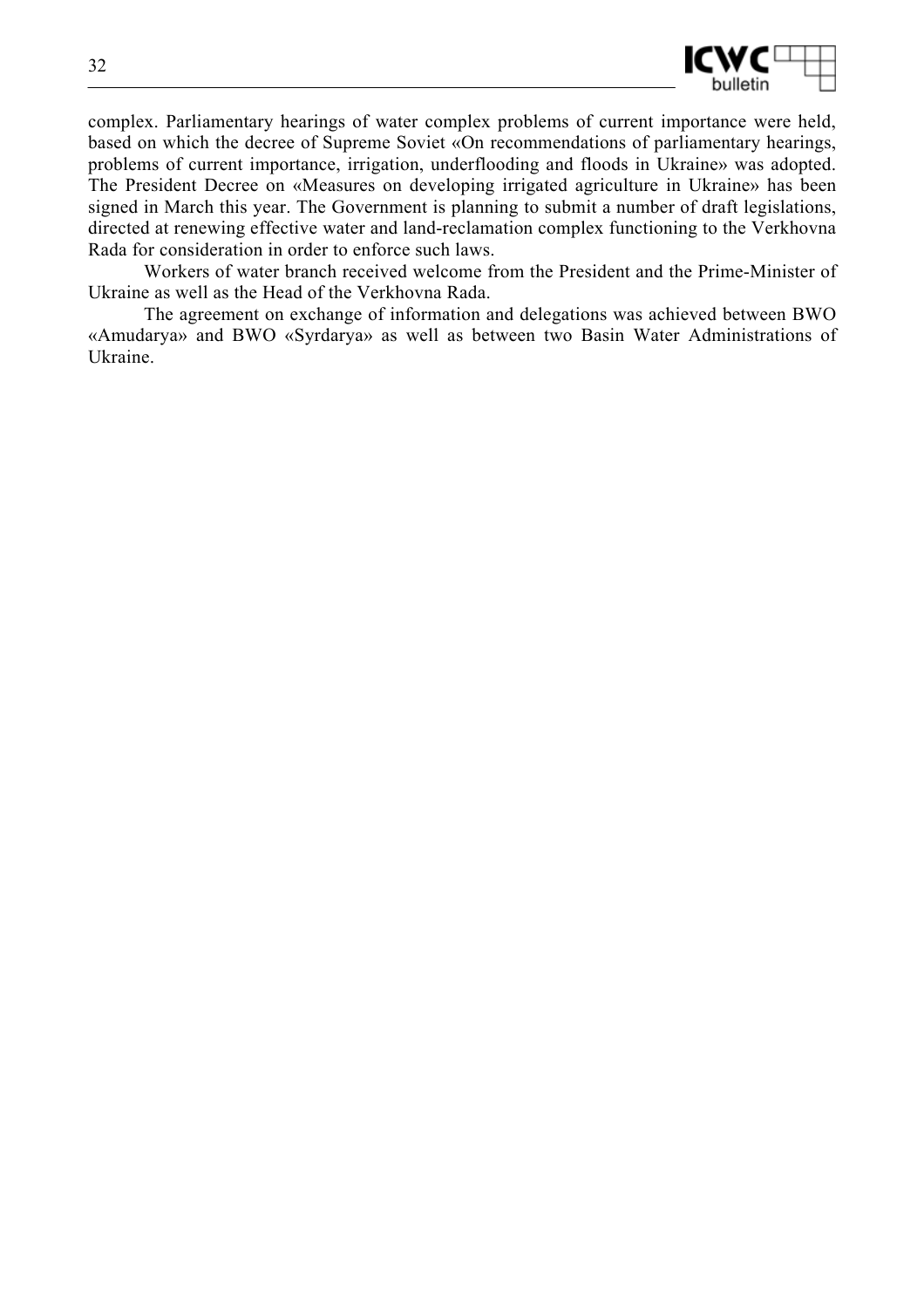

# **THE MEETING OF ADB MISSION ON EVALUATION OF THE NATIONAL SUPPORT PROGRAM**

According to schedule of meetings of ADB Mission on evaluation of the national support program, the negotiations were held on 24 January 2006 in Ministry for Agriculture and Water Resources of the Republic of Uzbekistan with representatives of the above mentioned mission at the head of Mr. Bruce Murray, the Director of Department on operations' evaluation.

A. Dzhuraev – the First Deputy Minister for Agriculture and Water Resources, R. Ibragimov – Chief of Administration on attraction of foreign investments of Ministry and A. Fayzullaev – Director of the Agency on restructurization of agricultural enterprises under Ministry for Agriculture and Water Resources of the Republic of Uzbekistan took part in negotiations from the direction of Ministry.

A. Dzhuraev acquainted participants briefly with progress of economical reforms in agriculture in the Republic. In particular it was specially marked out that intensive course was made in the Republic for developing farms and at the present time more than 125 thousand of farms were functioning, the Decree and the Enactment regarding measures on deepening economic reforms in vegetable-growing and wine-growing of the President of the Republic of Uzbekistan were issued. A special program on developing cattle-breeding up to 2010 is being worked out.

At the present time 3 projects are being implemented in Ministry in the area of ABD: «Support of infrastructure development as well as restructured farms in Ak-Altyn district, Syrdarya province», «Improvement of grain-crops productivity» and «Reconstruction of pumping stations along Amu-Zang canal». All activities are being implemented according to Work Schedules. Execution of works regarding the above mentioned projects are directed at developing material and technical basis for farms, increasing their profitability, increasing incomes of rural population. It should be specially marked out that the factor of successful project implementation is that khokims of districts, non-involved into the projects, attempt to use their districts as pilot ones during realization of new projects.

Mr. B. Murray expressed his satisfaction regarding successful joint work within the above mentioned projects and informed that the objective of given mission was to assess activities of implemented projects on assisting in economics development in Uzbekistan. Mr. B. Murray showed interest in Ministry's proposals and wishes on improving ADB activity in rendering services and developing the further cooperation.

A. Dzhuraev has informed that at the present time one of the priority directions for cooperation are the issues on giving credits for farmers as well as taking into account decisions of the Government of the Republic of Uzbekistan made recently, the issues on developing cattlebreeding, vegetable-growing and wine-growing. In the field of cattle-farming a special attention should be given to developing livestock breeding, improving livestock yield and provision animals with fodder. In the field of vegetable-growing and wine-growing attention should be paid to issues on processing agricultural production, its storing and sale for export.

Representatives of ADB Mission paid attention to the fact that assistance in the field of cattle-breeding was impossible because of lack of highly qualified specialist on cattle-breeding. Regarding assistance in crediting in the country ADB Mission proposed to consider complex approach in resolving this issue, i.e. resolving the issues together with other components of projects.

At the end of negotiations both parties had especially marked out that at the present time a very good partner relations were established between Ministry for Agriculture and Water Resources of the Republic of Uzbekistan and Representative Office of ADB in Uzbekistan and expressed interest in further fruitful cooperation.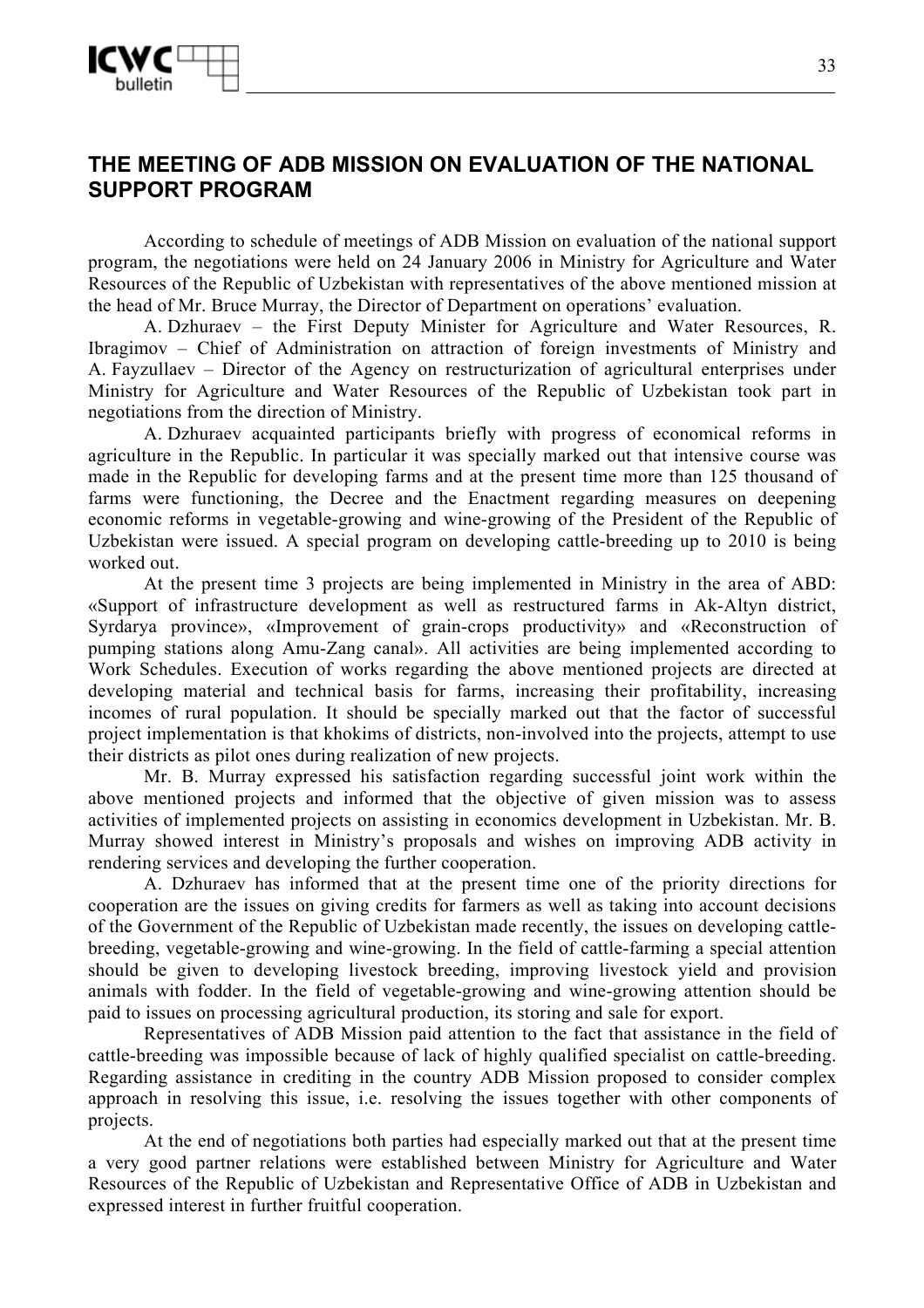

# **OPENING OF TRAINING CENTRE UNDER KAZAKH BRANCH OF SIC ICWC**

Training Center was opened solemnly under Kazakh Branch of SIC ICWC on 30 January 2006 in Almaty. TC Opening became possible with financial support of USAID. Kazakh National Agrarian University (КazNAU) has given a room for permanent TC placing within the university. It provides TC with information given continuously from the teaching staff as well as the students. So the target audience of TC will be consisted not only of the specialists on water resources but students of higher courses of KazNAU which are studying the specialties in the field of water resources management and use.

Holding the first workshop on the theme: «Cooperation of the Republic of Kazakhstan with neighboring countries in the field of transboundary water resources use and protection: current state and the ways of development» was timed to TC opening in Almaty.

Participants were greeted by Chairman, the Committee on Water Resources of the Republic of Kazakhstan (RK), Ryabtsev A.D., Rector, Kaz NAU, Espolov T.I., Director, Kazakh Directorate, Executive Committee, IFAS, Nurushev A.N., USAID Representative David Besh and Director, Kazakh Branch, SIC ICWC, Prof. Kipshakbaev N.K.

Heads of all basin water administrations of the Republic of Kazakhstan, Kaz NAU Lecturers and Representatives of Kazhydroprojects and the Institute of Geography of the Republic of Kazakhstan took part in workshop activity.

The theme of the first workshop was chosen jointly with the Committee on Water Resources of the Republic of Kazakhstan in order to discuss problems and perspectives on RK Water Resources development, analyze executed works and generalize positive experience of RK and advanced countries in water resources.

General reports on transboundary rivers' problems were presented during the first workshop day. Ryabtsev A.D. expounded the main problems of Syrdarya and Chu-Talas rivers basins, key directions of cooperation on water issues with Central Asia, Russia and China countries in the report «Existing experience of transboundary water resources management». The reporter presented results on Project Phase I «Regulation of Syrdarya river bed and North Aral Sea» including finalization of North Aral Sea dam construction and filling up Small Sea up to the point 41.3; also he widely covered measures which were planned in Project Phase II and in addition provided for lifting North Aral Sea level up to 46.0; construction of hydroelectric power station which would be a part of Aklak hydro structure with annual power production up to 23 megawatt, rehabilitation and construction of dams, Syrdarya river channel straightening, etc. Ryabtsev A.D. marked out that modern water resources management was impossible without alround IWRM introduction at transboundary level as well as at national one. In addition, activity should be carried out in irrigated lands with lower level, which is planned to be developed at the present time by RK Committee on Water Resources with support of European Community which grants 1 million euro to Kazakhstan for establishing and maintaining cooperatives of water users.

«Problems of international waterways and methods for resolving them» were given in the report of prof. Dukhovny V.A.

«Perspectives of regulating water resources of Syrdarya river basin on the territory of the Republic of Kazakhstan» were expounded by the Director, the Institute «Kazhyprovodkhoz», Dmitriev L.N. In particular designs on construction of Koksaray controlling regulator were presented for discussion. The report aroused a hot polemics on social, economic ecological and political aspects of construction. Participants came to the conclusion that all possible alternatives should be investigated before construction beginning.

Problems on water resources management in river basins of Kazakhstan were investigated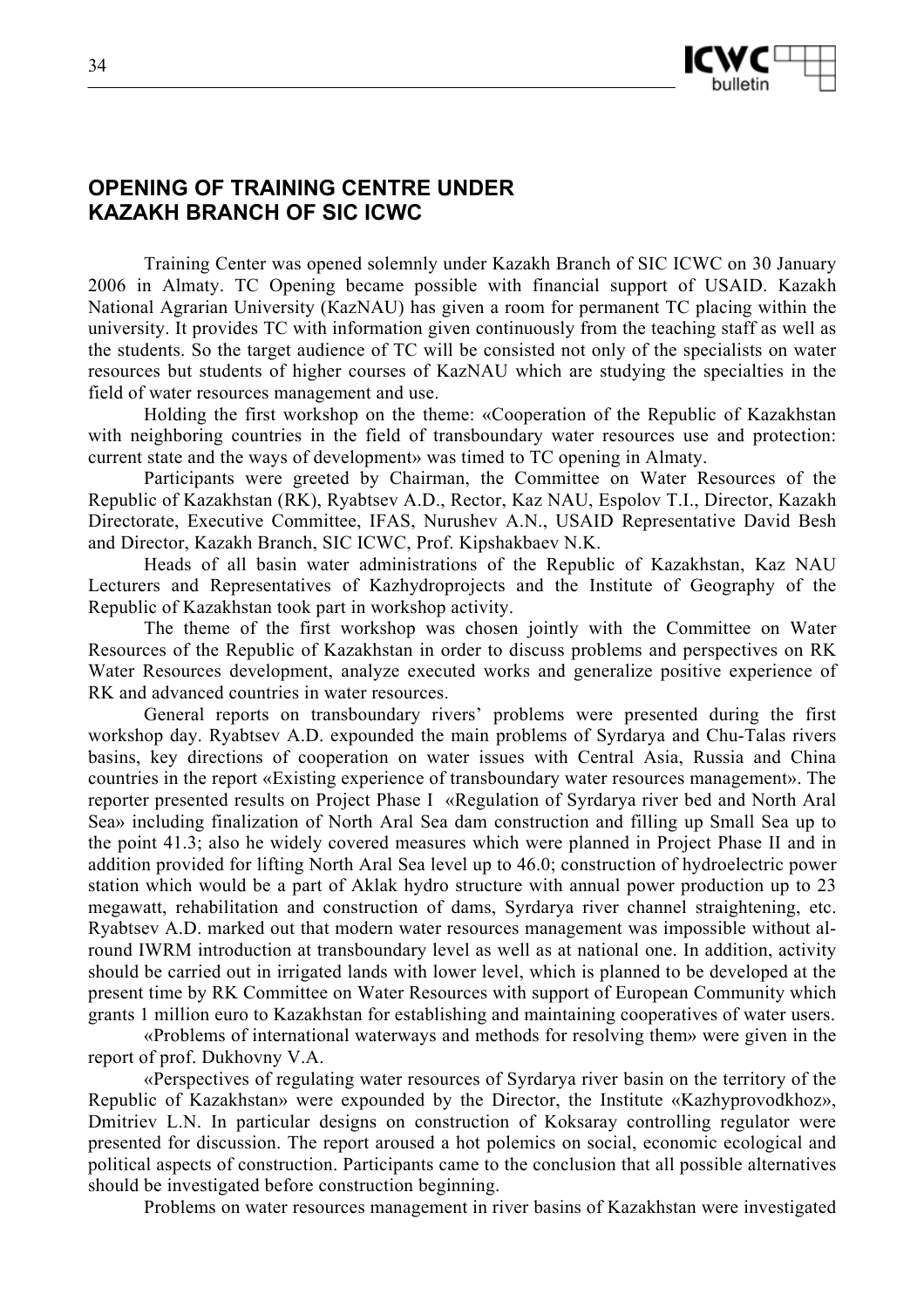

in details during the following workshops based on the reports presented by heads of respective basin water administrations (BWA). It is significant that the whole BWA coverage, except Nura-Sarysusky water basin, is districts bordering with other countries. So BWAs face with issues on transboundary water resources management in day-to-day activity and they are the first who feel the weight of all unsolved issues.

Problems on water resources management in Syrdarya river basin, which have been covered in the reports of Ryabtsev A.D., Dukhovny V.A., Dmitriev L.N., Sarsenbaeva G.B., Karlykhanova A.K., raise the most anxiety.

As a whole the reporters marked out the positive sides of cooperation with the Russian Federation with which the agreement on transboundary water resources was concluded in 1992. Three separate protocols on joint transboundary water use and conservation and coordination of water activity in Ural, Tobol and Ishim rivers basins were approved to the above agreement. The activity is implemented within regular meetings of bilateral commission.

The relationship with China is being established – bilateral agreement on water resources has been concluded in 2001 which has become the first one signed by China with contiguous government. Undoubtedly unsolved issues are remained, but Kazakhstan has succeeded in signing an agreement, coming to the agreement on exchanging water quality indices on 10 indicators. Bilateral commission holds its meetings regularly.

In spite of Kazakhstan is a participant of multilateral and bilateral agreements in the field of water resources use, problem on national implementation is remained, i.e. accepted responsibilities should have real implementation mechanisms at municipal level.

Water quality issues raise an anxiety in all basins. Water quality problem state in transboundary rivers was presented in the report of Esekin B.K., besides, all participants covered the given issue in their presentations. In particular, it was marked out that RK had no technical potentials to determine water quality on all indices that made difficulties for joint water use in transboundary basins. For example, Russia is given information regarding only 3 indices and China is provided with information regarding 10 indices that is insufficient.

In this context Ryabtsev A.D. marked out that as a whole ecological problems were very important, RK had sufficient normative base, the problem was in implementation and lack of respective powers of Committee for resolving such issues from the point of view of water resources conservation.

Absence of clear national water strategy of Kazakhstan, permanent lack of financial sources for paying to ICWC executive bodies, lack of attention to water supply issues, lack of gauging stations at rivers were raised among other issues during the discussion.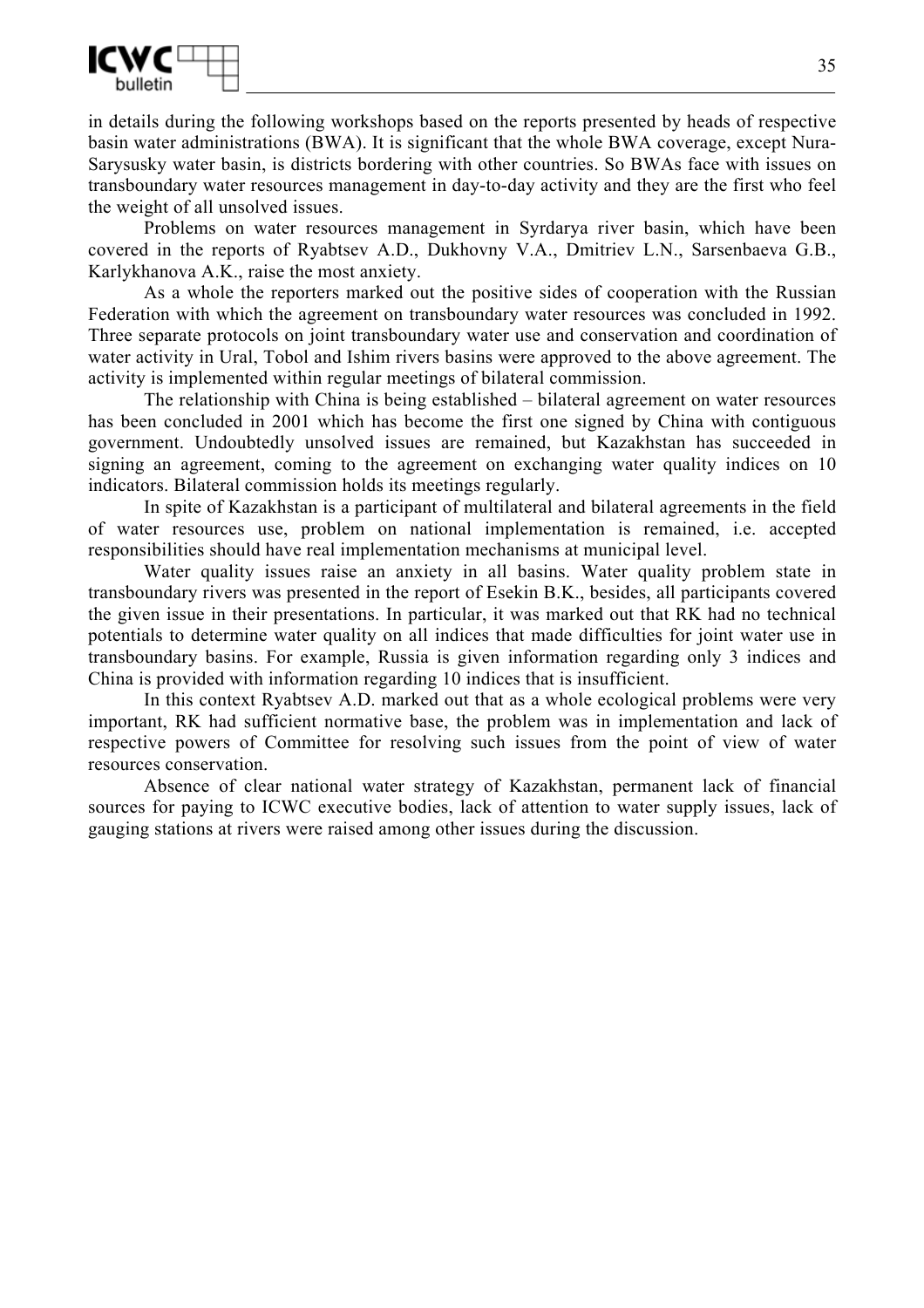

# **IMPROVEMENT OF SHARED WATER RESOURCES MANAGEMENT IN CENTRAL ASIA**

Work Meeting for discussing regional water policy took place in Tashkent, 14-15 February 2006, under the Project of the Asian Development Bank (ADB) «Improvement of Shared Water Resources Management in Central Asia».

The participants of Work Meeting - the members of the national inter-departmental groups and the regional working group – have agreed Work Plan on the Project approved by ADB and assented to the need on regulating order of payment within the Working Group (WG) between WG members.

Revised national reports on «Analysis of the Efficiency of the acting agreements in terms of national interests» were submitted by NWG of Kazakhstan, Kyrgyzstan, Turkmenistan and Uzbekistan. The Tajik NWG is to submit revised national report and materials related to the results on implementation of measures, stated in the Protocol of the Meeting under the Project of 5-7 December 2005, up to 1 March 2006.

It has been agreed that RWG will take into account the comments on «The generalizing report of the Regional Working Group» made by NWR of Kyrgyzstan.

Unsatisfactory inventory activities were marked out, the results of which were presented only by NWR of Kyrgyzstan and Turkmenistan. Only two national projects were mentioned in the report on inventory of NWR of Kyrgyzstan. The information on three projects to the amount of 4,8 million dollars per year was given in the report of NWR of Turkmenistan, but there were no data on contribution of Turkmenistan to BWO maintenance, costs of hydrometeorological services, costs on information exchange, participation in ICWC and organization of meetings and assemblies.

As a result of issues on what information should be included into inventory, arisen at NWG, in particular, if data on irrigation measures in upper reaches, impacting on water quality, should be covered, SIC ICWC was entrusted to submit the information on inventory preparation (what costs and activities to be taken into account, for what period, etc.) up to the end of February 2006.

NWG agreed to complete inventory activities up to 15 March 2006.

 The participants considered the preliminary version of the glossary and received remarks on it from NWGs of Kyrgyzstan, Turkmenistan, BWO "Amudarya" and BWO "Syrdarya". It was noted that the prepared glossary is useful in water resources use and management in the region. At the same time, further work is needed to revise the brief version of the glossary for including into draft agreements, in particular into a draft Agreement on Water and Energy Resources Use in the Syrdarya River Basin.

 A draft Agreement on "Formation and Functioning of National, Basin and Regional Databases on Integrated Water Resources Use and Protection in the Aral Sea basin" was discussed, and remarks and additions of NWGs of Kyrgyzstan, Uzbekistan and the participants of the work meeting were inserted.

Relevant additions and amendments were introduced into the draft Agreement on Water and Energy Resources Use in the Syrdarya River Basin based on a consensus between the participants of the work meeting. Accept the proposal of the Kyrgyz NWG to present the data on electric power deficit per years of various water availability during a week.

It has been made the decision to request the NWG of Tajikistan to submit remarks on the draft Agreement on Syrdarya (version for February 2006) up to 28 February 2006. A revised text of the draft Agreement (with comments of the Tajik NWG) should be submitted for consideration at the ordinary ICWC meeting in Ashkhabad, 30-31 March 2006. In this context they should be sent to ICWC members on 1March 2006.

BWO "Amudarya" prepared draft review on the Amudarya River Basin and structure of the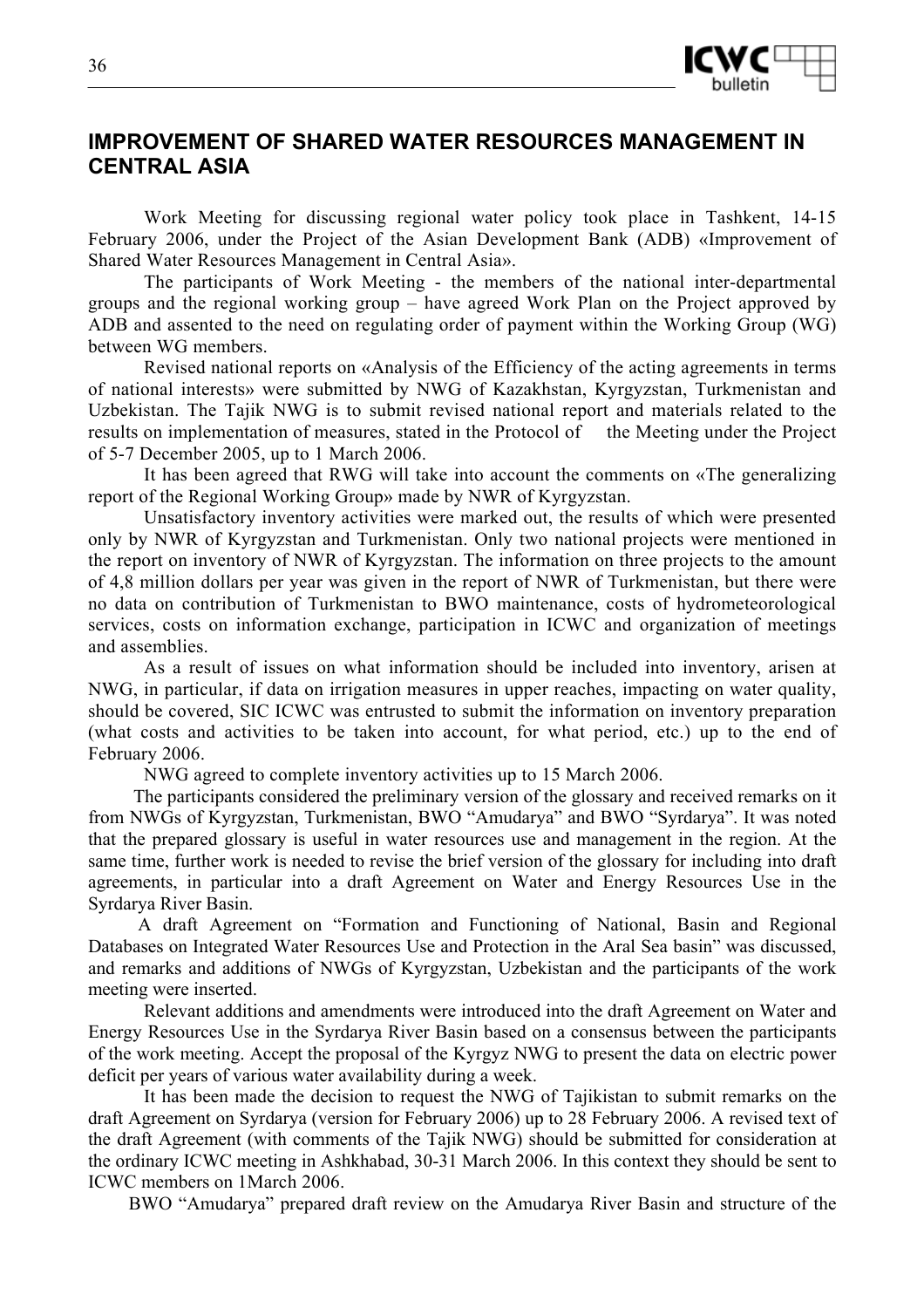

agreement on the basin. Request the members of the NWGs and RWG to submit their suggestions and additions with regard to these documents by 10 March 2006 for discussing this issue at the round table in Ashkhabad.

Taking into account the budget of round-table, held in Ashkhabad, a circle of participants should be identified: in two members of NWG and all members of RWG.

# **THE PRINCIPAL ORGANIZATIONAL, LEGAL AND FINANCIAL AND ECONOMIC MEASURES FOR SUSTAINABLE WUA FUNCTIONING. WATER USE FOR WUA**

WUA activity on «IWRM–Fergana» Project held workshops on the theme «The principal organizational, legal and financial and economic measures for sustainable WUA functioning. Water use for WUA» from 27 February to 6 March along Khodzhabakirgan and South Fergana Canals where new WUAs were established.

Workshops were held:

from 27 to 28 February – in Proletarsk city, Sogd province, where 39 local representatives of WUAs and WOs were presented;

from 1 to 2 March – in TC in Fergana, where 69 local representatives of WUAs and WOs were presented;

from 3 to 4 March – in TC in Andijan, where 50 local representatives of WUAs and WOs were presented;

from 5 to 6 March – in TC in Osh, where 32 local representatives of WUAs and WOs and TC lecturers were presented.

WUA activity Leader under «IWRM–Fergana» Project, the candidate of economic science, Pinkhasov M.A. made the report «Planning and implementation of measures during WUAs' establishing and functioning».

In particular, in the report there were covered:

reforms carried out in agrarian economics sector of Central Asia countries and the necessity for establishing WUAs during disintegration of former large-scale farms – state farms, collective farms, shirkat and other farms;

problems resolved with the help of WUAs;

principles of WUAs organization;

WUA activity objects;

WUAs financial sources;

Initiators of WUAs establishing;

Implementation of social mobilization of water users during WUAs establishment including its stepwise phases;

Organizational measures on WUAs establishing and financing;

Approximate institutional structure of WUAs;

Development of measures in WUAs;

Scheme of mutual responsibilities of WUAs and water users;

Financial and economic measures during WUAs establishing and functioning;

WUA budget forming;

Making up WUAs business plan;

Implementing technical and economic analysis of WUA activity and revealing reserves; developing measures on improving WUA technical and economic measures.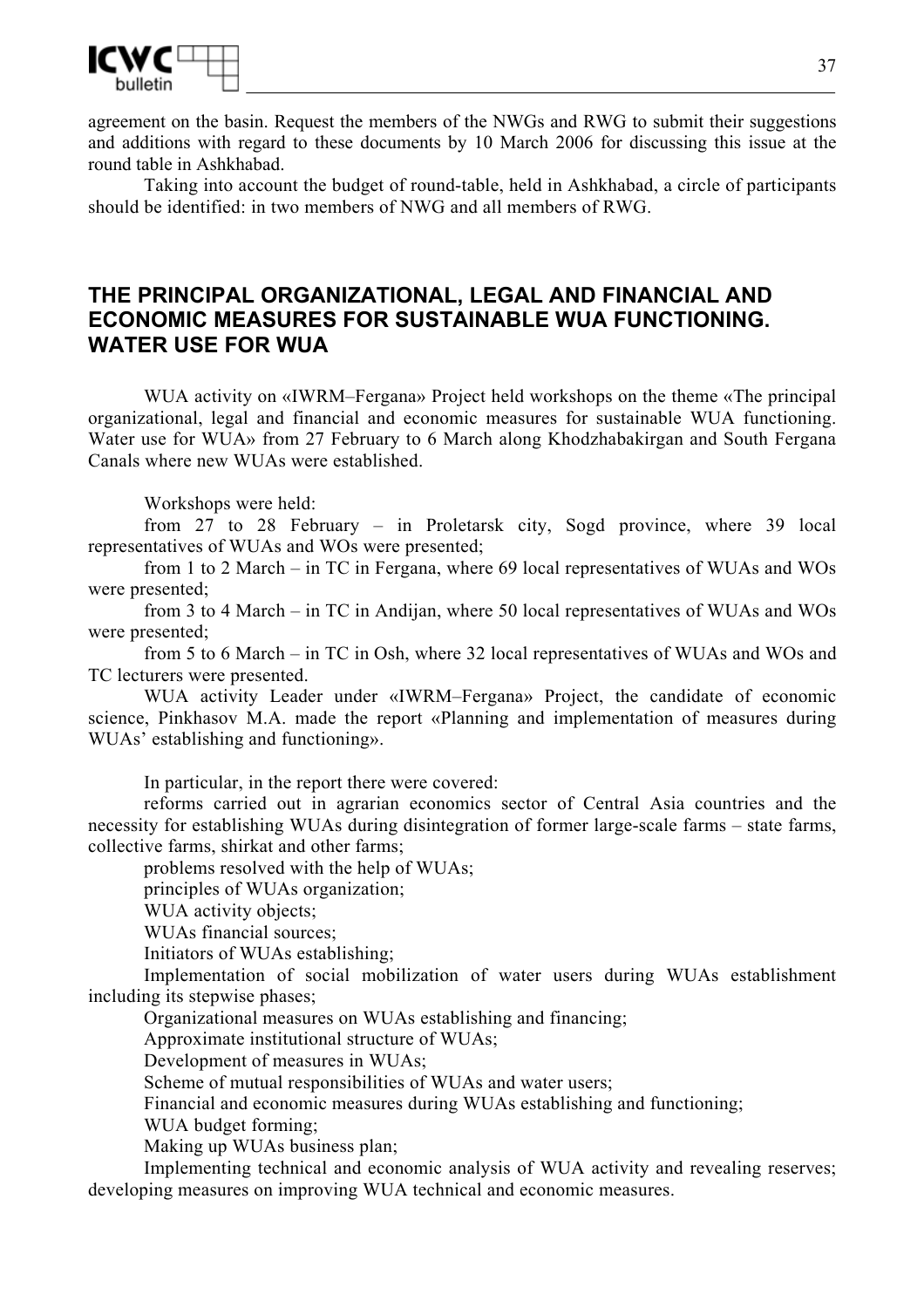

Reasons of WUA establishment were noted in the report and according to which principle it was established.

WUA is created with a status of nongovernmental, noncommercial organization of water users.

As the reporter marked out, as a rule WUA creation was being implemented with the help of initiative group, the objectives of which included: determining WUA territory, carrying out social mobilization among water users, preparing constituent documents on created WUA, preparing inventory sheet of irrigation funds, transferred to WUA, proposing approximate WUA institutional structure, preparing general (constituent) assembly of WUA members.

After WUA establishment, business plan, water use plan accounting water requirement of every water user, plan of repair and reconstruction works for WUA irrigation and drainage network are being made up and monitoring over WUA activity is being carried out, water account is being organized with water organizations as well as water users.

Further the reporter noted that the most important conditions for sustainable WUA functioning were:

Determining rate and criteria for constituent fee of WUA members and co-constitutor;

Availability of legal basis on WUA establishment and functioning;

Exceeding of incomes of WUA budget over expenses or their equality;

Availability of WUA production basis;

Participation of professional specialists: hydrotechnicians, specialists in land-reclamation and economists in WUA activity;

Installing water accounting facilities in onfarm network for every water user – WUA member;

Organization of sustainable effective cooperation between water organization and WUA;

Equitably fixed tariff, approved by general assembly of WUA members;

Availability of optimal institutional structure of WUA;

Availability of stimulations for WUA workers for implementation of water availability indices by them, uniform water distribution between water users, providing favorable reclamation background, and increasing crop yield;

External assistance (of Ministry for Agriculture and Water Resources and its structures, local administration) for involving local resources, providing with normative-methodical documentation, financial and technical resources, training WUA staff and water users.

In order to reveal «reserves» in WUA activity the reporter suggested using system of technical and economic indices of WUA activity proposed by SIC ICWC in «IWRM Guideline at WUA level».

Project consultant on hydrometry, the candidate of technical science R.R. Masumov made the report «Water account issues during integrated water resources management» who covered the following issues:

The role of water account in WUA activity;

Objectives of irrigation water account service;

Types of gauging stations in WUA irrigation and drainage network;

Criteria on selecting types of flow gauges depending on slope, flow regime, availability of sediments and size of measured water discharge range;

Water account state and implemented activities in pilot WUAs on «IWRM-Fergana» Project:

The necessity of carrying out gauging stations attestation and periodicity of checking them, making up technical passport of gauging station.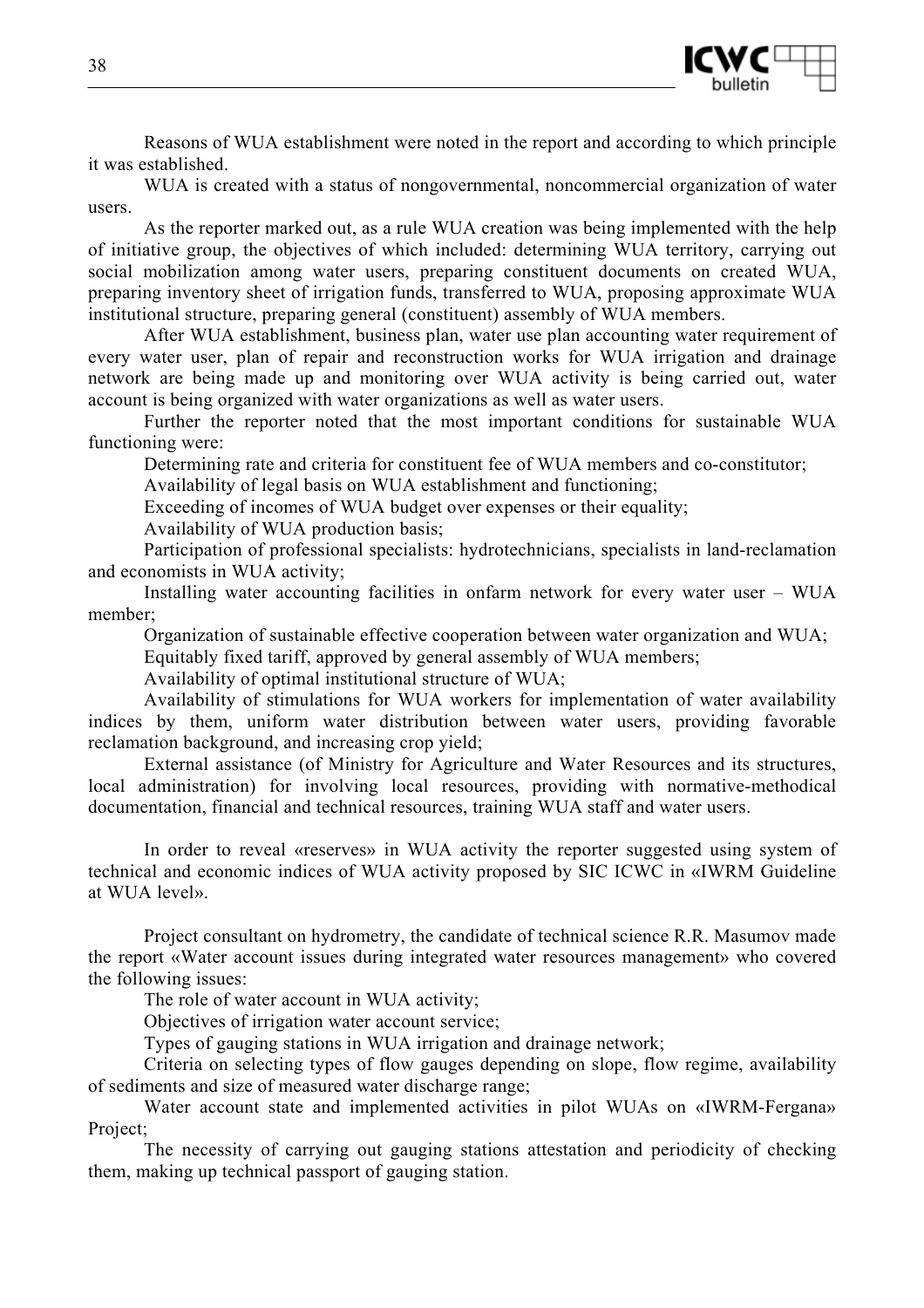

The reporter acquainted listeners from other WUAs with available visual aids, technical documentation on water account and various water measuring facilities and proposed concrete recommendations on installing various types of water measuring facilities and water accounting in WUA canals as well as water withdrawing points of water users.

WUA activity Leader, the candidate of economic science, Pinkhasov M.A. made the report «Financial and economic aspects of WUA activity».

The reporter acquainted listeners with WUA budgeting, the essence and order of making up business plan for WUA, where it should be taken into account:

System of technical and economic indices of WUA;

The main production funds which were on WUA balance;

The main production funds functioning in WUA but were and operated in WO;

Fund of payment of WUA workers labor according to staff;

Planning sum of award fees to WUA workers;

Assignments for social insurance;

Production costs concerned with carrying out repair and reconstruction works, cleaning irrigation and drainage network;

Costs for materials and combusting-lubricating materials; Administrative and managerial expenses.

The reporter dwelled on system of technical and economic indices of WUA which was proposed by him and would allow revealing existing «reserves» in activity analyzed by WUA.

WUA activity Assistant A.A. Alimdzhanov made the report on «Water distribution for WUA».

He marked out that as a result of carried out reforms in Uzbekistan, unprofitable and ineffective large-scale farms (collective farms and state farms) were disbanded and a great number of water users with small irrigated areas were established.

Dissolution of collective farms and state farms brought to breaking-up of irrigation and reclamation services, the function of which was being implemented at the present time by Water Users Associations (WUAs).

Under such conditions the main objectives of WUA regarding water resources use are:

Providing rational and economical water resources use for WUA;

Decreasing unproductive water discharges in WUA irrigation network;

Providing guaranteed and equitable water distribution between water users;

Providing an easy access to information on water allocation between WUA water users.

At the present time water distribution in large-scale and created WUAs is based on planned water use indices made up 15–20 years ago or made up at secondary canal level.

Existing water distribution based on the above mentioned principles is ineffective since cropping pattern has been changed, and according to water use plan made up at secondary canal level it is impossible to determine whom, when and what quantity water should be supplied.

Under the new conditions WUA should make up water use plan taking into account water requirement of every water user independently of location and size of his irrigated area.

Required materials for making up water use plan are:

- linear scheme of interfarm irrigation network;

- crop location in every water users inlet;

- crop irrigation schedule in hydromodule zones;

- technical characteristics and interfarm irrigation network efficiency.

Under the conditions of small farms' functioning water distribution by direct current to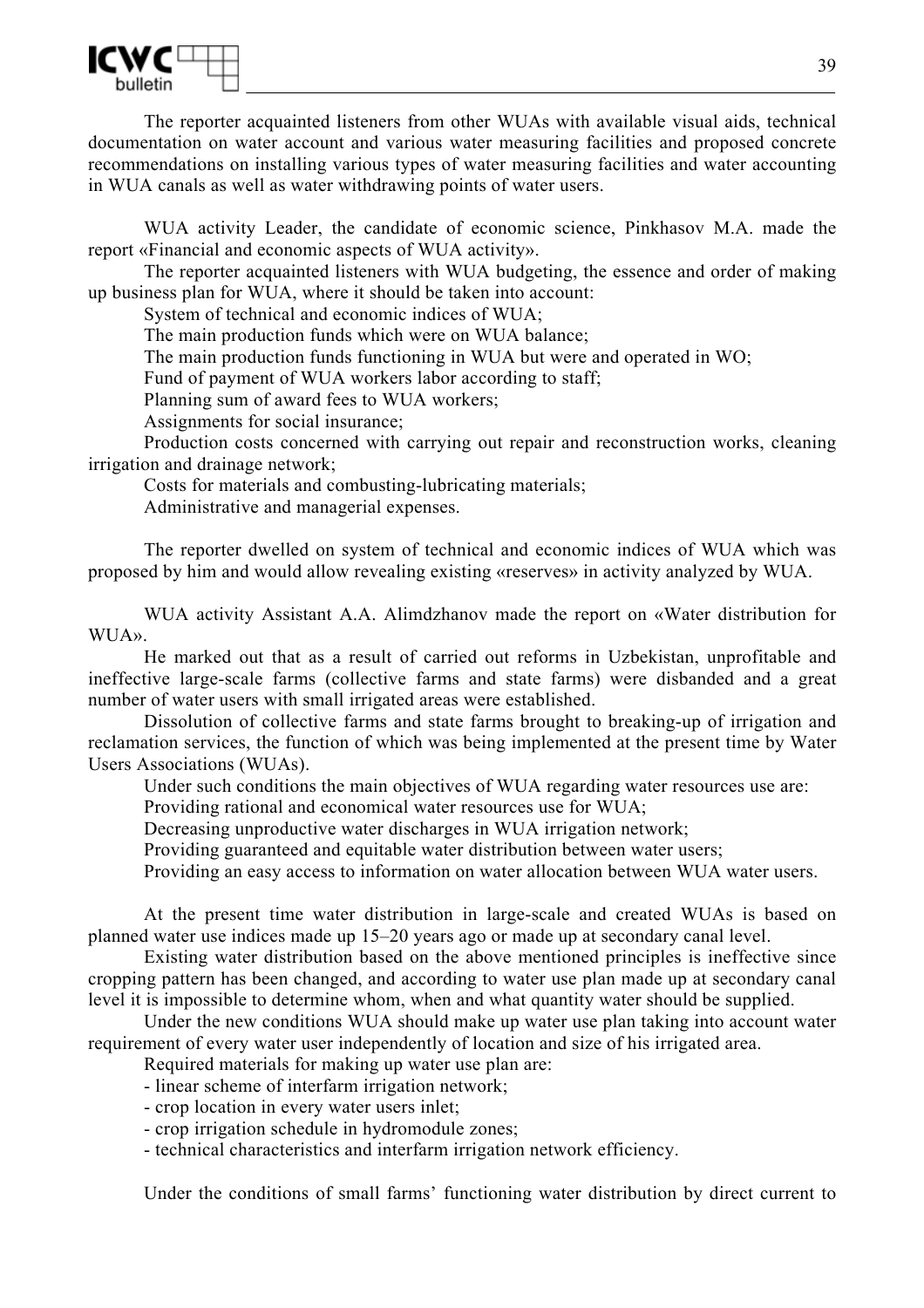

every farm with low average decade discharges according to water use plan is ineffective (1 l/s for 1 ha,  $3 \frac{1}{s}$  for 5 ha).

Under the new conditions water use plan has lost its water distributing function leaving only necessary volume of consumed water.

In order to improve water distribution effectiveness between small economic subjects it should be transferred from decade water distribution to daily water distribution.

The reporter dwelled on mechanism of transference from decade water distribution to daily one and making up daily water supply schedules to water users. This principle takes into account interests of all parties – water users, WUA and water organization providing water distribution transparency and publicity.

Further the reporter dwelled on advantages of introducing water distribution method according to water users applications, which

- involved all water users into water distribution process and raised water users confidence to WUA;

- allowed to carry out irrigations in time, when every water user would be informed about time and volume of water supply by WUA worker;

- did not allow prolonged irrigations;

- gave a possibility for water users to plan and implement agrotechnical measures in time during crop growing;

- increased efficiency of secondary and following canals;

- had a possibility to integrate water distribution process from canal to the field.

WUA activity Leader under «IWRM–Fergana» Project Pinkhasov M.A. made the report «Methods for resolving water disputes».

In his report he dwelled on nature and reasons of water conflicts and disputes origin. In particular he marked out that conflicts and disputes between water users inside WUA, between WUA and water users, between WUA and WO could be aroused by: non-executing terms of the agreement on water supply according to time and volume and rendering other services including services on land reclamation, executed by WUA, between water users and WUA; non-executing terms of the agreement between WO and WUA; breaching established order of water receiving by WUA worker (unauthorized water withdraw, unauthorized increase of water withdrawing points, regulation of waterworks, making temporary dams in canals, pumping facilities, drilling well for water, etc.), deterioration of land reclamation state aroused by inactivity or insufficient measures concerned with reclamation systems operation, violation of WUA Statute, etc.

Disputes and conflicts between WUA members and WUA, between WUA and WO can be investigated according to acting normative and legal acts in WUA Arbitrage Board, Arbitrage Board of Canal Water Committee, in Courts of Aksakals (organized under khokimiyats) and in WUA Regulation Authority under Ministry for Agriculture and Water Resources (for the time present this authority is established under Ministry for Agriculture and Water Resources of Kyrgyz Republic).

Further the reporter dwelled on predictive methods on preventing water conflicts and disputes.

He dwelled on recommended mechanisms on resolving disputes and conflicts and marked out that when using them it could be escaped a trial and they would provide a quick consideration, not carry a burden of great financial charges which had a place when going to juridical bodies.

WUA activity Assistant A.A. Alimdzhanov made the report «Involvement of water users into water use and water distribution planning processes for WUA» where he marked out that as a result of reforms carried out in agriculture economics sector of Central Asia countries, it was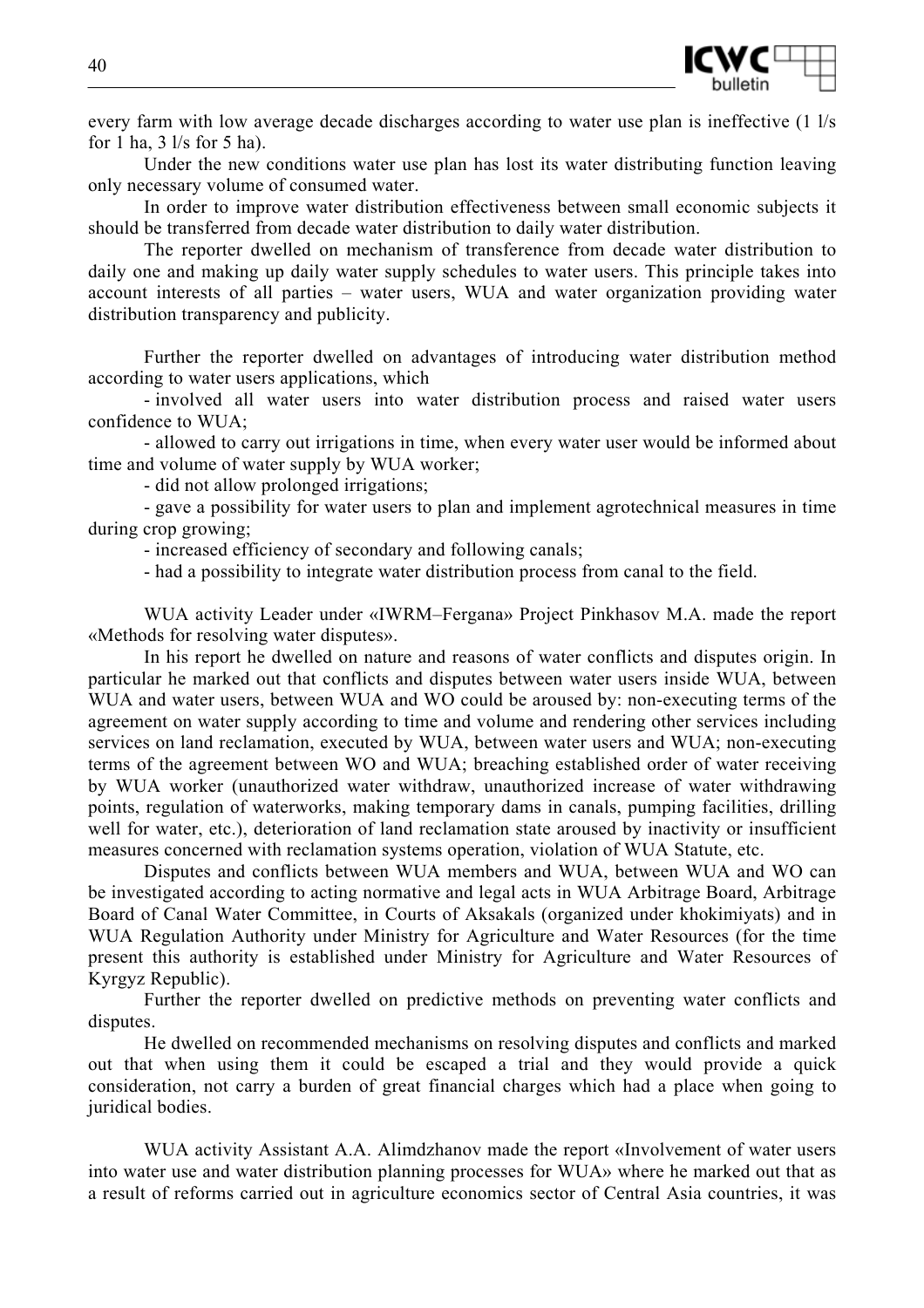

increased a number of water users with small irrigated areas which created problems on organizing water use and servicing water users.

In order to resolve the above mentioned problems in WUA it should be:

regarding organizing water use in WUA – to transfer from decade water use to daily one and to water use and water distribution planning processes for WUA – to involve water users themselves.

The reporter marked out that when involving water users into water use and water distribution planning processes it should be taken into account relationship of water users and WUAs, *i.e.* concluding agreements on water supply to water user directly with WUAs or through leaders of water users groups (WUG).

# **IMPROVEMENT OF WATER RESOURCES MANAGEMENT AT WUA LEVEL**

Workshops on the theme «Improvement of water resources management at WUA level» were held from 3 to 11 April 2006 in Training Centers of Tajikistan, Uzbekistan and Kyrgyzstan within «IWRM–Fergana» Project.

WUA activity Leader under «IWRM–Fergana» Project Pinkhasov M.A. held workshop in places.

WUA activity Leader under «IWRM–Fergana» Project Pinkhasov M.A. made the report «Providing WUA activity sustainability» during the workshop.

In particular conditions, under which WUA activity sustainability is being achieved, have been expounded:

- availability of legal basis on WUA creation and functioning;

- availability of WUA production basis;

- participation of professional specialists – hydrotechnicians, specialists on land reclamation, economists, etc. – in WUA activity;

- installation of water accounting facilities in onfarm network for every water user or water users groups;

- exceeding of profitable budget part over expenses;

- organization of sustainable operational activity between WO and WUA;

- availability of objectively fixed tariffs for water services of WUA;

- availability of optimal institutional structure of WUA;

- availability of stimulations for WUA workers for execution of the main production indices by them;

External assistance (Ministry for Agriculture and Water Resources and other structures).

Further the reporter dwelled on recommended measures on implementing favorable legislation of the Republics of Tajikistan, Uzbekistan and Kyrgyzstan regarding existing problems in organized WUAs in particular:

- government support was not provided for creating WUA material and technical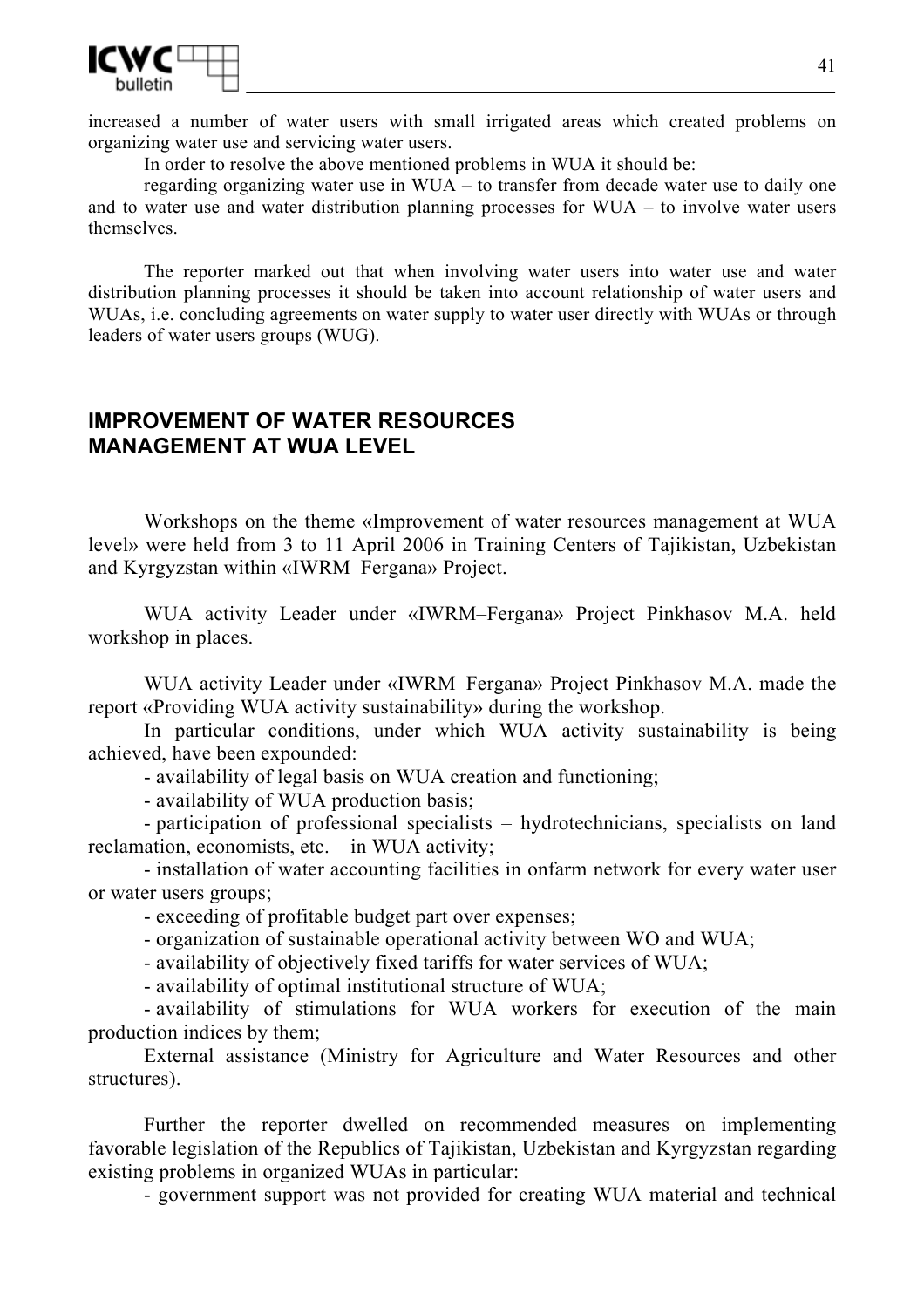

basis and rehabilitating onfarm irrigation and drainage systems in all countries of Fergana Valley beside Kyrgyzstan;

- system of stimulating water conservation was absent;

- there was no an institute of «market of saved water resources»;

- issues on granting long-term and short-term lax credits to WUA were not resolved;

- homestead lands of water users were not consolidated into association of homestead lands;

- special departments on supporting WUA were not created in water organizations' structures (WO) and accordingly their functions and financing were not determined.

The important aspect of WUA activity sustainability is effective water resources use achieved under operational cooperation of WO with WUA and WUA with water users. In this context it should be:

- to carry out water supply to WUA according to water users applications;

- to make up schedule of water supply to water users according to days in water discharges and flows;

- to provide water users with transparent information on water supply issues.

Further the reporter marked out that the most important condition for WUA activity sustainability was staff awareness on economic state of WUA, analysis of which he proposed to make according to technical and economical indices given in «Guideline on IWRM at WUA level».

In conclusion the reporter dwelled on the necessity of resolving tasks which allowed improving WUA activity effectiveness.

Project consultant on hydrometry Masumov R.R. made the report «Organizing water account of all types of water for WUA».

In his report he marked out that in order to irrigate crops in WUA it was used water of:

- resources supplied from irrigation canals;

- natural resources available on WUA territory (springs, sais);

- artesian wells and wells of vertical drainage;

- as waste water supplied from upstream lands;

- collector and drainage network.

The reporter paid much attention to the role of water account when making up and controlling over execution of water use plan and observance of crop irrigation regime.

He separately dwelled on water account issues for water users groups (WUG). He recommended standard water measuring facilities (water weirs, flumes, thresholds, etc.) as technological facilities for water accounting in WUG, with which WUG should be equipped.

The reporter paid a special attention to issues on water measuring facilities construction, operation and certificating. Information on water accounting from artesian wells and wells of vertical drainage with the help of ultrasonic, induction, electromagnetic and proportioning flowmeters was given in the report. He recommended to measure well production in canal outlet with the help of water weirs and SANIIRI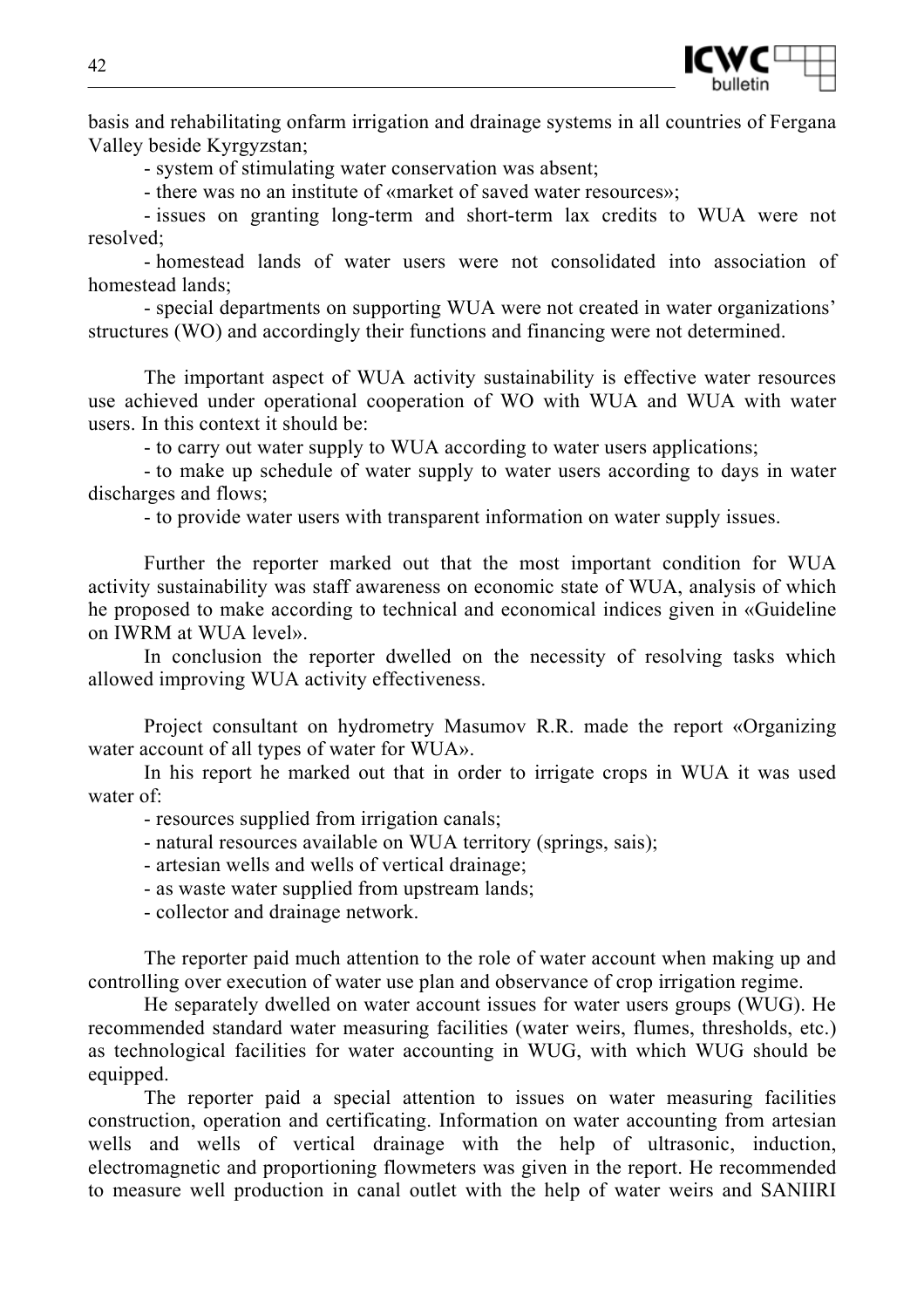

flumes as alternatives to those facilities.

In order to account water in drainage outlet with free outflow in collectors, the description of water measuring facility of SANIIRI «elbow – orifice» was given. According to survey results (March 2006) of irrigation canal «Ak-Kalya» (WUA «Zarafshan» in Tajikistan), design scheme on using and accounting waste water was demonstrated to workshop participants.

Under the conditions of great water discharges in collectors the reporter recommended constructions of fixed channel of asymmetric section and triple water measuring orifices.

The reporter dwelled on measuring flow speed and acquainted listeners with available visual aids and guidelines developed in SIC ICWC.

Activity Assistant Alimdzhanov A. made two reports: «Principles on making up water use plan at WUA level» and «Necessity of transference from decade water use to daily one».

He marked out that WUA specialists were confronted with tasks on providing:

- rational and economical water resources use by water users in WUA;

- guaranteed and equitable water distribution between water users according to established normative documents (crop irrigation schedule);

- an easy access to information on water allocation between water users;

- decreasing nonproductive water loss in WUA irrigation network.

The reporter noted that WUA Direction could execute set tasks under special conditions. In his presentation he dwelled on the main principles on making up decade and daily water use plan. Workshop participants made sure in practice that decade water use plan became ineffective as a result of decreasing sizes of irrigated lands of water users and water supply by direct current with low average decade discharges (1 l/s for 1 ha, 3 l/s for 5 ha) to water users inlets.

Under the new conditions decade water use plan lost its water distributing function leaving only quantitative water requirement of water users.

In order to organize effective water distribution for WUA and implement set tasks by water users the reporter noted that it should be to transfer from decade water use planning to daily one and water users themselves should be involved into water use planning and water distribution processes in WUA.

The reporter dwelled on the order of organizing daily water use planning for WUA in the report on the theme «Necessity of transference from decade water use to daily one».

He marked out that daily water use planning for WUA was being carried out in February and March while actual days of water supply to water users were from April to October when water use conditions could be changed. Therefore reception of applications for water from water users should be organized for specifying the order of water supply to water users. Application for water from water users proves readiness of water users to carry out qualitative crop irrigation.

Adjusted daily water use plan is the principal document of water users which they are followed for observance of the order, discipline and transparence during water distribution.

The reporter dwelled on the issue of organizing water users groups (WUG) in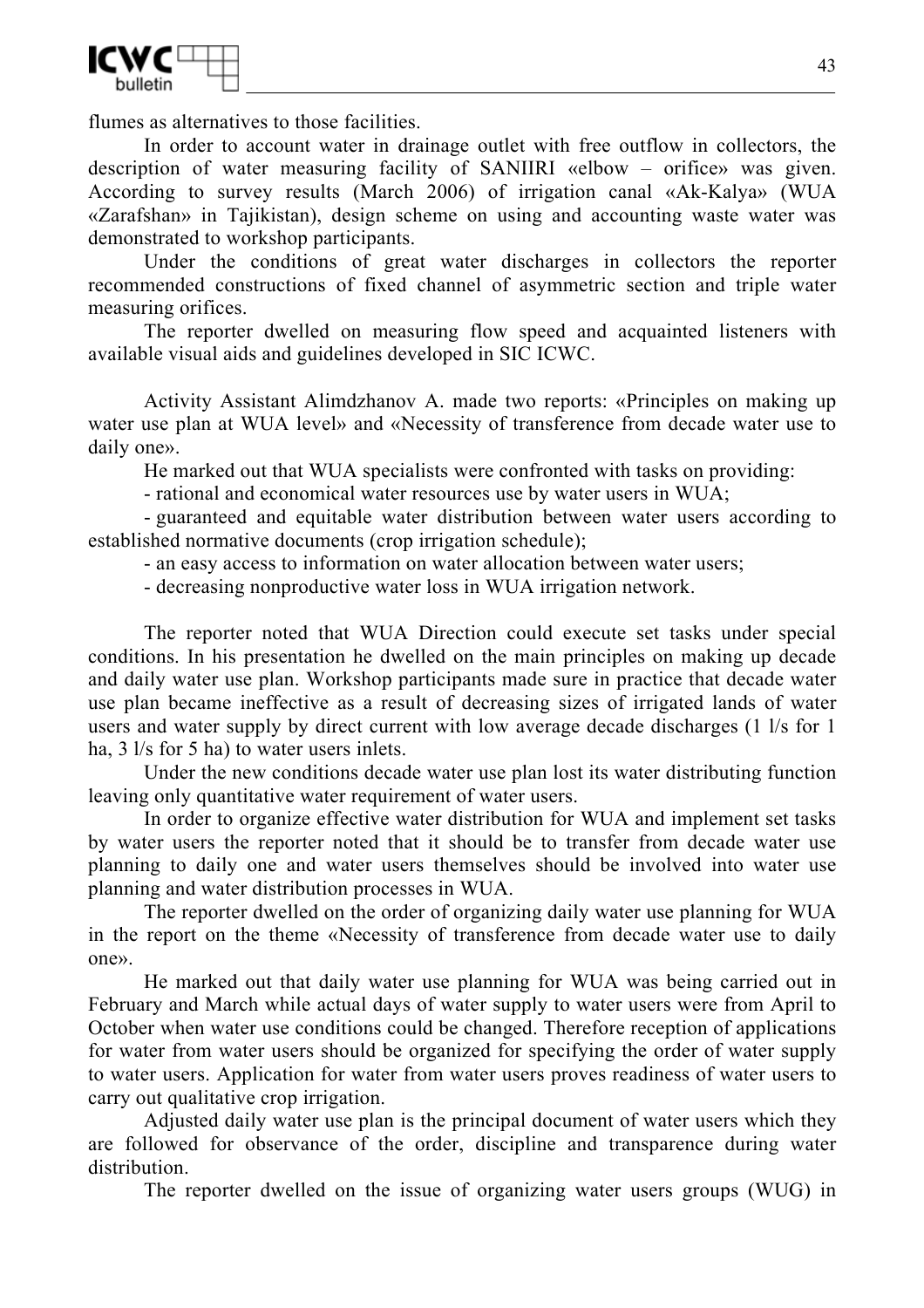

WUA. He informed that WUG were created where a great number of water users received water from one canal outlet and it participated as one water user and dwelled on criteria, rights and features of WUG.

The reporter dwelled on advantages of introducing water distribution methods according to water users applications.

# **IMPROVEMENT OF SHARED WATER RESOURCES MANAGEMENT IN CENTRAL ASIA<sup>2</sup>**

Leaders and representatives of the national working groups (NWGs) and all representatives of the regional working group (RWG) (except for "Energy" Center) took part in the roundtable to discuss the regional water policy under the ADB RETA 6163 "Improvement of Shared Water Esources Management in Central Asia" on 30 March – 2 April 2006 in Ashkhabad.

Regarding the discussed issues the following decisions have been made:

1. Take into account that the Tajik Government has confirmed a NWG consisting of 9 members under the leadership of Deputy Minister of Land Reclamation and Water Resources of Tajikistan I. Eshmirzoyev.

 2. Mark out that the Tajik NWG has presented a country report on analysis of the efficiency of the agreements in force from the perspective of Tajik interests. Thus, all the NWGs presented their reports, but did not certify their approval by all the NWG members in protocols. Charge the RWG members to generalize their reports up to 1 May 2006. Request NWG Leaders to register the approval of reports in the protocols of the working groups.

3. The NWGs of Kazakhstan, Tajikistan and Turkmenistan presented reports on inventory of activities carried out by each country for interstate cooperation. The report of the Kazakh NWG can be taken as a prototype, adding a scope of activities being done in water sector as a contribution of the countries to the IFAS.

The report of the Kyrgyz Republic on inventory included all costs incurred by the Water department for southern provinces. It was suggested to exclude operational costs for maintenance of the main and inter-farm network of irrigation systems from them. Request the Uzbek NWG to submit the results of inventory. Request NWG members to complete this work up to 1 May 2006.

4. Amendments were introduced into the draft Agreement on "Formation and Functioning of National, Basin and Regional Databases on Integrated Water Resources Use and Protection in the Aral Sea Basin", based on remarks of the Tajik NWG. There were no other remarks. At the ICWC meeting, it was decided to send this draft to the EC IFAS for agreeing with the Governments of the founder states.

5. The draft Agreement on "Water and Power Resources Use in the Syrdarya River Basin" (version № 2 February 2006) was discussed with account of remarks from Tajikistan and Kyrgyzstan. The parties did not reach a consensus under some articles of the draft Agreement. It is expected to hold in Tashkent in April 2006 a meeting of representatives from the NWGs of Kazakhstan, Kyrgyzstan, Tajikistan and Uzbekistan to link water and

l

 $2$  The round table under the ADB RETA  $6163$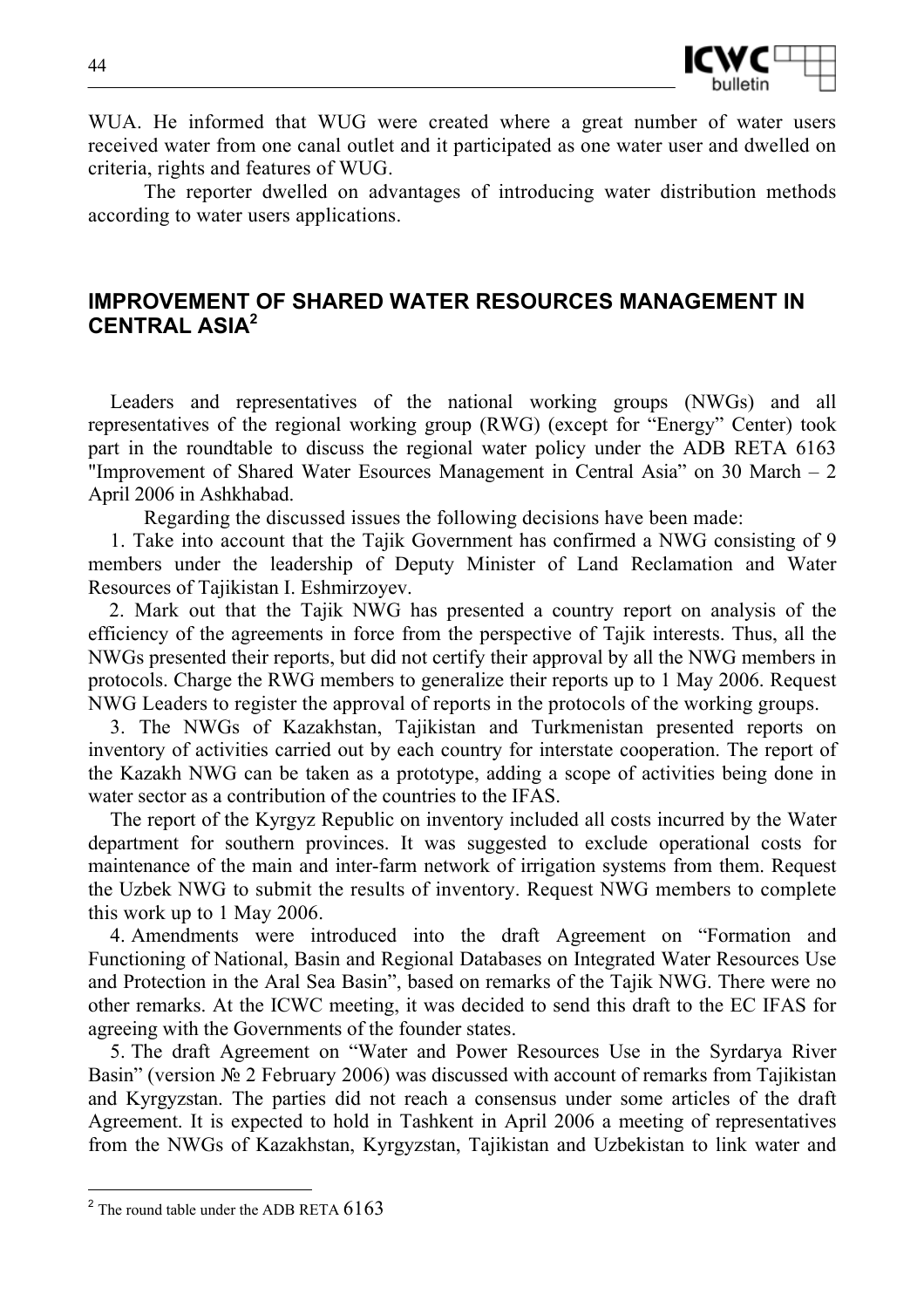

energy balances, in which two representatives from each country (representatives of water and energy sectors) will take part.

6. BWO "Amudarya" prepared a report on problems in the Amudarya river basin, to which the Turkmen NWG made remarks. Request the NWGs of the Kyrgyzstan, Tajikistan and Uzbekistan to prepare their remarks, and the RWG Amudarya to generalize them by 1 May 2006.

7. The version presented by the Tajik NWG was taken as a basis for the first version of the draft Agreement on "Water and Power Resources Use in the Amudarya River Basin". The text revised based on the results of discussions will be sent to NWG and RWG members up to 10 April 2006.

 8. In accordance with the discussion at the ICWC meeting, it was decided to exclude the term 'transboundary' concerning waters, rivers, basins, water resources, bodies, sources from all the draft Agreements, replacing it by term 'interstate'.

9. The prepared glossary text should be taken into account, calling it as "Reference book on terminology". To complete its preparation, request the NWGs of Kazakhstan, Tajikistan and Uzbekistan to submit their remarks to the revised version up to 1 May 2006. The agreed version will be used as a reference knowledge base. The preparation of terms for specific draft interstate agreements will be carried out in a working order. The developed terminology to the Agreement on Water and Power Resources Use in the Syrdarya River Basin was transmitted to all the NWGs. Request the NWGs to submit their remarks and suggestions by 15 May 2006.

 10. Based on the decision of the ICWC, the CMC ICWC should be included in the RWG membership as an observer.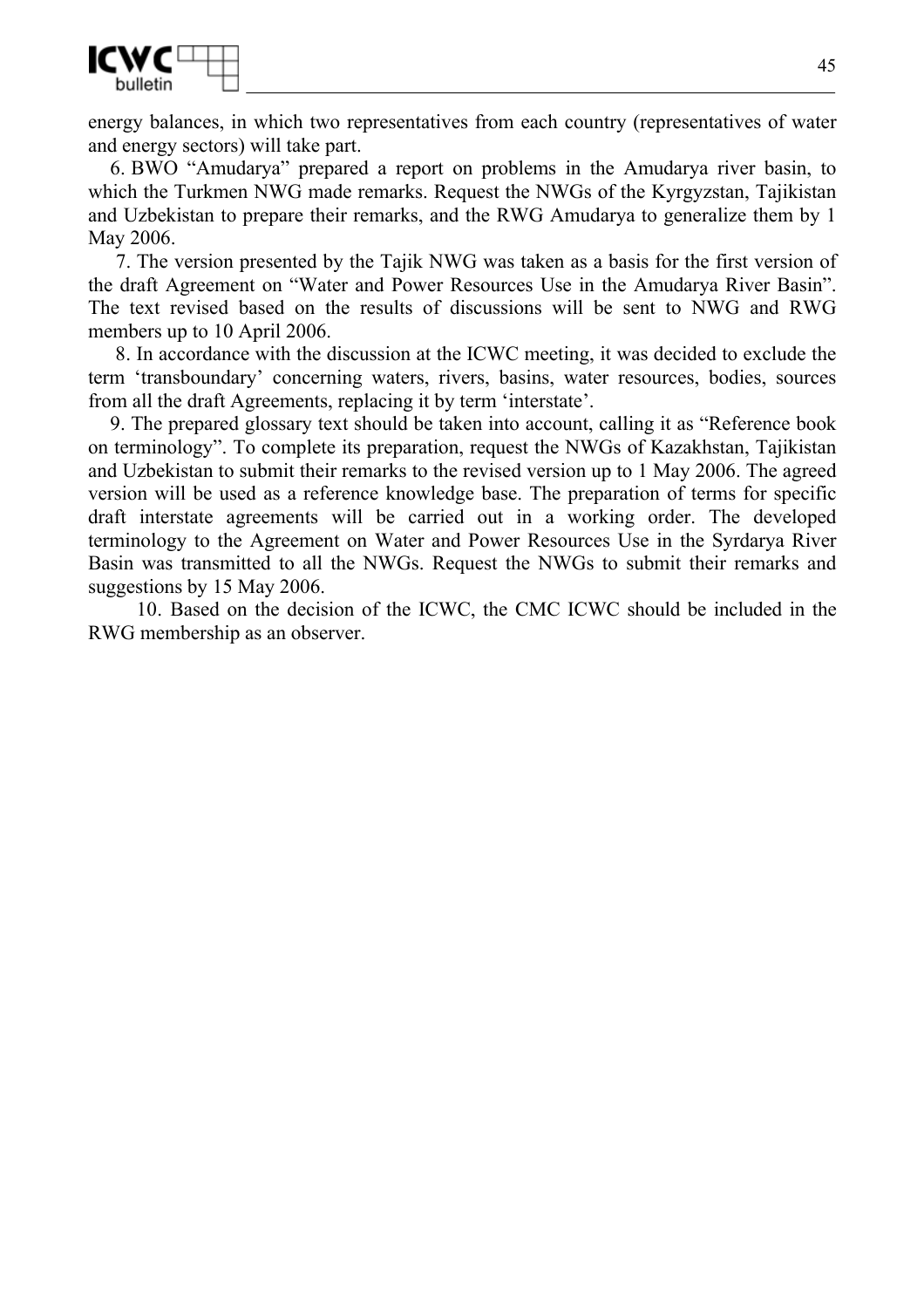

# **RIVERTWIN MINUTES OF THE 5 TH MEETING OF THE MANAGEMENT BOARD**

April 10, 2006 at Tashkent (Uzbekistan)

Participants:

Prof. Dr. Karl Stahr Prof. Dr. Victor Dukhovny Prof. Dr. Giselher Kaule Prof. Dr. Jacques Ganoulis Oskar Wallgren

Dr. Frank-Michael Lange (Protocol) Dr. Hans-Georg Schwarz von Raumer

Dr. Thomas Gaiser (Protocol)

The meeting was opened with a thanks to Prof. Dukhovny for the invitation of the Management Board to Tashkent and the organisation of the preceeeding workshop. Ben Sonneveld and Mouinou Igue apologized for their absence. The minutes of the MB meeting on October 7, 2005 at Cotonou was confirmed without changes.

*1. Status of the Project activities in the three river basins* 

Frank Michael Lange reported briefly that all submodels are operational in the Neckar basin. The MOSDEW website is established and continously filled with the results of the scenario runs. The integration of some scenario runs in the Neckar basin had experienced a further delay, due to the fact WEAP results for one scenario had to be revised which caused a recalculation of several secnario runs be MONERIS and QUAL2K. Results of an additional intervention scenario by ACRE has been forwarded to SLISYS. Several dissemination activities are ongoing. The final stakeholder workshop in cooperation with the State Ministry of Environment is scheduled on July 18, 2006 at Hohenheim.

IN the Oume basin, data collection is completed. However, surface water quality monitoring and investigation of water demand continous as recommended. Model applications are being set up and are in the phase of calibration. A workshop on scenario development and subsequent training in WEAP is planned on May 10 to 15, 2006 at Cotonou. Mouinou Igue proposed that the final stakeholder workshop should be helt on November 7 at Parakou.

The status of the RIVERTWIN activities in the Chirchik basin had been presented in the preceding two days by a series of presentations by all executors in Uzbekistan. The collection of data has been completed, except for land use data (satellite images had been acquired recently). The land reform in Uzbekistan which started in 2005 will caused strong changes in land use within the next years. Manuals for model application should be revised. New projects proposals on IWRM in cooperation with GWP CACENA are planned. Additional training in the application of CASIMIR (May 2006 at Tashkent), QUAL2K and MONERIS after making agreement between AUTH and SIC-ICWC are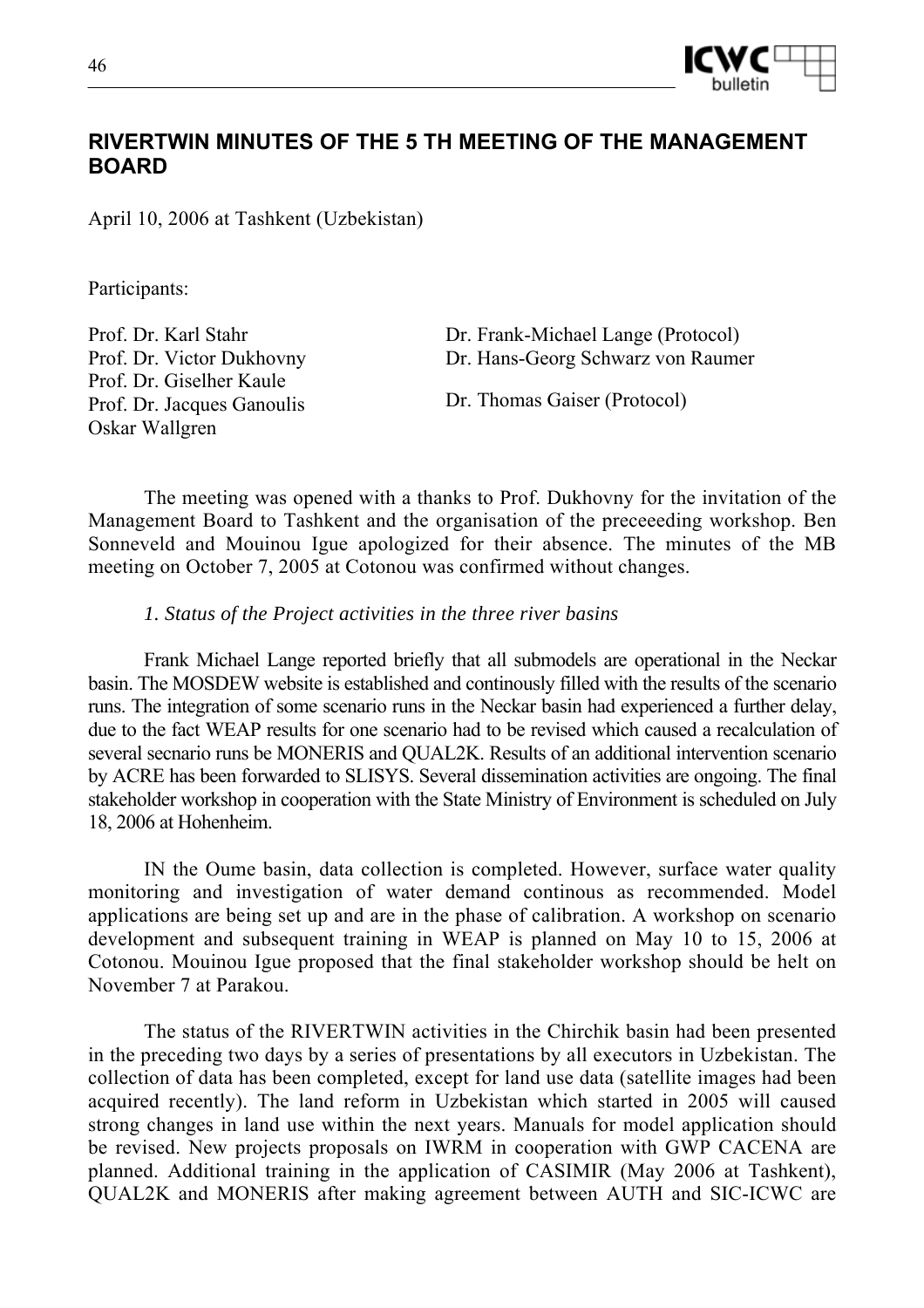

scheduled. The funding of the training will be arranged by AUTH and SIC-ICWC.

The activity report of the first reporting period had been translated into Russian and published by ICWC-SIC. Assitance in fund raising (NATO, EC-SSA, INTAS) for an international dissemination work is requested by Victor Dukhovny. Finally, the scenario approaches in the three river basins need some slight harmonization with respect to assumptions concerning the development of the Cotton market. A memorandum was established to write up a joint on the scenario approaches publication (Thomas Gaiser, Andreas Printz, Yusup Rysbekov and Valery Prihodky).

The status of the model integration in the Neckar and Oueme basin was presented by Hans-Georg Schwarz von Raumer.

## *2. Workpackage progress, deliverables and budget*

Workpackage progress has been covered by the preceeding presentations. All twelve deliverables that were due within the second reporting period, where submitted to the Commission. Four deliverables that were due in the last month of the reporting period are delayed by maximum 3 months. The project has spent 91% of the prefinancing amount of the first two reporting periods. Some contractors have spent less than requested in these periods and will receive proportionally less as prefinancing for the last reporting period. In order to avoid that resources are lost, the Management Board decides, that all contractors will have to submit a preliminary financial statement on 1 of december 2006. Based on the statements, the Management Board will decide on December 15, 2006 about the final budget distribution.

## *3. Midterm Review Meeting - Recommendations of the reviewers*

The recommendations made by the reviewers have been fulfilled in a very satisfactory way. The Management Borad has been particularly impressed by the progess of the workpackages in the Chirchik basin. The training schedule in the Chirchik basin has been defined and approved as follows:

April 2006 – SLISYS training and implementation (reponsable. T. Gaiser)

May 2006 – Casimir training (M. Schneider)

September 2006 – MODFLOW training (R. Barthel)

Time is not fixed – Training in application and adaptation of QUAL2K and MONERIS

*4. Project time schedule (Conferences, Reporting etc.)* 

4.1. Final public presentations in the basins:

July 18, 2006 at Stuttgart – Neckar basin (Organisation: Lange)

September 2006 at Tashkent – Chirchik basin (Organisation: Dukhovny and Rysbekov)

November 8, 2006 at Parakou – Oueme basin (Organisation: Adisso and Igue) Final scientific conference: December 13-15 at Stuttgart-Hohenheim castle. Preliminary title: Integrated River Basin Management in contrasting climate zones Each contractor should give one presentation plus 1 poster with key results. Coordinator: Karl Stahr

Scientific committee: Oskar Wallgren, Victor Dukhovny, Jacques Ganoulis, Ben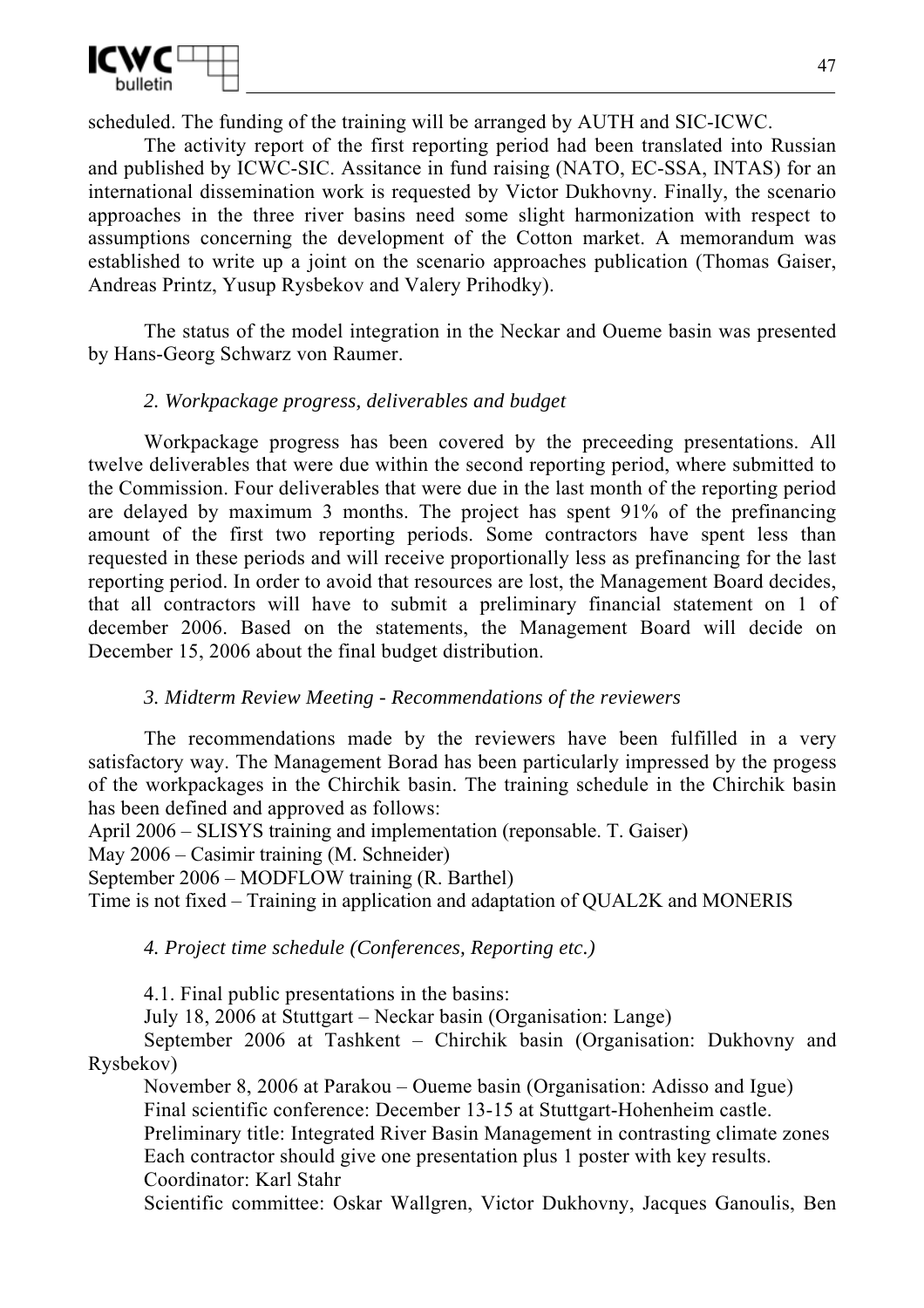

Sonneveld

Organising Committee: Thomas Gaiser, Roland Barthel/Jens Götzinger, Hans-Georg Schwarz von Raumer, Elisabeth Wittek, Heike Weippert

Invited speakers: Minister for Environment (Interface science –policy) invitation by Giselher Kaule, Integrated modeling (Farquharson or Peter Loveland (CEH), Diekkrüger (U Bonn) invitation by Karl Stahr).

## *5. Miscellaneous*

5.1. Final reporting: Deadline 15.2.2007

5.2. Final publiation: The Management Board decided to envisage a book publication of the major project results. The editorial board is identical with the scientific board established for the final conference. Funding of the publications is not yet secured.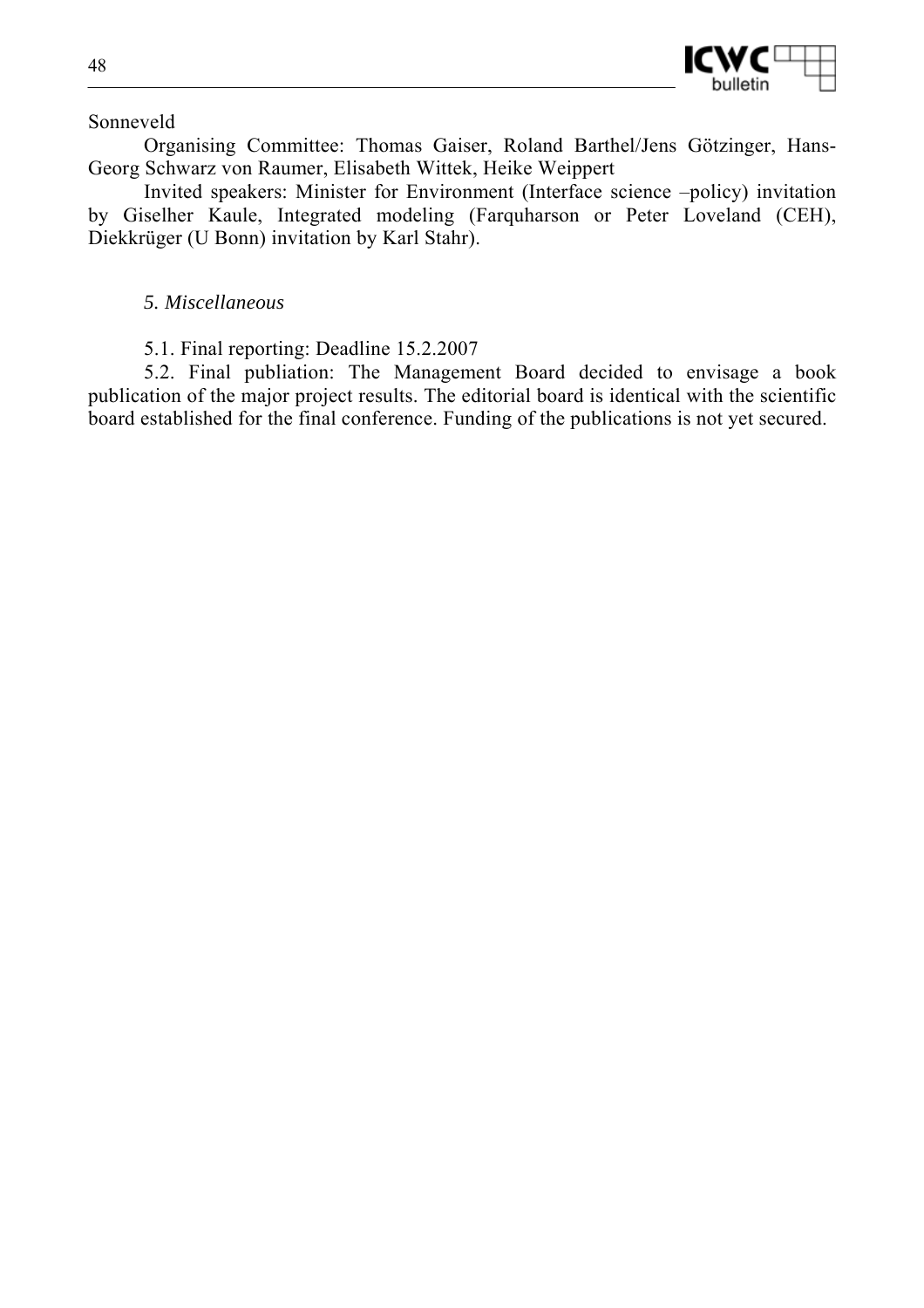

# **NEWS BRIEFS**

## **ONE MAY DRINK WATER FROM PUDDLE<sup>3</sup>**

Denmark has launched production of portable water filter that allowed purifying water from any muddy puddle for drinking purposes. The device is about the size of a large pen, 25 cm long and 3 cm in diameter.

Sucked water flows first through filter of polyethylene fibers, which catches particles having the size of more than 100 µm. The second filter, made of polyester fibers, intercepts particles of 15 µm in diameter. Then, water flows through a chamber with small polymeric balls saturated with iodine to kill cholera, typhoid, dysentery and other disease agents. Next chamber is full of activated carbon granules in order to remove obnoxious taste and odor of water and, at the same time, capture most of iodine. Some of iodine remains in water, and this is good to many third countries, for which this filter is developed, since their population lack iodine.

This filter can purify 700 l of water, which is a year's demand for one person, and it costs only \$2. The quality of resulting water is much better than that of tap water in many cities of developed countries.

l

 $3$  Nauka & zhizn, 2006, No 5.